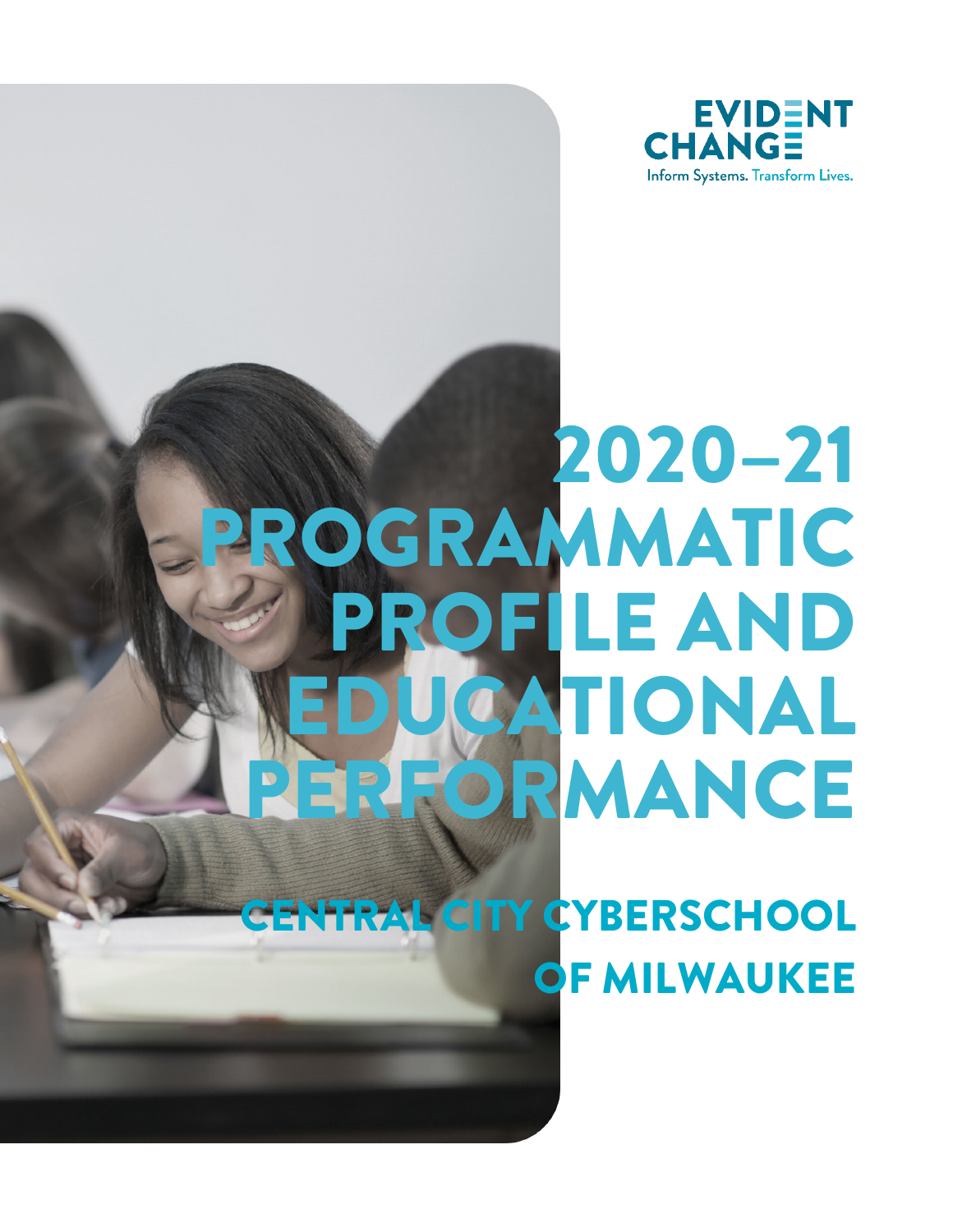September 2021

.

Evident Change was previously the NCCD Children's Research Center.



# ABOUT EVIDENT CHANGE

Evident Change promotes just and equitable social systems for individuals, families, and communities through research, public policy, and practice. For more information, call (800) 306-6223 or visit us online at EvidentChange.org and @Evident\_Change on Twitter.

© 2021 Evident Change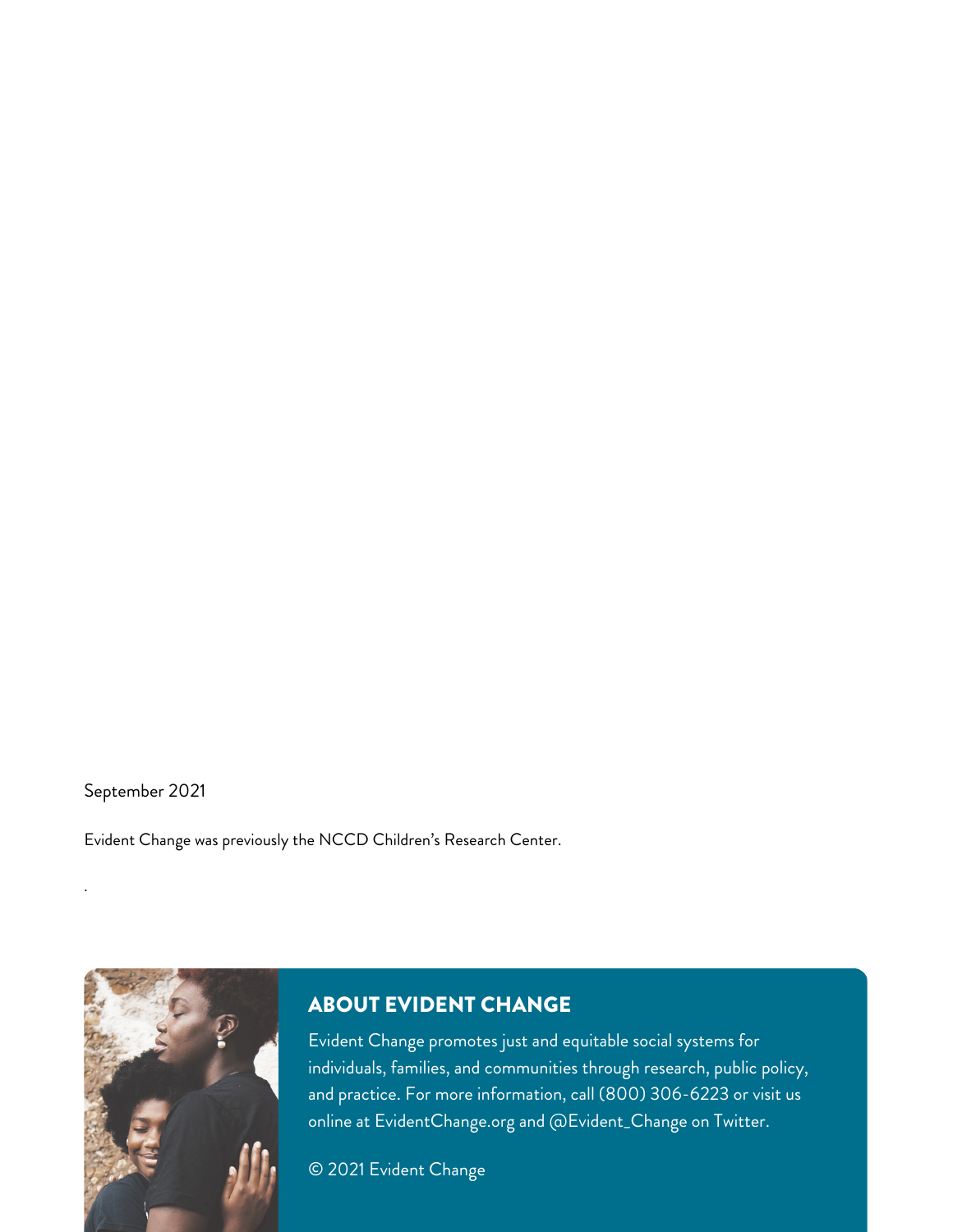# **CONTENTS**

| Ι.  |    |    |  |
|-----|----|----|--|
| II. |    |    |  |
|     |    |    |  |
|     | 1. |    |  |
|     | 2. |    |  |
|     |    |    |  |
|     | 1. |    |  |
|     | 2. |    |  |
|     | 3. |    |  |
|     |    |    |  |
|     | 5. |    |  |
|     | 6. |    |  |
|     | 7. |    |  |
|     |    |    |  |
|     |    |    |  |
|     |    |    |  |
|     |    |    |  |
|     |    |    |  |
|     |    |    |  |
|     |    |    |  |
|     |    |    |  |
|     | 1. |    |  |
|     |    | a. |  |
|     |    |    |  |
|     |    |    |  |
|     |    |    |  |
|     |    | b. |  |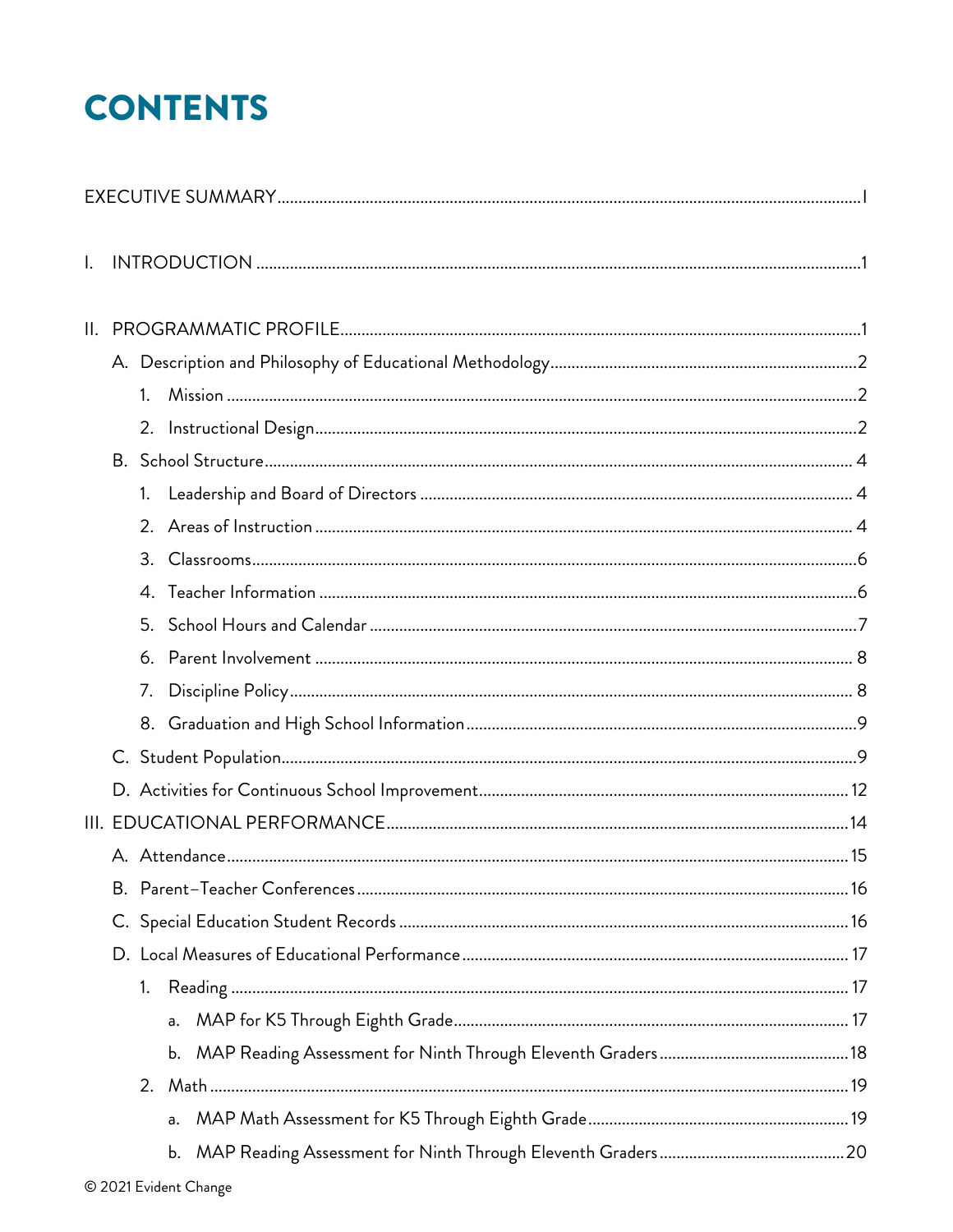|--|

# APPENDICES

- A. Contract Compliance Chart
- B. Student Learning Memorandum
- C. Trend Information
- D. CSRC 2020–21 School Scorecards

This report includes text from the Central City Cyberschool of Milwaukee student/parent handbook and/or staff handbook. Evident Change obtained permission from the school to use this text for the purposes of this report.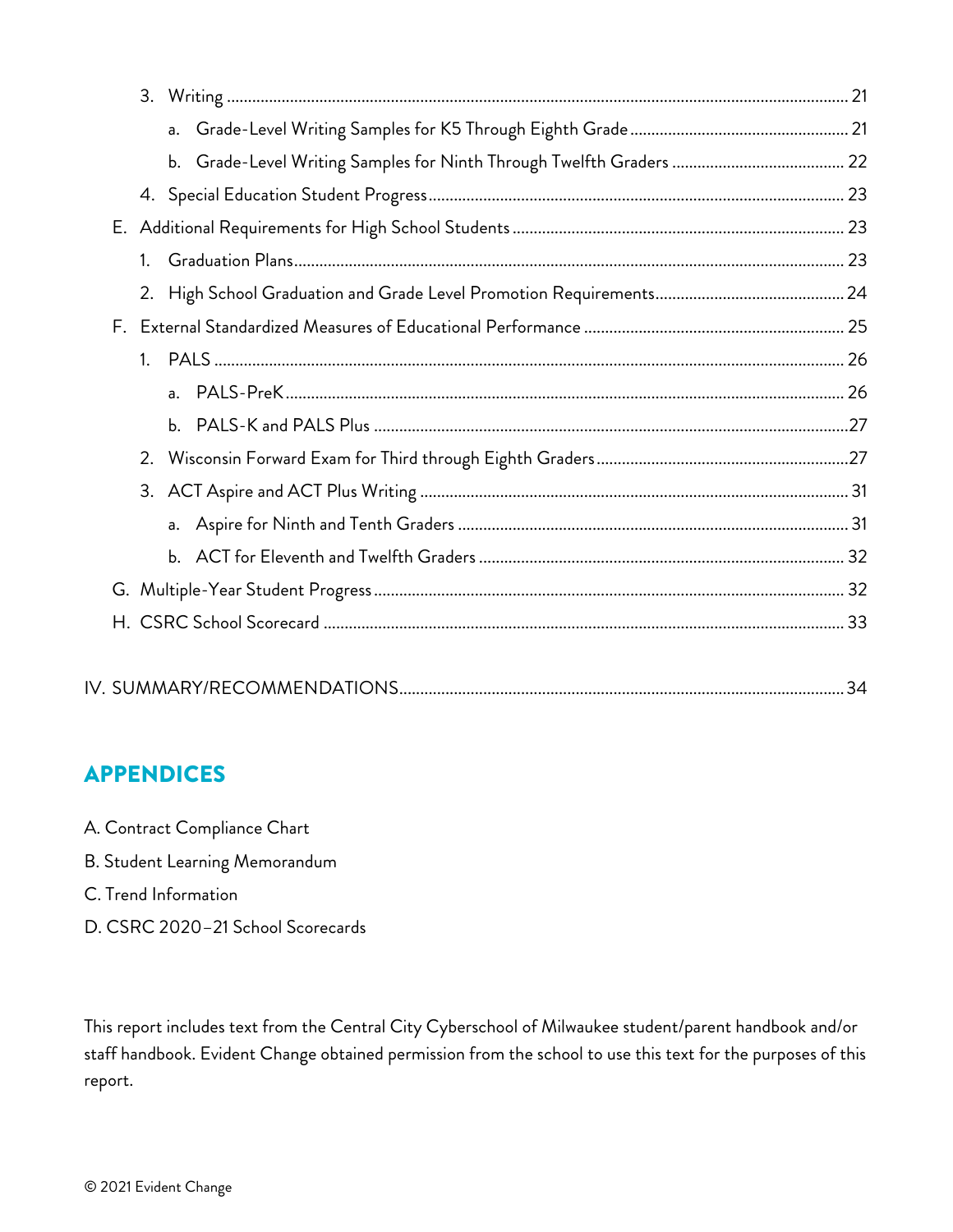# <span id="page-4-0"></span>EXECUTIVE SUMMARY

# FOR CENTRAL CITY CYBERSCHOOL OF MILWAUKEE 2019–20

This is the 22nd annual report on the operation of Central City Cyberschool of Milwaukee (Cyberschool), one of seven schools chartered by the City of Milwaukee during the 2020–21 school year. It is the result of intensive work by the City of Milwaukee Charter School Review Committee (CSRC), school staff, and Evident Change (formerly NCCD Children's Research Center).

In 2020–21, the COVID-19 pandemic affected every aspect of our lives, including education systems. The findings discussed in this report should be interpreted with this in mind.

Evident Change has determined the following, based on the information gathered and discussed in the report.

# I. CONTRACT COMPLIANCE SUMMARY[1](#page-4-1)

Cyberschool met all but one provision of its contract with the City of Milwaukee and subsequent CSRC requirements. One teacher, hired in January, did not hold a current license or permit with the Wisconsin Department of Public Instruction (DPI).

# II. PERFORMANCE CRITERIA

# A. LOCAL MEASURES OF EDUCATIONAL PROGRESS

# 1. Primary Measures of Academic Progress

The CSRC requires each school to track student progress in reading, writing, math, and individualized education program (IEP) goals throughout the year to identify students who need additional help and to help teachers develop strategies to improve the academic performance of all students.

<span id="page-4-1"></span> $^1$  See Appendix A for a list of all education-related contract provisions, page references, and a description of whether each provision was met.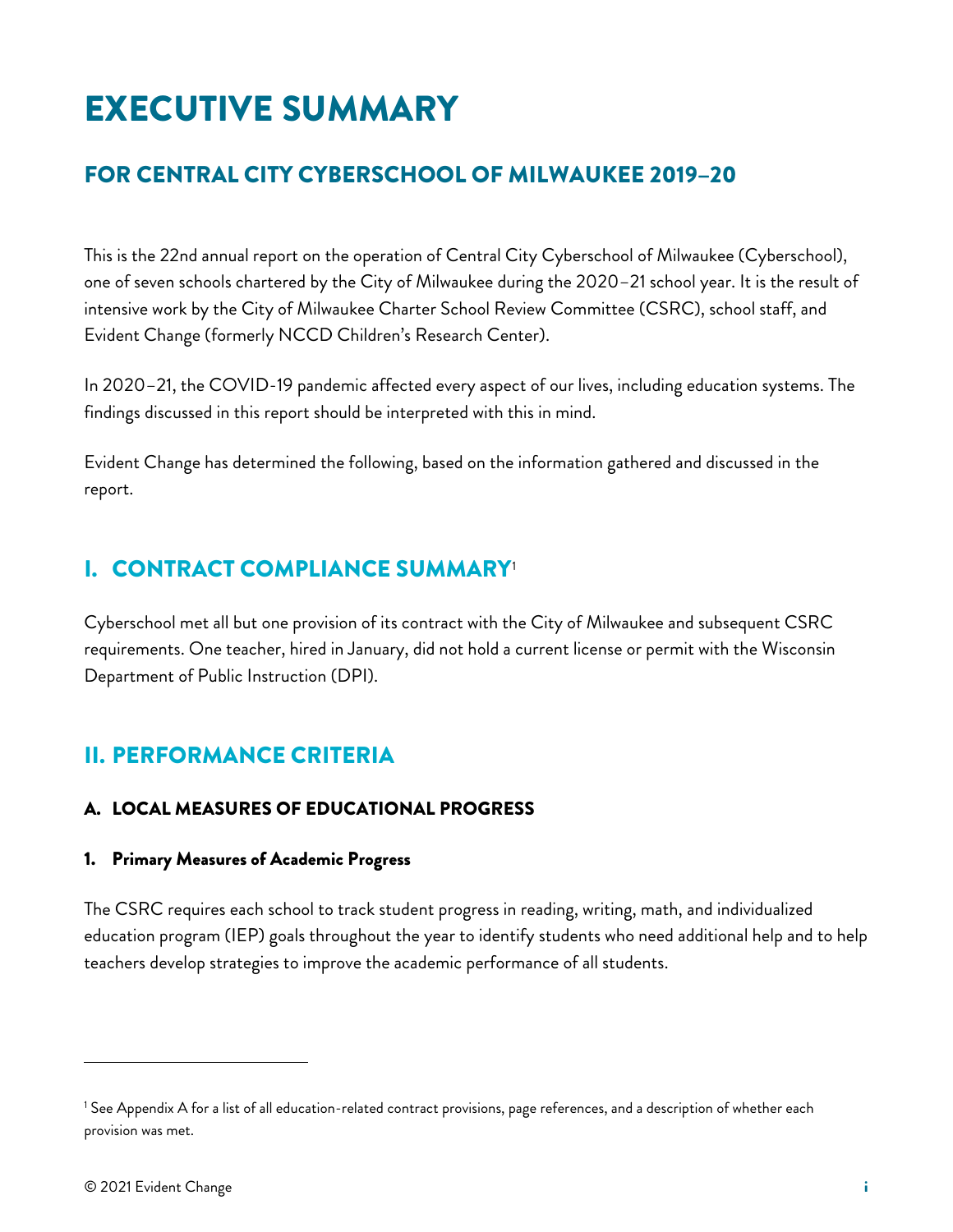This year, Cyberschool's local measures resulted in the following outcomes.

- *K5 through eighth grades*
	- » Of 256 K5 students who completed the fall and spring NWEA Measures of Academic Progress (MAP) reading tests, 25.4% met the reading goal for their grade level this year.
	- » Of 238 students who completed the fall and spring MAP math tests, 24.4% met the math goal for their grade level this year.
	- » Of 224 students who had both fall and spring writing samples, 30.8% achieved an overall average score of 3 or higher on the spring writing assessment. The school's goal was 75%.
- *Cyber High (ninth through eleventh grades)*
	- » Of 44 students who completed the fall and spring MAP reading tests, 34.1% met the reading goal for their grade level this year.
	- » Of 46 students who completed the fall and spring MAP math tests, 39.1% met the math goal for their grade level this year.
	- » Of 50 students who had both fall and spring writing samples, 22.0% achieved an overall average score of 3 or higher on the spring writing assessment. The school's goal was 75%.

Of 45 students in the elementary and high school programs who received special education services for a full year at Cyberschool, 82.2% demonstrated progress toward meeting at least 80% of their IEP goals at the time of their 2020–21 IEP review. The school's goal was 100.0%.

# 2. Secondary Measures of Academic Progress

To meet City of Milwaukee requirements, Cyberschool identified measurable education-related outcomes regarding the following secondary measures of academic progress.

- Attendance
- Parental involvement
- Special education student records
- High school graduation plans
- Grade promotion and graduation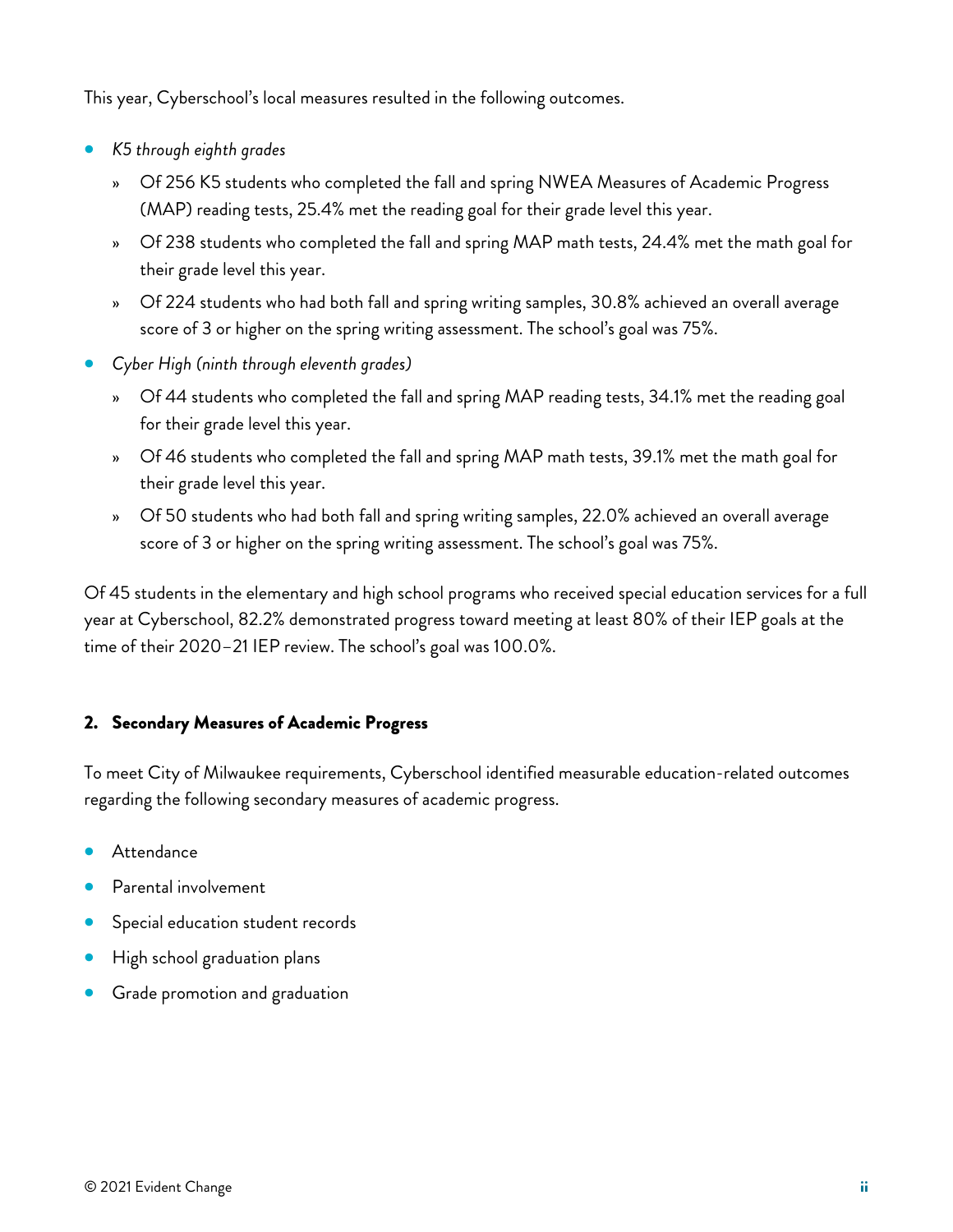# B. YEAR-TO-YEAR ACADEMIC ACHIEVEMENT ON STANDARDIZED TESTS

DPI withdrew the requirement for schools to administer any standardized tests for 2019–20. Therefore, year-to-year progress could not be measured from 2019–20 to 2020–21.

# C. CSRC SCHOOL SCORECARD

Because data to examine year-to-year student progress were not available, the CSRC scorecard contains partial outcome data this year. The school's score should not be compared with the score for any previous or subsequent year. Cyberschool scored 55.9% of the 59.0 possible points for K4 through eighth grade and 53.8% of the 65.0 possible points for the high school.

# III. RECOMMENDATIONS FOR SCHOOL IMPROVEMENT

Cyberschool addressed all recommendations in its 2019–20 programmatic profile and education performance report. On the basis of the results in this report and in consultation with school staff, Evident Change recommends that the school continue a focused school improvement plan through the following activities.

- Continue onboarding program support for new teachers (at least twice a month) and at least once a month for second-year teachers.
- Complete and implement the executive director evaluation protocol.
- Teachers and some administrators will continue to work with the Cooperative Educational Service Agency (CESA) regarding student-based standards, specifically aligning day-to-day assessment practices with the Wisconsin state standards. This will result in better information for parents and a new report card system to document standards that are met.
- Continue the addition of a math and English/language arts coach to develop professional learning communities in each area. Also included is the development of leadership skills for the lead teachers.
- Improve student reading skills by working with staff from Cardinal Stritch University through the following.
	- » Having teachers learn reading strategies.
	- » Having administrative staff develop a train-the-trainers curriculum for Cyber lead teachers.
- Continue to refine the school's project-based learning model.
- Continue to increase Cyber High teachers' skills in using all the features of the HEADRUSH data collection system for projects and tracking achievement of power standards.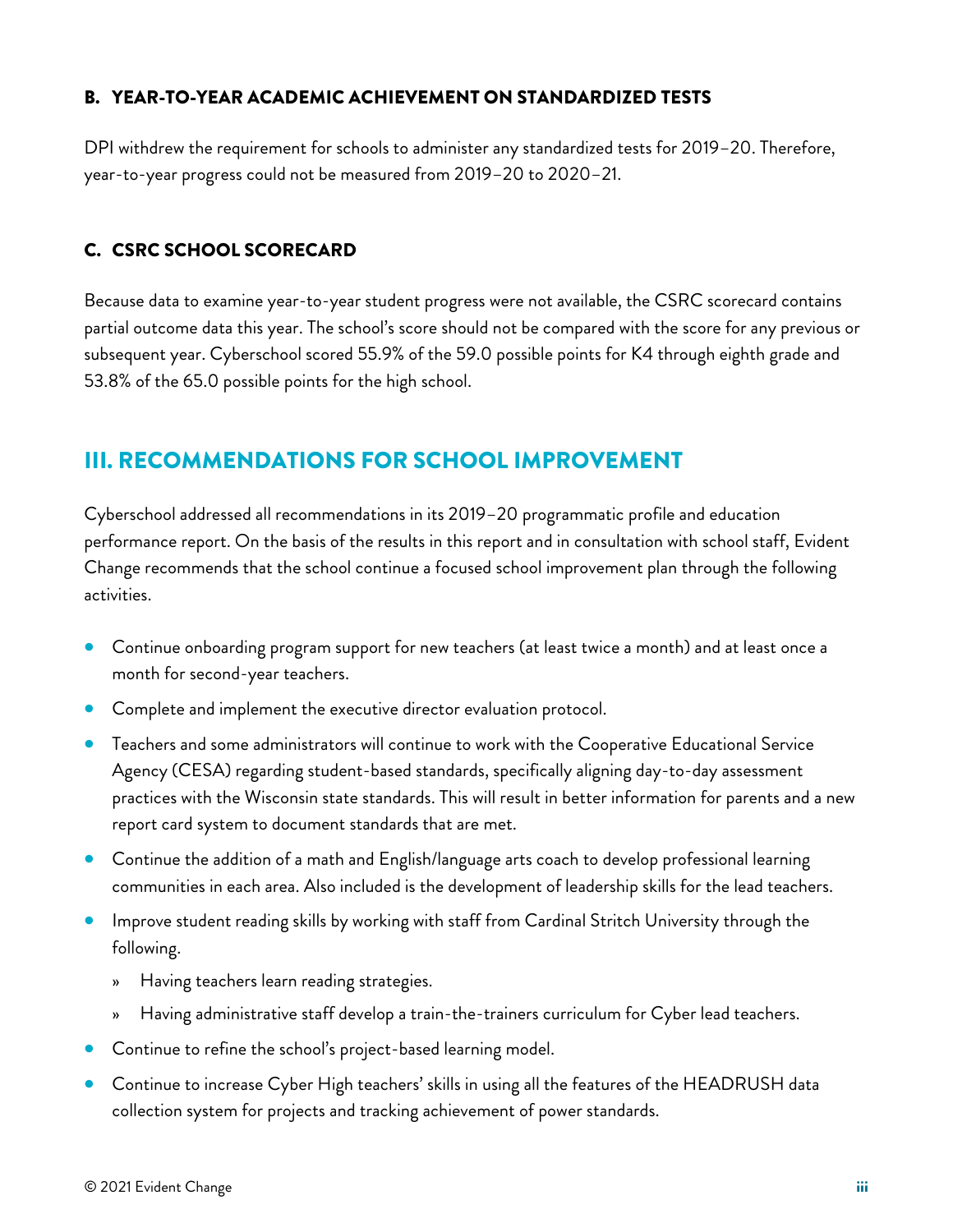# IV. RECOMMENDATION FOR ONGOING MONITORING AND REPORTING

Cyberschool met or substantially met all of its contract requirements. The one exception is one teacher did not hold a current Wisconsin DPI license or permit.

Evident Change recommends that Cyberschool continue annual monitoring.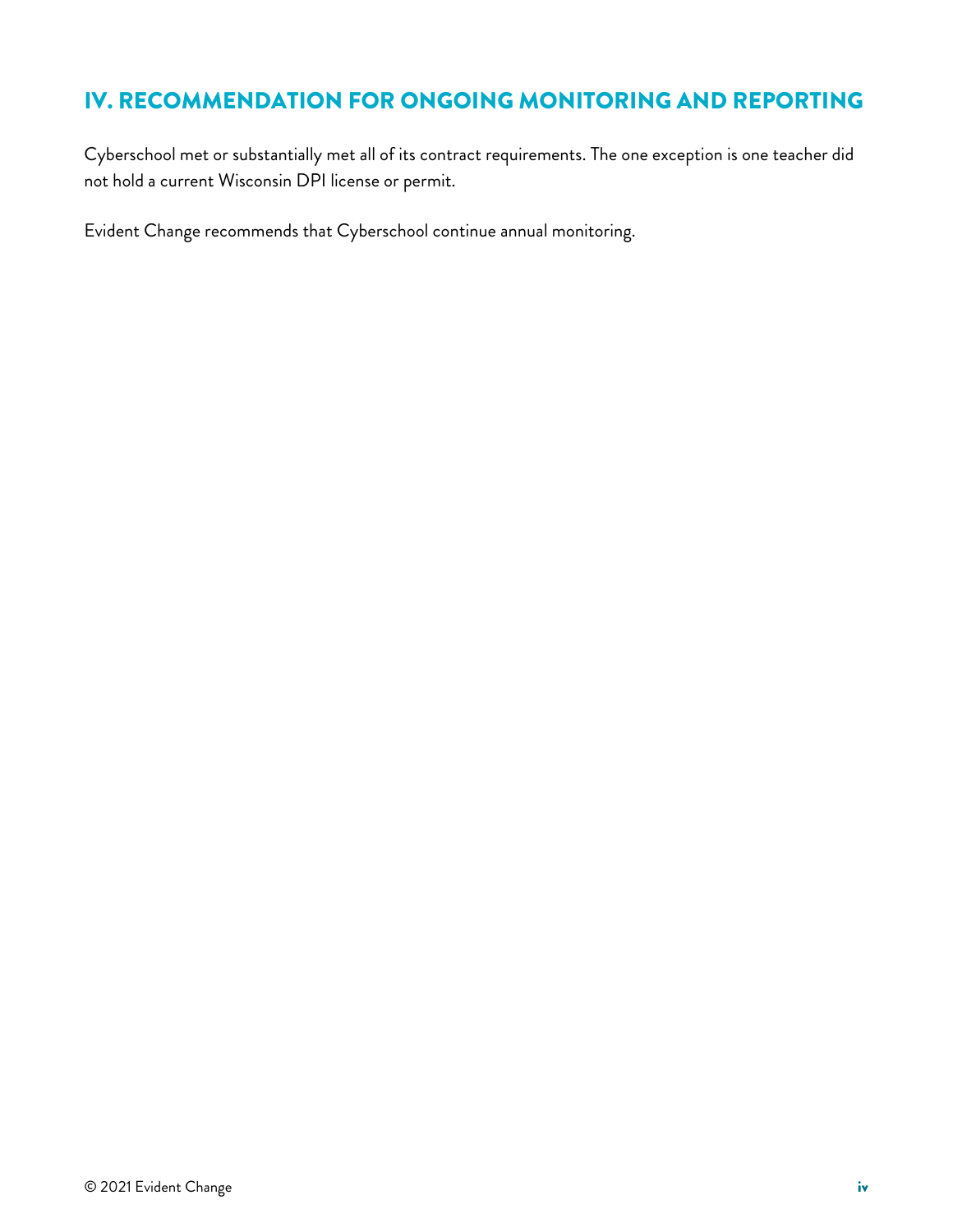# <span id="page-8-0"></span>I. INTRODUCTION

This report was prepared as a result of a contract between the City of Milwaukee and the Evident Change. It is one component of the program that the Charter School Review Committee (CSRC) uses to monitor performance of all city-chartered schools.

To produce this report, Evident Change:

- Conducted (virtually) an initial school session to collect information related to contract requirements and to draft a learning memo for the new school year as well as an in-person year-end interview to review progress about recommendations and changes that occurred during the year;
- Visited the school to conduct a random review of special education files;
- Attended (virtually) a school board of directors meeting, along with CSRC representatives, to provide an update regarding compliance with the City of Milwaukee's academic expectations and contract requirements; and
- Collected and analyzed data submitted by the school to complete an annual report.

# <span id="page-8-1"></span>II. PROGRAMMATIC PROFILE

Central City Cyberschool of Milwaukee 4301 N. 44th St. Milwaukee, WI 53216 Phone Number: (414) 444-2330 Website: [www.cyberschool-milwaukee.org](http://www.cyberschool-milwaukee.org/) Executive Director: Jessica Whitaker (formerly Szymanski)

Cyberschool is on Milwaukee's north side in the Parklawn public housing development. The school opened in the fall of 1999 and has been chartered by the city since its inception. Before the fall of 2019, the school

served students from K4 through eighth grade. In August 2019, Cyberschool expanded to include a high school and enrolled its first freshman class. This year, Cyber High served students in ninth, tenth, and eleventh grades. Cyber High will add a twelfth-grade level next year.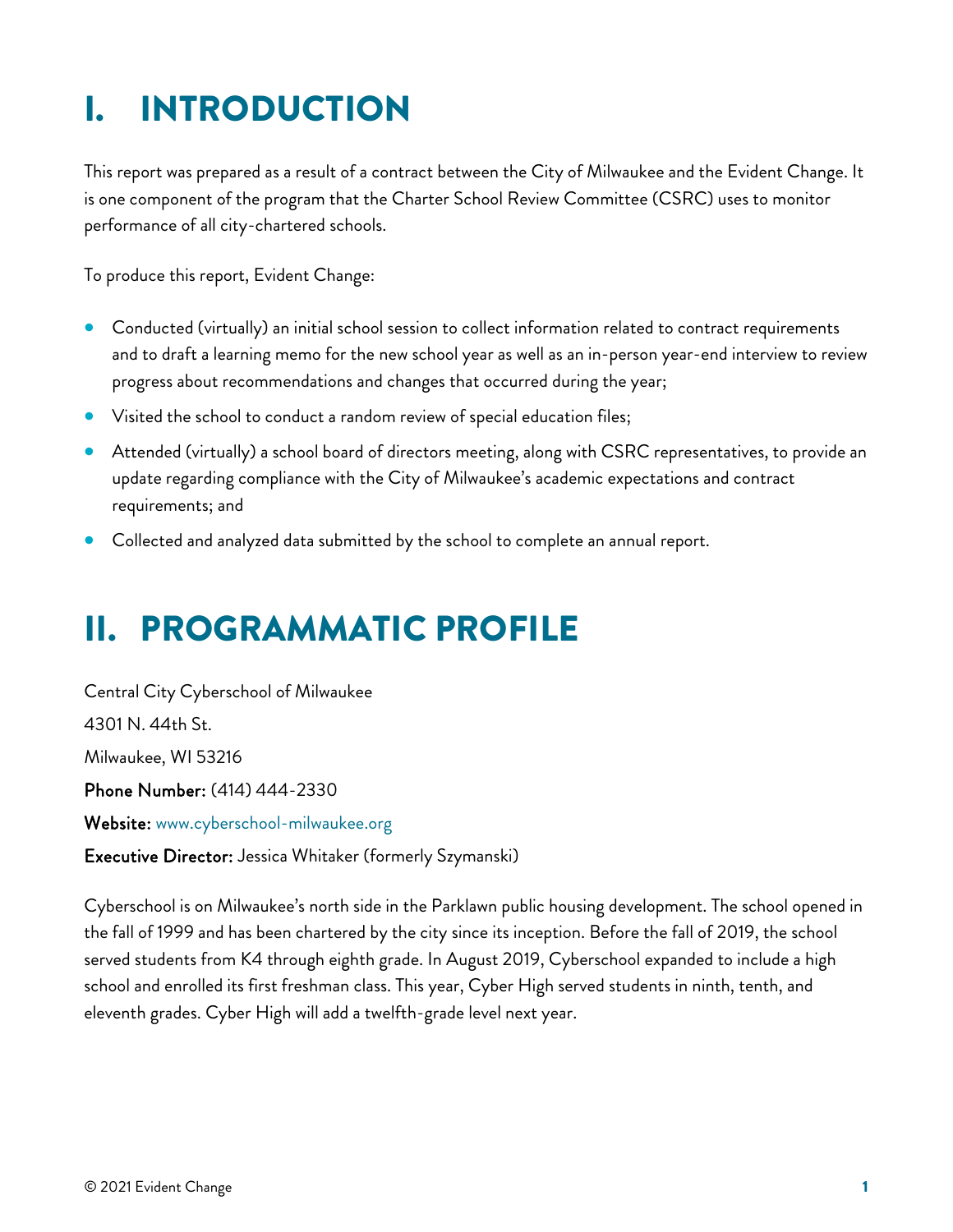# <span id="page-9-0"></span>A. DESCRIPTION AND PHILOSOPHY OF EDUCATIONAL METHODOLOGY

# <span id="page-9-1"></span>1. MISSION[2](#page-9-3)

Cyberschool's mission is to motivate in each child from Milwaukee's central city the love of learning; the academic, social, and leadership skills necessary to engage in critical thinking; and the ability to demonstrate mastery of the academic skills necessary for a successful future. The school's driving vision is to make a positive impact on the neighboring community by providing high-quality, technology-rich learning opportunities for students and their families. The mission of Cyber High is to prepare students for the demands of college and work, and for a range of competitive technology careers.

# <span id="page-9-2"></span>2. INSTRUCTIONAL DESIGN[3](#page-9-4)

Because of the COVID-19 pandemic, Cyberschool began the year with all students attending school virtually. Cyberschool administration submitted virtual schedules to Evident Change staff. Beginning April 12, 2021, when in-person education was allowed and the school's safety plan was accepted by the city Health Department, the school offered students either a daily in-person program or a continued virtual program.

The school's leadership noted the following disadvantages to virtual learning.

- Virtual learning of all fall assessments resulted in a lack of control of the testing environment.
- Since 30% of the students remained virtual learners, spring testing of the Measures of Academic Progress (MAP) was administered virtually to those students. [4](#page-9-5)
- Student engagement was more difficult within the virtual learning model.
- There was a lack of classroom and peer support in the virtual model.
- Losing families to schools that had in-person learning, as well as the inability to locate families, resulted in a loss of students, particularly in the high school classes.
- High school students lost effective learning time due to situations at home, including the need to find jobs and help out in other ways, loss of social interactions, community stressors, and the illness itself.

<span id="page-9-3"></span><sup>&</sup>lt;sup>2</sup> This information comes from the school's website[, cyberschool-milwaukee.org](https://cyberschool-milwaukee.org/)

<span id="page-9-4"></span><sup>&</sup>lt;sup>3</sup> From the school's website and information gathered during the fall and spring interviews.

<span id="page-9-5"></span><sup>4</sup> All students were brought into the school for Forward Exam testing, resulting in the use of administrative staff.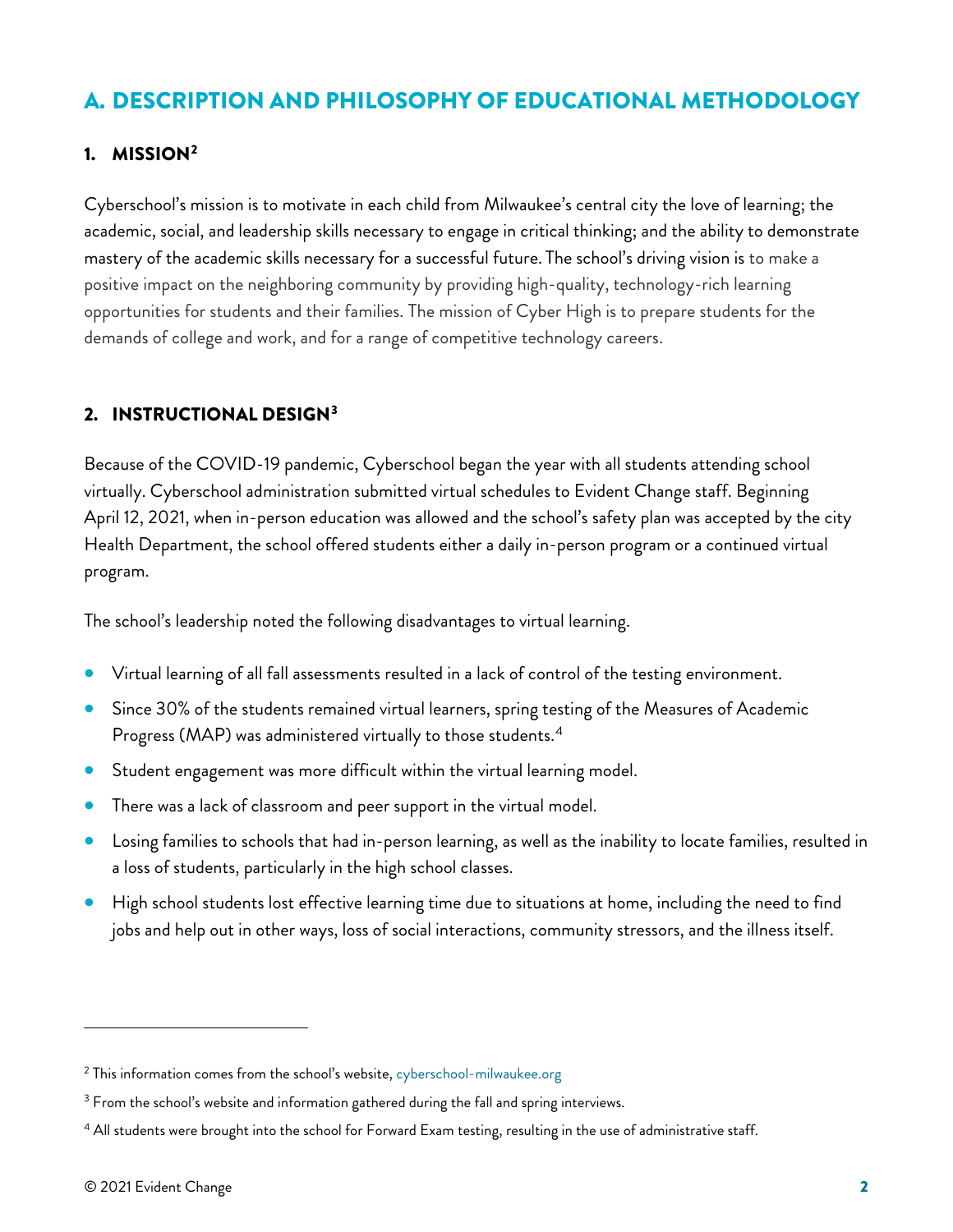Leadership noted the following advantages, which included the following.

- Teachers had the ability to learn new methods of using and teaching technology to the students.
- There was more time to meet with other staff members; the school used 45 minutes each morning for morning meetings.
- Teachers had more opportunities to contact parents. Some went to their homes, and daily contacts resulted in parents learning how to use technology such as Chromebooks, Google Meet, and ClassDojo.
- High school teachers and students improved in logging in with cameras turned on.
- High school students improved their ability to advocate for themselves, expressing their needs.

Cyberschool's technology-based approach takes full advantage of electronic resources and incorporates technology into most academic studies. All students have individual computers (Chromebooks) and can access a Chromebook for daily use. Students use the web, email, blogs, and other electronic resources that are developmentally appropriate under the supervision of a teacher.

In the elementary grades, ether virtually or in-person, Cyberschool continued the practice of serving students in one grade level per classroom for kindergarten through eighth grade. However, students in seventh and eighth grades were generally served as a group to content-area classes in math, language arts, science, and social studies. Within each grade level, students were occasionally grouped by ability for targeted instruction during Response to Intervention time. K4 through sixth grades had two specialized teachers for each grade level: one for math/science and one for English/language arts (ELA). Teachers for K4 through eighth grades typically remained with their students for two consecutive years; this structure is referred to as looping.

The Cyber High program is based on the P-TECH model. In a P-TECH school, students earn a high school diploma and an industry-recognized associate degree, and they gain relevant work experience in a growing field. Cyber High will create a seamless program for students to acquire the academic, technical, and workplace skills that employers need. Partnerships with local industry will create opportunities for guest instructors and internships, thus preparing graduates to be part of a more diverse workforce for high-demand jobs within the tech industry. The curriculum is designed collaboratively by educators and industry experts, integrating technology in all the traditional subject areas needed to graduate from high school with an emphasis on student curiosity, critical thinking, and problem solving.

Cyber High students are offered a project-based approach to integration of skills as well as participation in high school and college courses aligned with their career goals. The plan includes mentoring, workplace visits, job shadowing, and internships that are integrated into each student's preparation for their identified career. Engaged employer partners are identified to commit to ensuring that Cyber High aims to provide every student with a pathway to an industry-recognized associate degree. The P-TECH model fosters college coursework, free to students and families, that is thoughtfully integrated throughout ninth through twelfth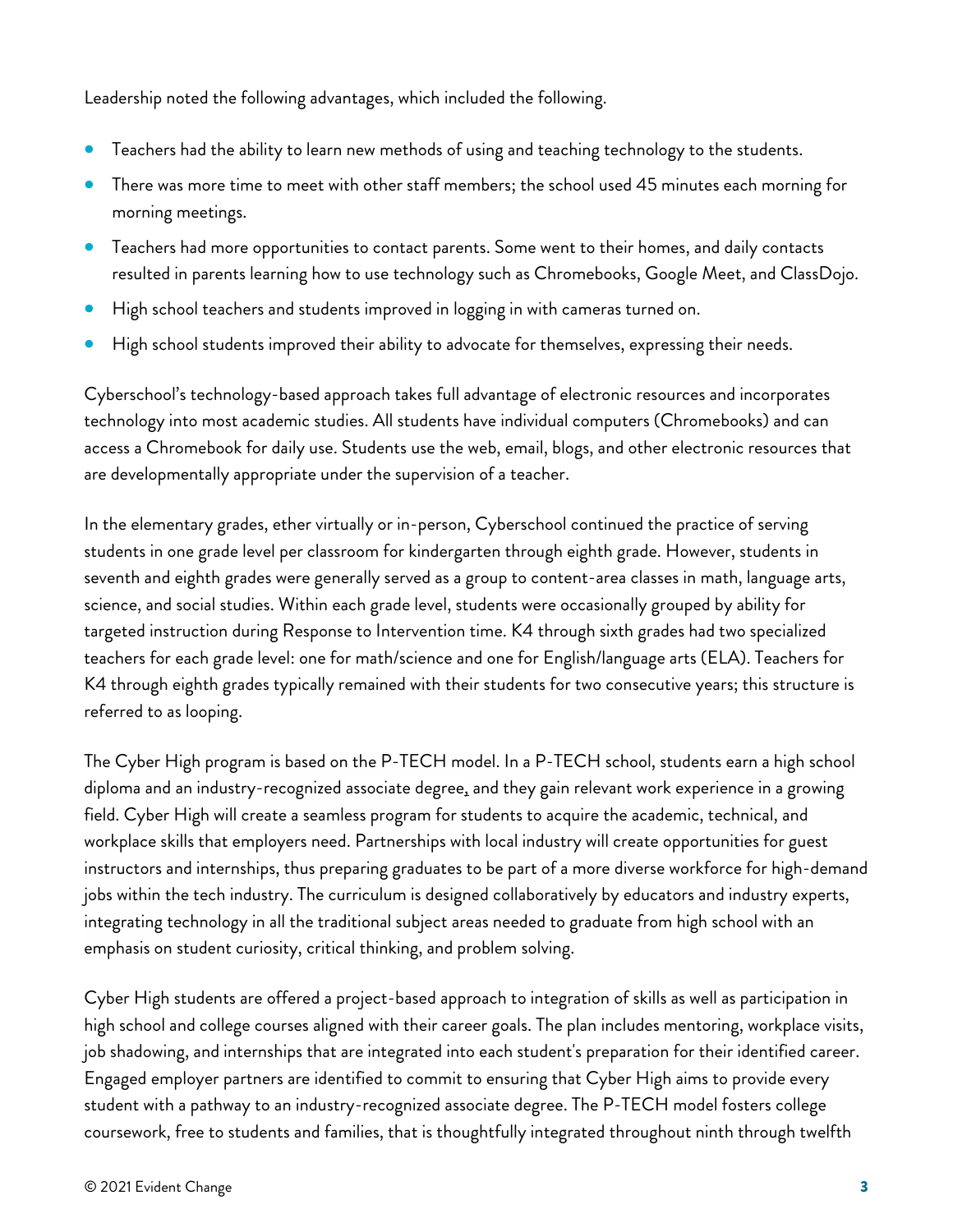grades. When Cyber High students graduate, they will be experienced in their chosen field to be considered "first in line" for jobs.

Through a continuing agreement with Jewish Family Services (JFS), the school facilitated individual student and family counseling to the extent possible during virtual learning. From April 12 through June 11, 2021, a JFS counselor visited the school to meet with students. In addition, the school had an agreement with SaintA (StA) for a school-based clinic for providing mental health services for students.

During the summer of 2021, a summer reading program was planned for elementary students as well as a credit recovery program for high school students.

# <span id="page-11-0"></span>B. SCHOOL STRUCTURE

# <span id="page-11-1"></span>1. LEADERSHIP AND BOARD OF DIRECTORS

Cyberschool is governed by a volunteer board of directors. During 2020–21 school year, the board consisted of seven members: a president, vice president/treasurer, secretary, and four additional members. The secretary is also the school's executive director.

Staff from Evident Change and the CSRC attended a meeting of Cyberschool's board of directors to improve communications regarding the roles of the CSRC and Evident Change as the educational monitor and the expectations regarding board member involvement. The meeting also covered the results of the school's 2019–20 annual programmatic profile and educational performance report.

Cyberschool's administrative leadership team consisted of an executive director; a high school director; a student services manager; and a director of culture, climate and community. All of these staff members held DPI licenses.

# <span id="page-11-2"></span>2. AREAS OF INSTRUCTION

Cyberschool's kindergarten (K4 and K5) curriculum focuses on social emotional development; language arts (including speaking/listening, reading, and writing); active learning (including making choices, following instructions, problem solving, large-muscle activities, music, and creative use of materials); math or logical reasoning; and basic concepts related to science, social studies, and health (such as the senses, nature, exploration, environmental concerns, body parts, and colors).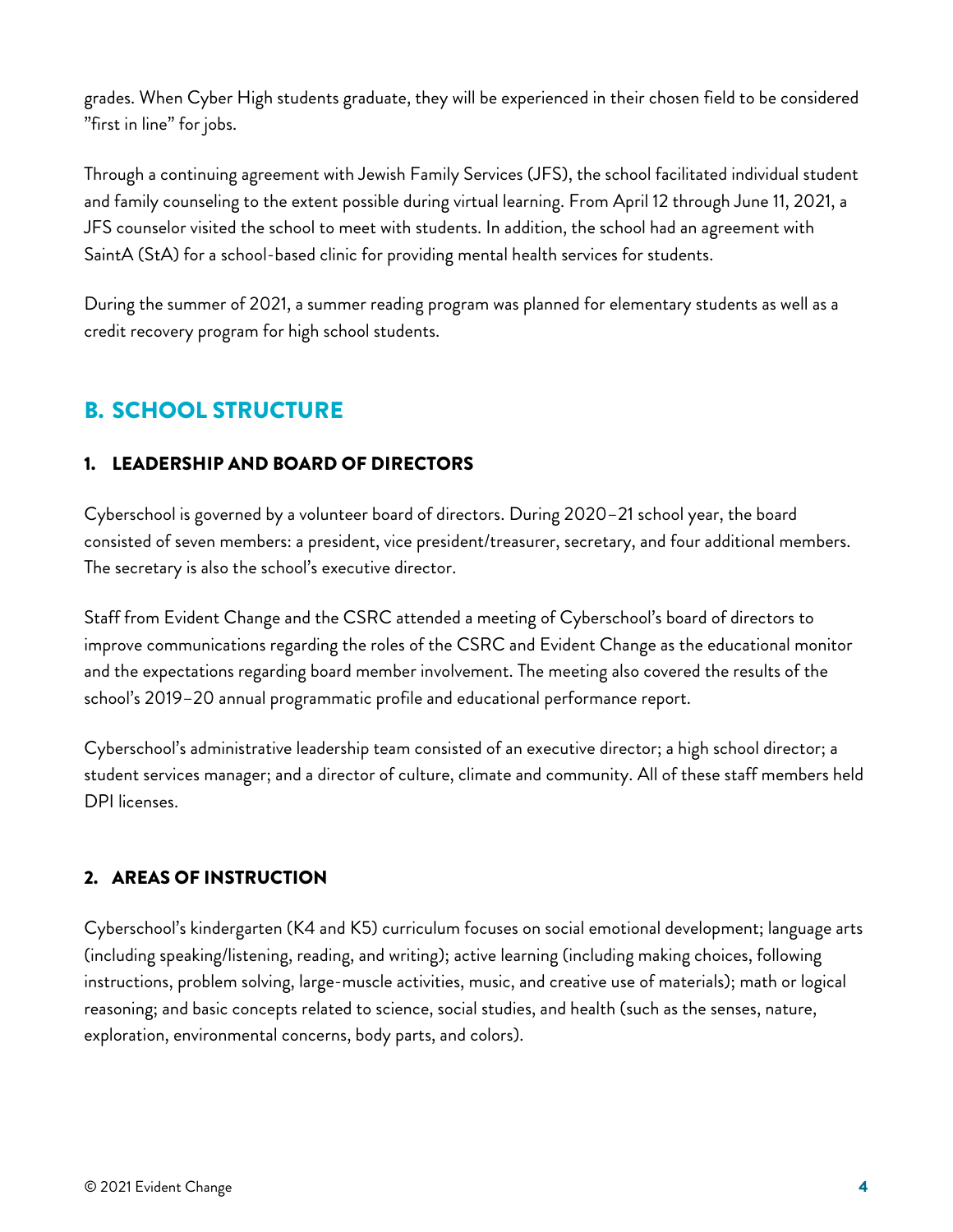First- through eighth-grade students are taught reading, writing, math, word study/spelling, listening and speaking, character development, STEM, art, Spanish, and physical education. For students in first through sixth grades, social studies and science are taught within the language arts or math curriculum. The curriculum for seventh and eighth graders includes science and social studies. In addition, coding instruction was offered to seventh- and eighth-grade students for part of the year. Grade level standards and benchmarks are associated with each of these curricular areas; progress is measured against these standards for each grade level. The school also continued to implement the Second Step curriculum for socialemotional learning (SEL).

In collaboration with both college and business partners, Cyber High provides students with the skills and understanding to earn a high school diploma, an associate degree, and technical training over the course of a six-year program. Ultimately, students will leave as skilled candidates for jobs on a ladder of career growth in the field of technology, or competitive applicants for four-year colleges. Subject areas to support the project-based approach include the humanities, science, and math. Using the Duolingo app, Cyber High students could choose to independently attend virtual classes in Spanish, French, or Japanese with monitoring by the high school teachers.<sup>[5](#page-12-0)</sup> Special education services were provided to all eligible students.

To the extent possible with virtual learning, the school continued to implement all eight steps of the Continuous Improvement effort, which includes the idea that students and parents know each student's learning targets. Each student has a data binder to help track progress and identify areas of continued need. The steps follow.

- 1. Standards: Communicating Targets With Students and Families
- 2. Class, Course, and Program Learning Goals
- 3. Charting and Analyzing Results
- 4. Mission Statement (created by teachers and students)
- 5. Plan
- 6. Do
- 7. Study
- 8. Act

To the extent possible with virtual and in-person learning, character development programming is provided through the Knowledge Is Power Program, public charter schools' character strengths, the responsive classroom program, mindfulness, and Positive Behavior Interventions and Supports. The school continues to

<span id="page-12-0"></span><sup>&</sup>lt;sup>5</sup> Students are expected to complete two semesters of a foreign language by graduation to meet the DPI standard.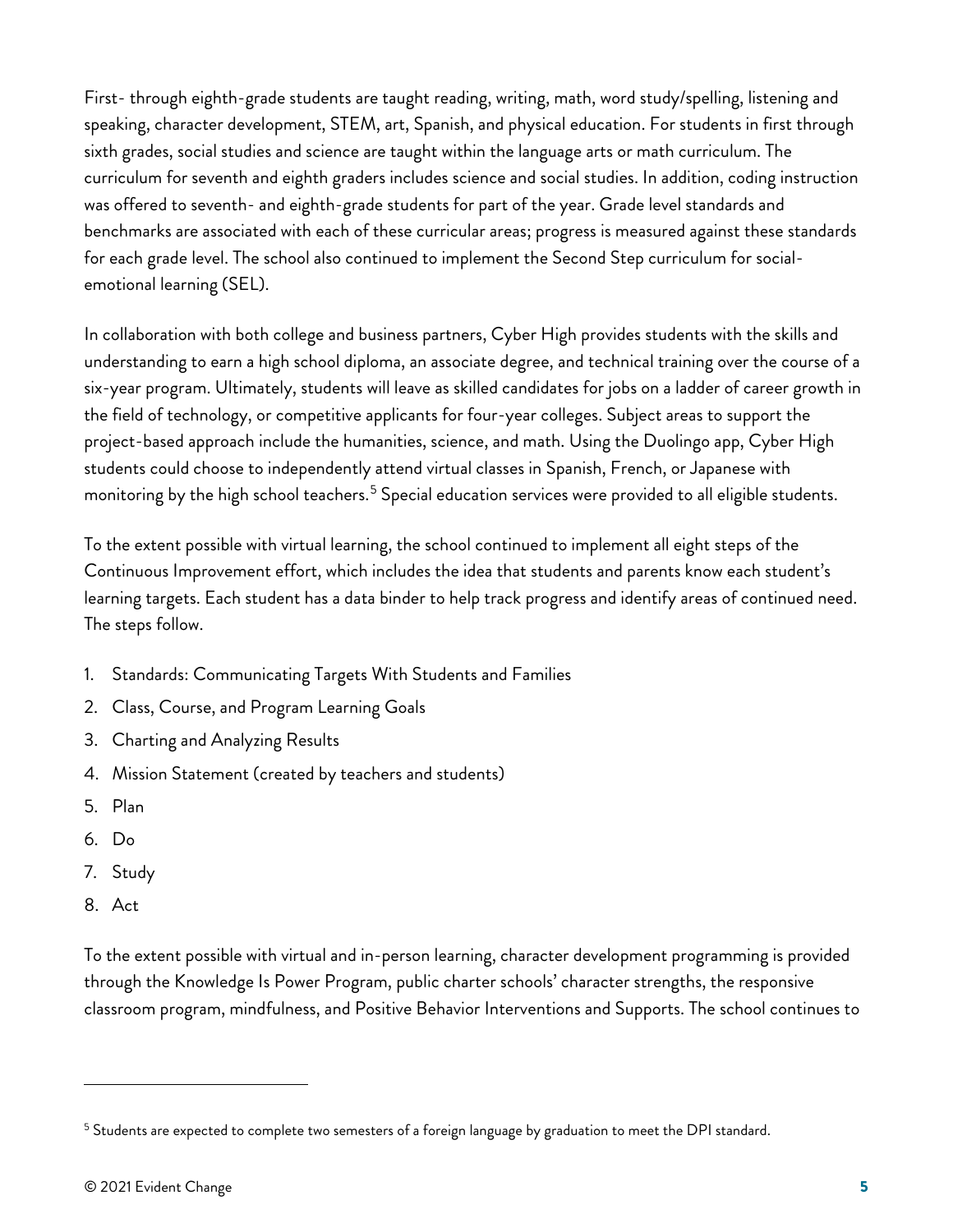use the restorative practices framework for building community and for responding to challenging behavior through authentic dialogue, coming to understandings, and making things right.<sup>[6](#page-13-2)</sup>

Cyberschool's 21st Century Community Learning Center (CLC), which provided additional academic instruction and enrichment activities, operated virtually for all students. On April 19, 2021, the CLC provided in-person services for third through sixth graders.<sup>[7](#page-13-3)</sup>

# <span id="page-13-0"></span>3. CLASSROOMS[8](#page-13-4)

For in-person learning, the school planned a total of 19 grade level classrooms, serving students in K4 through eleventh grade. The middle school classrooms were organized by subject area (ELA, math, science, and social studies) serving students in seventh and eighth grades. The high school classrooms were also organized by subject area (humanities, science, and math). The school also has an art room, "cybrary," science lab for elementary students, tech lab, and the Health, Emotional, and Academic Resource Team (HEART) room, which provides special education and other support services that are unavailable in the regular classrooms. The school used various rooms for small-group instruction and individual therapies such as reading resources and speech and occupational therapy. Physical education classes were held in the Cyber High gym.

The K4 and K5 classrooms remained in a separate preschool facility across the playground from the main building and leased from the Housing Authority of the City of Milwaukee. Students in first through eighth grades were in the main building, and Cyber High students were in the building adjacent to the main building, which was formerly the YMCA.

# <span id="page-13-1"></span>4. TEACHER INFORMATION

During the 2020–21 school year, for both virtual and in-person learning, the school employed a total of 32 instructional staff (22 classroom teachers and 10 other instructional staff). Of the 32 instructional staff, 29 of them began the school year. Of those 29 instructional staff members, 26 remained the entire year for an overall retention rate of 89.7% for all instructional staff. A second-grade classroom teacher left the school in November 2020, a high school teacher left at the end of August 2020, and a special education aide left in October 2020.

<span id="page-13-2"></span><sup>&</sup>lt;sup>6</sup> For more information, visit [cyberschool-milwaukee.org](http://cyberschool-milwaukee.org/) as well a[s www.pbisrewards.com](http://www.pbisrewards.com/)

<span id="page-13-3"></span> $7$  Information provided by the staff during the fall and spring interviews.

<span id="page-13-4"></span><sup>&</sup>lt;sup>8</sup> Physical classroom space was used by teachers during virtual learning as needed.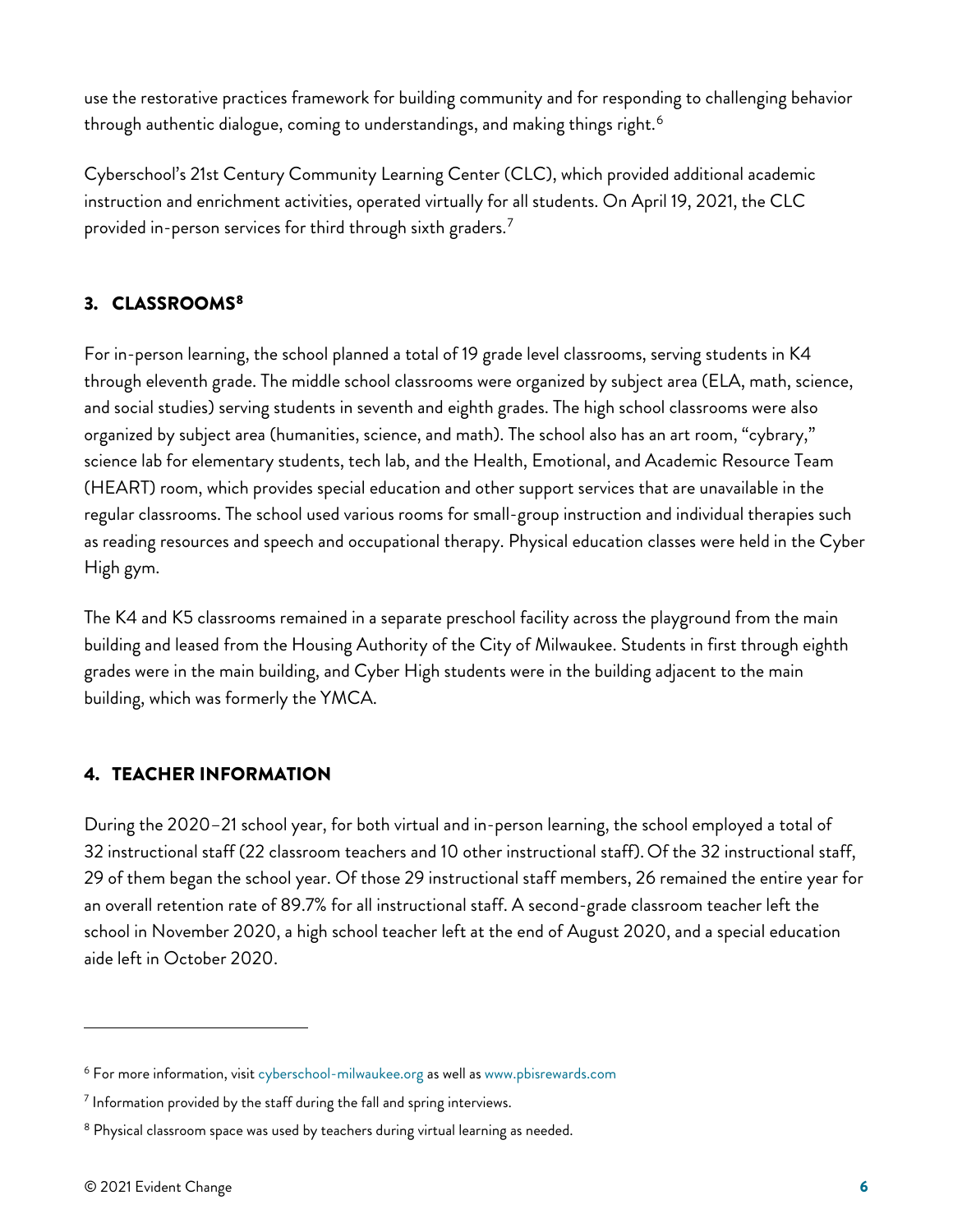The teaching staff consisted of grade level teachers for K4 through sixth grade, with some specializing in ELA or math. Seventh and eighth grades were served with subject area teachers (math, ELA, science, and social studies). Cyber High students also were served with subject area teachers in the humanities, math, and science. Other instructional staff included two special education teachers, two special education aides, a speech/language pathologist, an art teacher, a master reading teacher, a math instructional coach, an ELA instructional coach, and a physical education teacher.

At the time of this report, all but one instructional staff member (the sixth-grade classroom teacher hired in January) held a valid DPI license or permit.

At the end of the 2019–20 school year, 19 classroom teachers were employed and eligible to return in the fall of 2020; of these, 11 (57.9%) returned. Of the 15 other instructional staff who were eligible to return, 13 (86.7%) did so. Overall, 24 of 34 instructional staff returned, resulting in an instructional staff return rate of 70.6%.

Prior to the start of the school year, various teachers participated in professional development sessions that covered math, a Zearn tutorial, power standards, and standards-based learning.<sup>[9](#page-14-1)</sup> Throughout the year, Cyberschool staff development focused on weekly meetings led by the lead teachers or other instructional staff. The high school staff participated in professional development focused on the topic of project-based learning. The topics discussed are included in the Activities for Continuous School Improvement section of this report.

The school's staff review process has incorporated the implementation of the Wisconsin Educator Effectiveness System required by DPI.

# <span id="page-14-0"></span>5. SCHOOL HOURS AND CALENDAR

The regular school day for in-person learning began with breakfast at 7:30 a.m. and ended at 3:30 p.m. Virtual learning occurred for all students until April 12, 2021, when in-person attendance was allowed. The last day of the academic year was June 11, 2021. The school posted its 2020–21 calendar on its website and provided it to Evident Change.

<span id="page-14-1"></span><sup>&</sup>lt;sup>9</sup> Zearn is a provider of digital learning programs. More information can be found at [about.zearn.org](https://about.zearn.org/)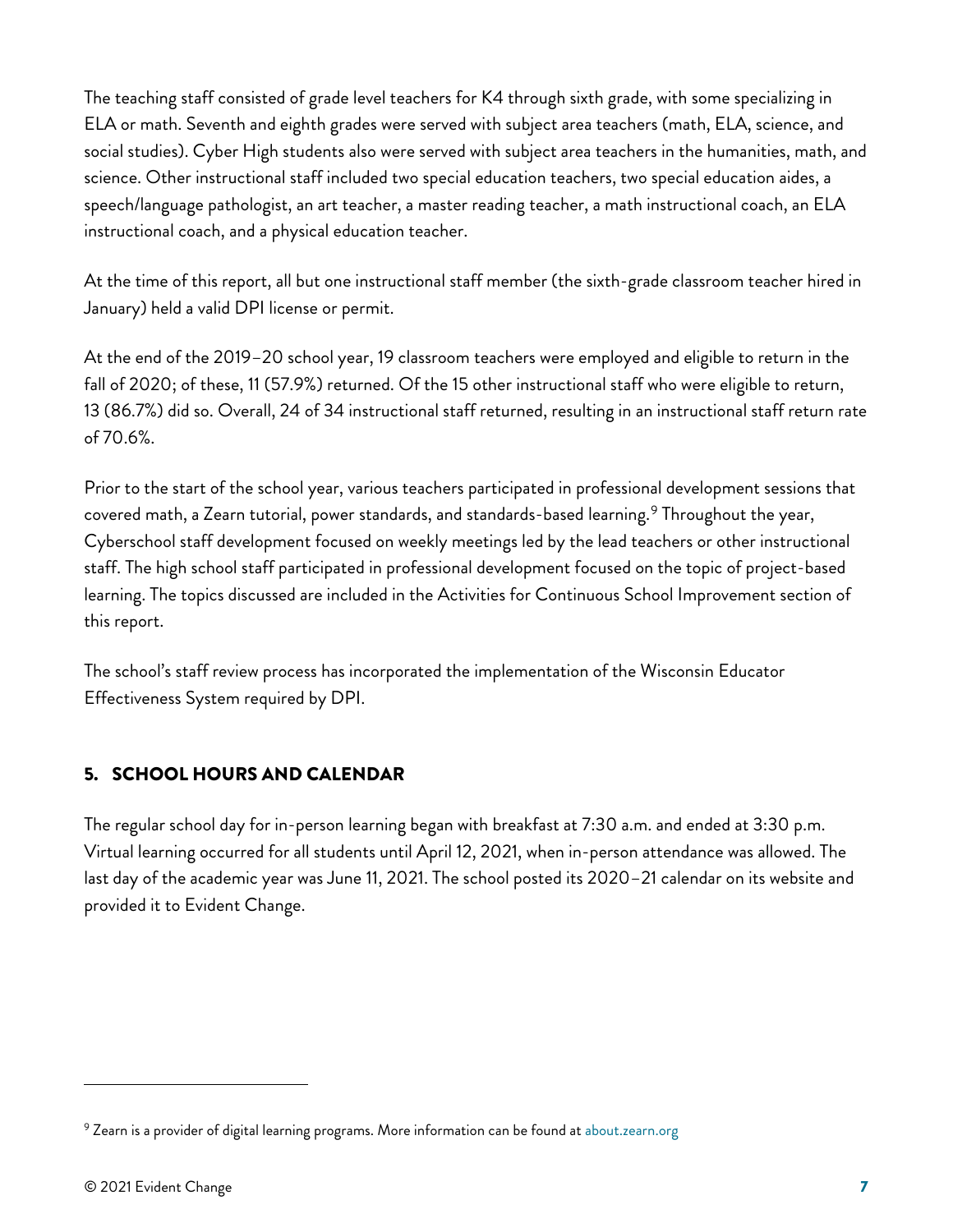# <span id="page-15-0"></span>6. PARENT INVOLVEMENT

As stated in the *2020*–*21 Student Handbook*, Cyberschool recognizes that parents are the first and foremost teachers of their children and play a key role in how effectively the school can educate its students. Each parent is asked to read and review the handbook and return a signed form. This year, the handbook was sent as a PDF file on ClassDojo. Teachers reviewed the handbook with their students during morning meetings. The parent certification section of the handbook indicates that the parent has read, understood, and discussed the rules and responsibilities with their child and that the parent will work with Cyberschool staff to ensure that their child achieves high academic and behavioral standards.

Due to the pandemic and the focus on virtual learning, individual parent contacts were made by teachers on a regular basis. The primary methods of contact during virtual learning has been through ClassDojo, phone, email, and text. There were no in-person events with parents this year.

# <span id="page-15-1"></span>7. DISCIPLINE POLICY

Even though there was a short in-person session this year, the school's discipline philosophy is described in the student handbook, along with a weapons policy, a definition of what constitutes a disruptive student, the role of parents and staff in disciplining students, the grounds for suspension and expulsion, a no-bullying policy, and students' due process rights.

- Each member of Cyberschool's family is valued and appreciated. Therefore, it is expected that all Cyberschool members will treat each other with respect and will act in the best interest of the safety and well-being of themselves and others at all times. Any behaviors that detract from a positive learning environment are not permitted, and all behaviors that enhance and encourage a positive learning environment are appreciated as an example of how we can learn from each other.
- All Cyberschool students, staff, and parents are expected to conduct themselves in a manner consistent with the goals of the school and cooperate with all members of Cyberschool's community to improve the school's educational atmosphere.

Student behavior should always reflect seriousness of purpose and a cooperative attitude in and out of the classroom. Any student behavior that detracts from a positive learning environment and experience for all students will lead to appropriate administrative action.

- Students must show proper respect to their teachers and peers at all times.
- All students are given ample opportunity to take responsibility for their actions and to change unacceptable behaviors.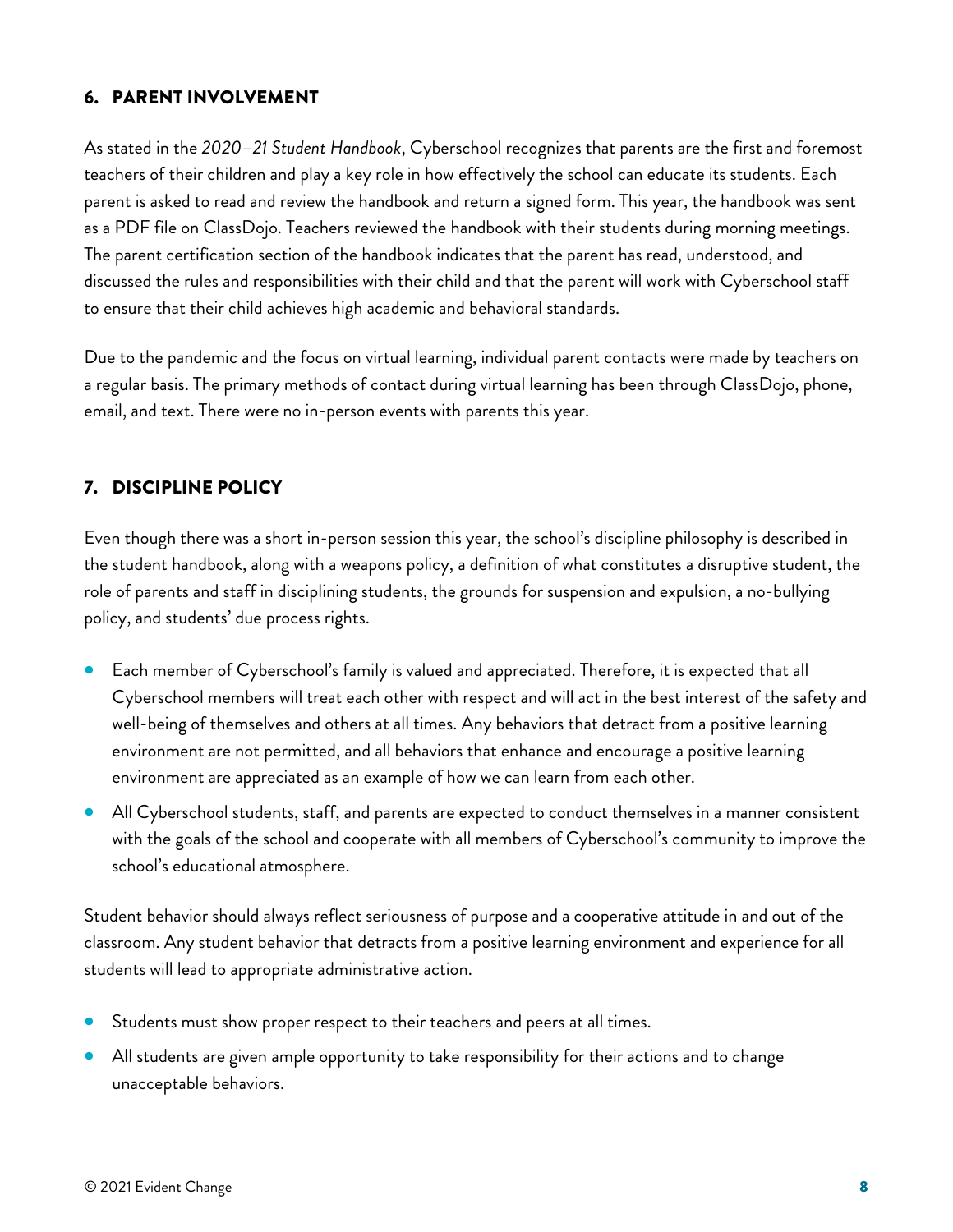• All students are entitled to an education free from undue disruption. Students who willfully disrupt the educational program shall be subject to the school's discipline procedures.

The school also provides recognition of excellence, including perfect attendance, super Cyber student, leadership, most improved student, most outstanding student, citizenship, and Dr. Martin Luther King, Jr. awards, as well as excellence in math and literacy. The handbook describes the criteria for each of these awards.

# <span id="page-16-0"></span>8. GRADUATION AND HIGH SCHOOL INFORMATION

This year, the eighth-grade teachers worked virtually with eighth-grade students and families to share high school enrollment information, including the application processes. The school used NAVANCE through Marquette University's Education Talent Search, which helps students get information about high schools, colleges, and career choices and opportunities. Cyber High leadership presented information about the Cyber high school program. However, the school also supported other high school choices.

The school graduated 45 students in a drive-by graduation program on June 11, 2021. Twenty graduates planned to attend Cyber High, and other choices included Carmen, Marshall, Messmer, Rufus King, Howard Fuller Collegiate Academy, Milwaukee Lutheran, and Milwaukee Excellence. Two graduates were undecided, and one is relocating to Arizona.

The school does not have a formal plan to track the high school achievement of its graduates. However, in the years to come, the school will be able to track the achievement of students who attended Cyber High.

# <span id="page-16-1"></span>C. STUDENT POPULATION

On September 18, 2020,<sup>[10](#page-16-2)</sup> 425 students were enrolled in K4 through eleventh grade.<sup>[11](#page-16-3)</sup> During the year, seven students enrolled in the school, and 17 students withdrew.[12](#page-16-4)

<span id="page-16-2"></span> $10$  The third Friday of September is considered the beginning of the school year for student tracking purposes.

<span id="page-16-3"></span><sup>&</sup>lt;sup>11</sup> There were 366 students in the elementary school and 59 in the high school.

<span id="page-16-4"></span> $12$  A total of 13 students enrolled, and five withdrew from the elementary program. Four enrolled and two withdrew from the high school.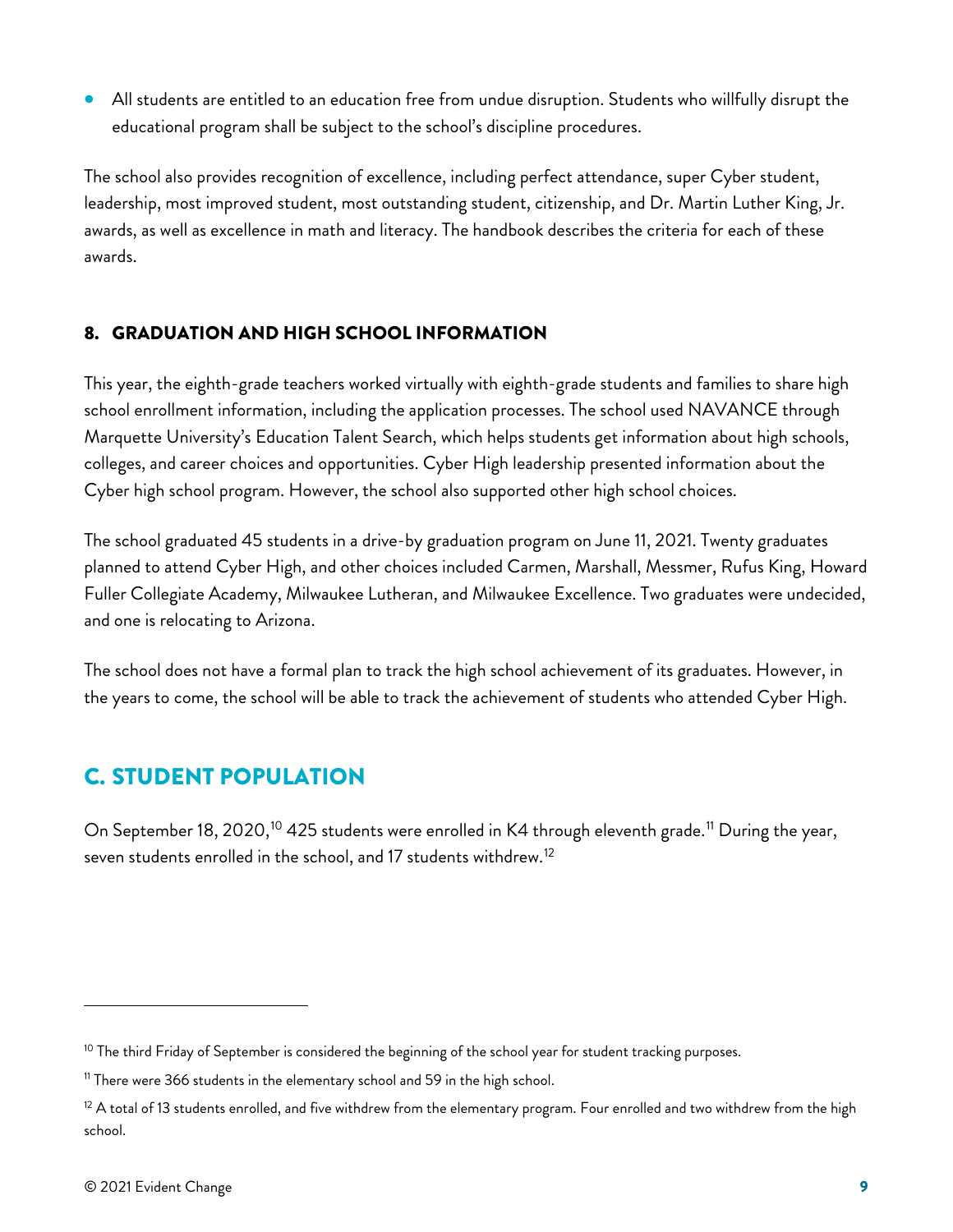Of the 366 elementary students who started the year at the school, 353 remained enrolled at the end of the year, representing a 96.4% retention rate. Similarly, of the 59 high school students who started the year at the school, 55 remained enrolled at the end of the year, representing a 93.2% retention rate.

Students withdrew for a variety of reasons. Of the elementary students who withdrew, 10 moved outside of Milwaukee, two withdrew to transfer to Milwaukee Public Schools (MPS), and one left for unknown reasons. Of the high school students, two withdrew to transfer to MPS, and two left for unknown reasons.

A total 415 students were enrolled at the school year's close.

- Most students (n=358) were enrolled in elementary academy (Figure 1).
- Slightly more than half (52.5%) were girls, and 47.5% were boys.
- Nearly all students (98.8%) were Black, three (0.7%) were Native American or Alaska Native, and two (0.5%) were Pacific Islander or Native Hawaiian.
- A total of 48 (11.6%) students had special education needs. Eighteen had a specific learning disability, 15 had speech and language needs, 11 had other health impairments, four had emotional/behavioral disabilities, and four had intellectual disabilities.<sup>[13](#page-17-0)</sup>

<span id="page-17-0"></span> $^{\rm 13}$  Because some students have multiple disabilities, the total number of disabilities may exceed the total students enrolled with special education needs.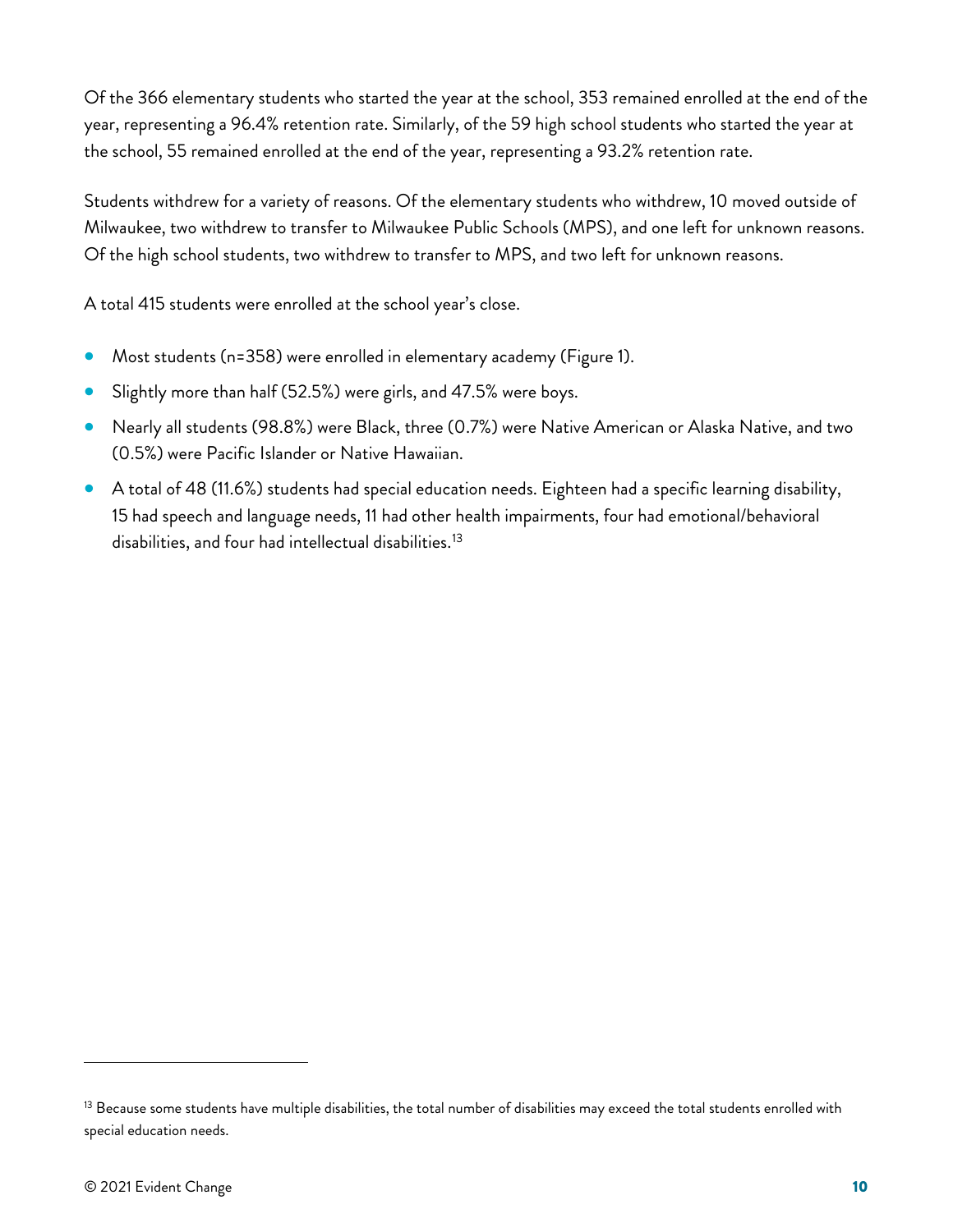Grade sizes ranged from two to 46 students (Figure 1).





\*As of the end of the school year.

Cyberschool is a Community Eligibility Provision school; therefore, household income application forms are not required. The percentage of students eligible for free lunch is determined by a direct certification list.<sup>[14](#page-18-0)</sup>

On the last day of the 2019–20 academic year, 385 Cyberschool elementary students were eligible for enrollment in 2020–21 (i.e., they did not graduate from eighth grade). Of those, 325 were enrolled on the third Friday in September 2020, representing a return rate of 84.4%. This compares with a return rate of 92.0% in the fall of 2019. (See Appendix C for trend information.)

Similarly, Cyber High had 53 students who were enrolled on the last day of the 2019–20 academic year and did not graduate high school. Of those, 36 (67.9%) were enrolled on the third Friday in September 2020.

<span id="page-18-0"></span><sup>14</sup> Visit<https://dpi.wi.gov/school-nutrition/national-school-lunch-program/community-eligibility> for more information.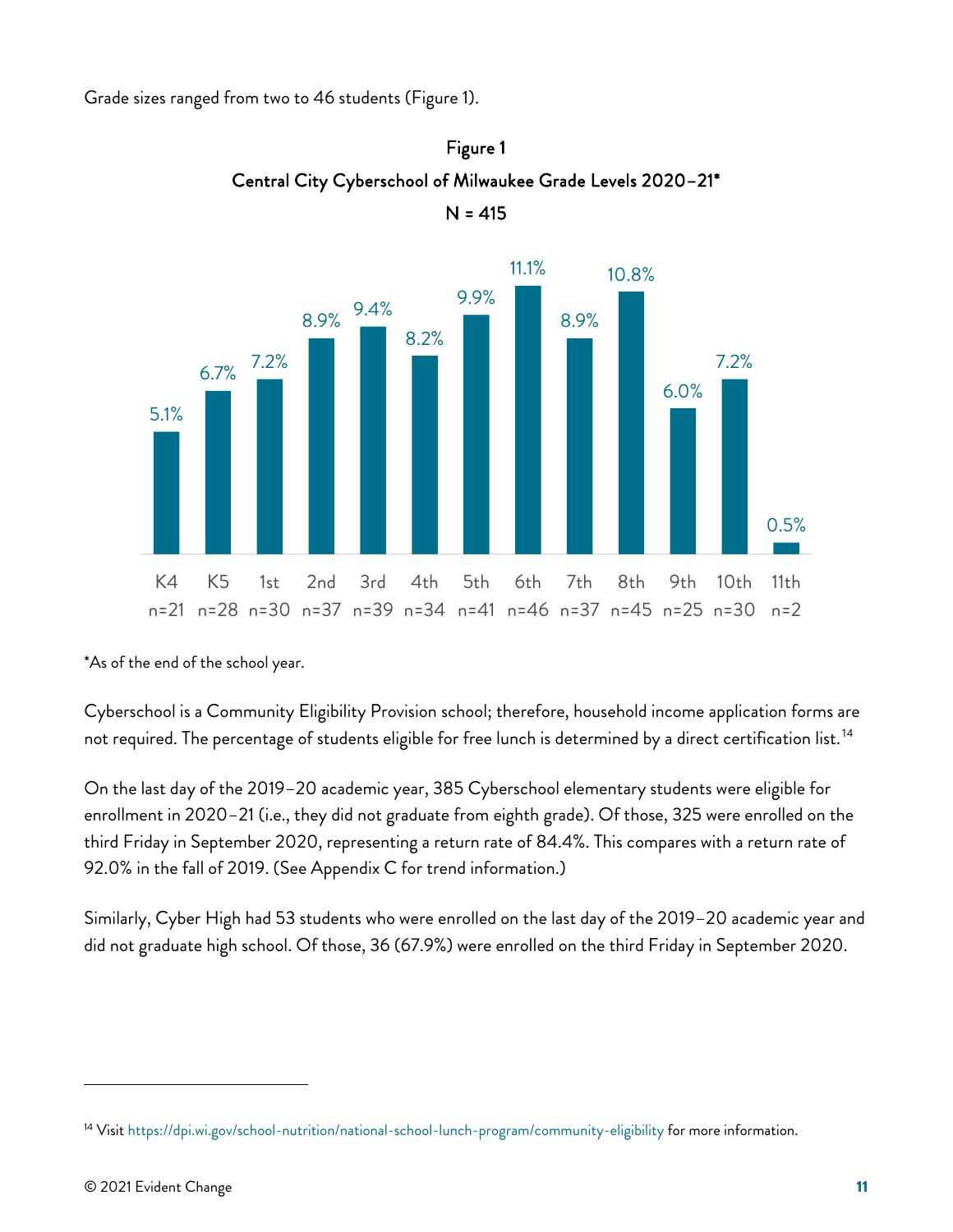# <span id="page-19-0"></span>D. ACTIVITIES FOR CONTINUOUS SCHOOL IMPROVEMENT

The following describes Cyberschool's responses to the activities recommended in the 2019–20 programmatic profile and educational performance report for implementation during the 2020–21 academic year.

Recommendation: Focus on onboarding new teachers by developing a new training program that would start with in-service in the fall and continue on a weekly basis, using lead teachers throughout the school year.

Response: With the help of CESA staff, the school developed a mentor program for new teachers. New teachers stayed every Tuesday for one hour to meet with their mentor and participated in their daily morning meeting with other staff. The weekly meetings with veteran teachers occurred throughout the year and included in-depth information about all the school's initiatives such as the power school data system, trauma-sensitive practices, and social emotional learning. Returning teachers received support during the morning meetings and formally met at least once a month.

Recommendation: Develop and implement a plan to partner with SaintA.<sup>[15](#page-19-1)</sup> The plan would include a school-based mental health model with additional focus on coaching teachers regarding working with students with mental health issues and using trauma-informed practices.

Response: Cyberschool entered a memorandum of understanding with StA in the fall. StA provided mental health services for students and teachers. For teachers, the program included mental health support as well as mindful videos used during morning meetings. StA worked with small groups of students and parents. Next year, the school plans to expand the services to Cyber High students, especially for the current eighth-grade students. Additionally, services from JFS continued in the form of office hours for teachers at the school.

Recommendation: The school's board of directors will develop an executive director evaluation process for implementation in 2020–21.

Response: The board is currently working on a new executive director evaluation process that will be implemented in the 2021–22 school year. The effort is to choose skills that match the executive director activities and then to develop a criterial rubric.

<span id="page-19-1"></span><sup>&</sup>lt;sup>15</sup> More information is available a[t sainta.org](https://sainta.org/)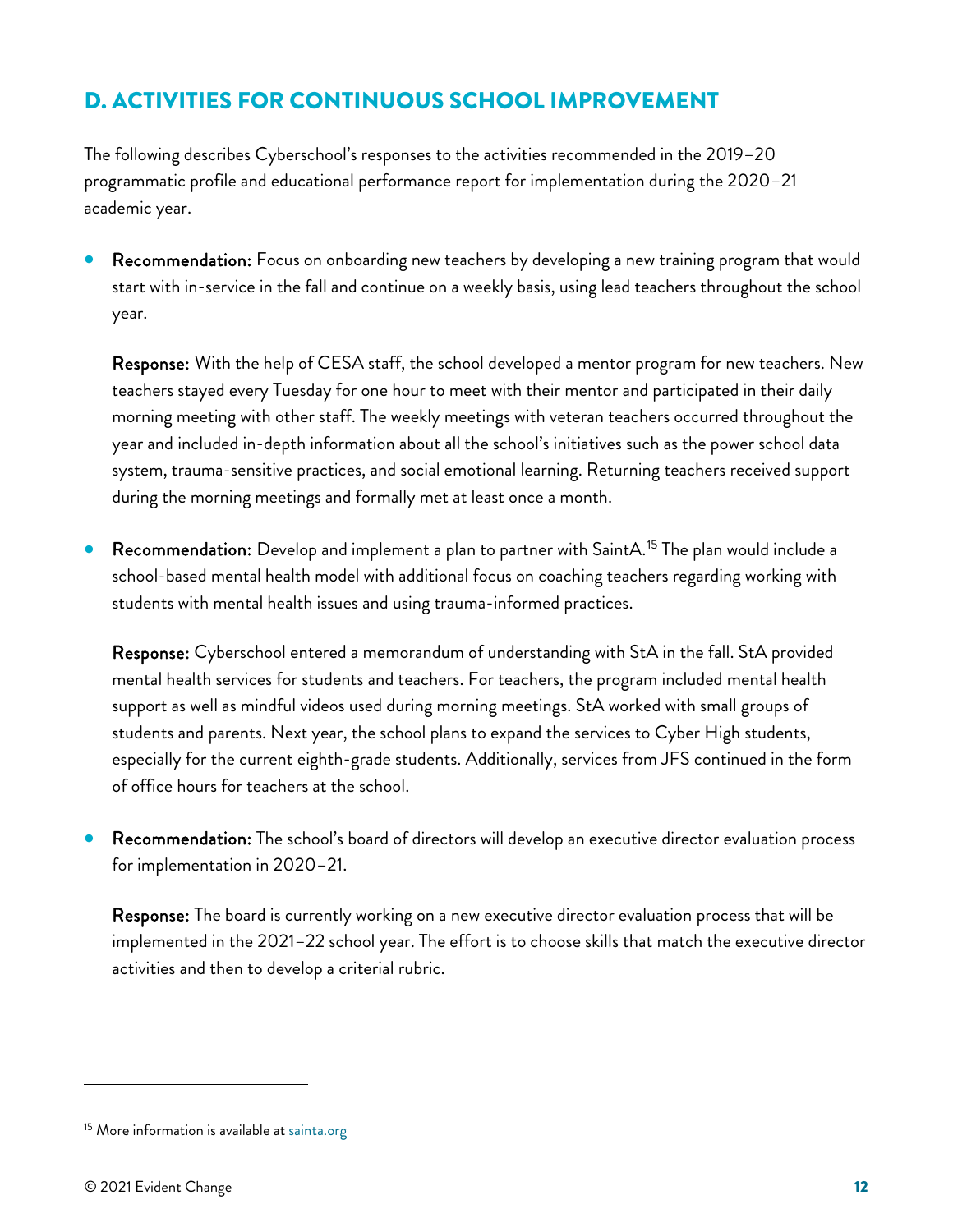• Recommendation: Continue to refine the school's project-based learning model.

Response: The high school administrator reported significant progress in defining standards and creating rubrics for the subject area power standards (21st century skills, art, coding, community services, ELA, foreign language, gym, health, math, personal finance, science, and social studies). Staff also worked on increasing the students' understanding of what it means to reach proficiency or advanced level in each standard the student is currently working on. The school used Artifact Assessment Rubric, a program that helps to identify rubrics to measure standards.<sup>[16](#page-20-0)</sup> The school also provided staff with professional development for project-based learning, including how to develop teacher-led projects and how to propose projects to students. The high school teachers used co-planning to decide how to grade projects and provide feedback to students. The school has developed partnerships with We Energies (so far, two students are involved in internships), a culinary program through Heaven's Table BBQ (10 students are working there), and Safe & Sound, an anchor organization that provides community safety programming for 56 Cyber High students who receive community service credit. The school is working on an agreement with Microsoft to develop employment for students.

• Recommendation: Increase Cyber High teachers' skills in using all the features of the HEADRUSH data collection system for projects and tracking achievement of power standards.<sup>[17](#page-20-1)</sup>

Response: The high school teachers received professional development regarding documentation of project-based learning in HEADRUSH. This included how to show students what they have accomplished using HEADRUSH. The school is working with CESA and HEADRUSH staff to develop a student transcript reflective of standard-based training.

Recommendation: Plan to join the Wisconsin Interscholastic Athletic Association to provide more sports activities for high school students.

Response: The school will work on this recommendation during the summer of 2021.

<span id="page-20-0"></span><sup>16</sup> More information can be found a[t https://cehs.csuohio.edu/portfolio-evaluation-artifact-assessment-rubrics](https://cehs.csuohio.edu/portfolio-evaluation-artifact-assessment-rubrics)

<span id="page-20-1"></span><sup>&</sup>lt;sup>17</sup> More information can be found at

[https://www.headrushlearning.com/?gclid=EAIaIQobChMIz\\_zV46\\_j8QIVfnFvBB18sATiEAAYASAAEgIkOvD\\_BwE](https://www.headrushlearning.com/?gclid=EAIaIQobChMIz_zV46_j8QIVfnFvBB18sATiEAAYASAAEgIkOvD_BwE)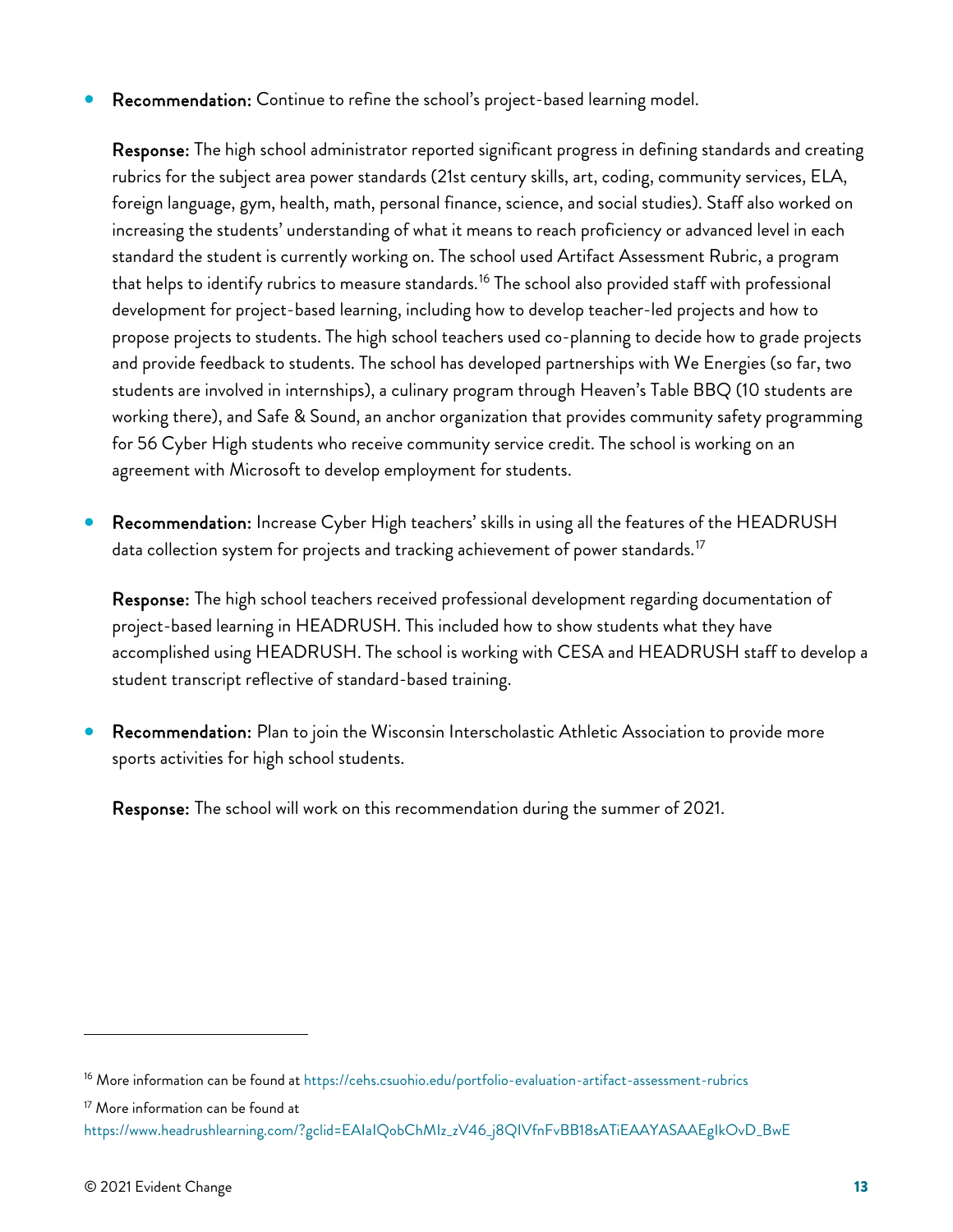Recommendation: Improve methods of recording the data elements required in the school's learning memo data addendum.

Response: The school planned to have one person enter all of the student names and identification numbers to decrease inconsistencies. School leadership also met virtually with the Evident Change analyst to clarify specific data elements to be included in the learning memo data addendum.

After a review of the results in this report and in consultation with school staff, Evident Change recommends the school continue a focused school-improvement plan through the following activities.

- Continue onboarding program support for new teachers (at least twice a month) and at least once a month for second-year teachers.
- Complete and implement the executive director evaluation protocol.
- Teachers and some administrators will continue to work with CESA regarding student-based standards, specifically aligning day-to-day assessment practices with the Wisconsin state standards. This will result in better information for parents and a new report card system to document standards that are met.
- Continue the addition of a math and ELA coach to develop professional learning communities in each area. Also included is the development of leadership skills for the lead teachers.
- Improve student reading skills by working with staff from Cardinal Stritch University on the following.
	- » Having teachers learn reading strategies.
	- » Having administrative staff develop a train-the-trainers curriculum for Cyber lead teachers.
- Continue to refine the school's project-based learning model.
- Continue to increase Cyber High teachers' skills in using all the features of the HEADRUSH data collection system for projects and tracking achievement of power standards.

# <span id="page-21-0"></span>III. EDUCATIONAL PERFORMANCE

To monitor activities as described in the school's contract with the City of Milwaukee, a variety of qualitative and quantitative information was collected at specified intervals during the past several academic years. This year, Cyberschool established goals for attendance, parent participation, and special education student records. The school also identified local and standardized measures of academic performance to monitor student progress.

Local assessment measures covered student progress in reading, math, writing skills, and special education students' IEP progress. The Phonological Awareness Literacy Screening (PALS) assessment and the Wisconsin Forward Exam were used as the standardized assessment measures.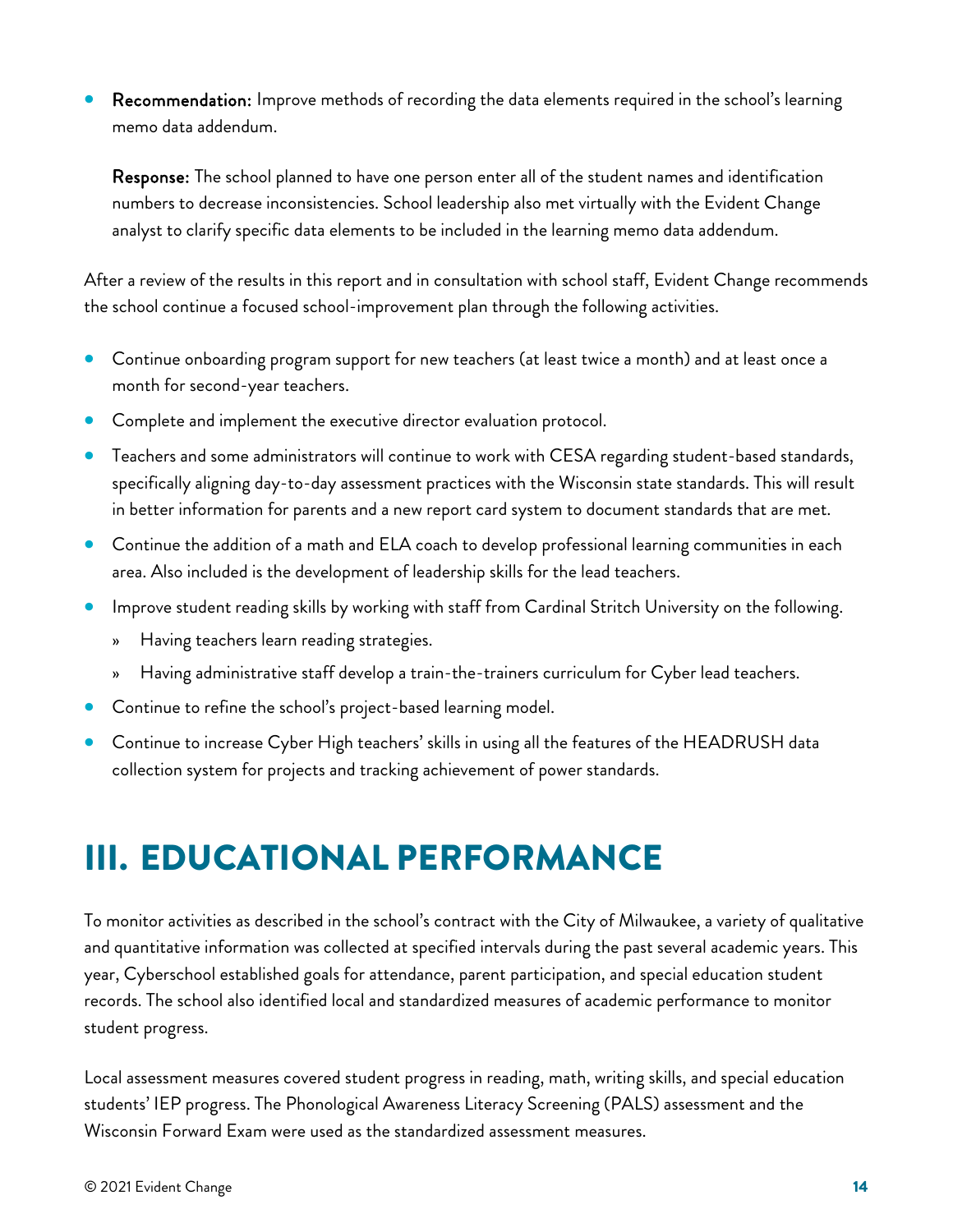# <span id="page-22-0"></span>A. ATTENDANCE<sup>[18](#page-22-1)</sup>

This year, the school's goal was that students would maintain an average daily attendance rate of 80.0% for both the elementary and high schools. This rate includes all students enrolled at any time during the school year.

During virtual instruction, K4 through eighth-grade students were counted as present if they attended the morning meeting, attended at least one live session during the day, or completed an online activity and submitted the activity on the same day. During in-person instruction, elementary students were counted present if they arrived at school no later than 7:30 a.m. and stayed through 3:30 p.m.

During virtual instruction, high school students were counted as present for the entire day if they were present during live instruction hours and their advisory hour/morning meeting (whichever was their first hour). During hybrid instruction, high school students were counted present if they were present for three or more hours between 7:30 a.m. and 2:00 p.m. on in-person days and if they submitted their instructional task by 2:00 p.m. on virtual days. When full-time face-to-face instruction resumed, high school students were considered present if they attended school for four or more hours between 8:00 a.m. and 3:00 p.m.

- Gyberschool: Attendance data<sup>[19](#page-22-2)</sup> was available for 371 students, and they attended school an average of 82.2% of the time. When excused absences were included, the attendance rate rose to 82.3%. No elementary students were suspended this year. The school does not use in-school suspensions.
- **Cyber High:** Attendance data was available for 61 students, and they attended school an average of 84.5% of the time.<sup>[20](#page-22-3)</sup> When excused absences were included, the attendance rate rose to 84.7%. No high school students had an out-of-school suspension suspended this year. The school does not use inschool suspensions.

The school exceeded its attendance goals for both the elementary and high school programs.

<span id="page-22-1"></span><sup>&</sup>lt;sup>18</sup> Typically reported separately for elementary programs and full-fledged high school programs with enrollment in all grades. Because Cyber High is not yet a full-fledged high school program, results are reported together with elementary program results.

<span id="page-22-2"></span> $19$  Attendance data were provided by Cyberschool for students enrolled at any point during the school year. Attendance was calculated for each student by dividing the number of days attended by the number of days expected, then averaging all the student attendance rates.

<span id="page-22-3"></span><sup>&</sup>lt;sup>20</sup> Attendance data were provided by Cyber High for students enrolled at any point during the school year. Attendance was calculated for each student by dividing the number of days attended by the number of days expected, then averaging all the student attendance rates.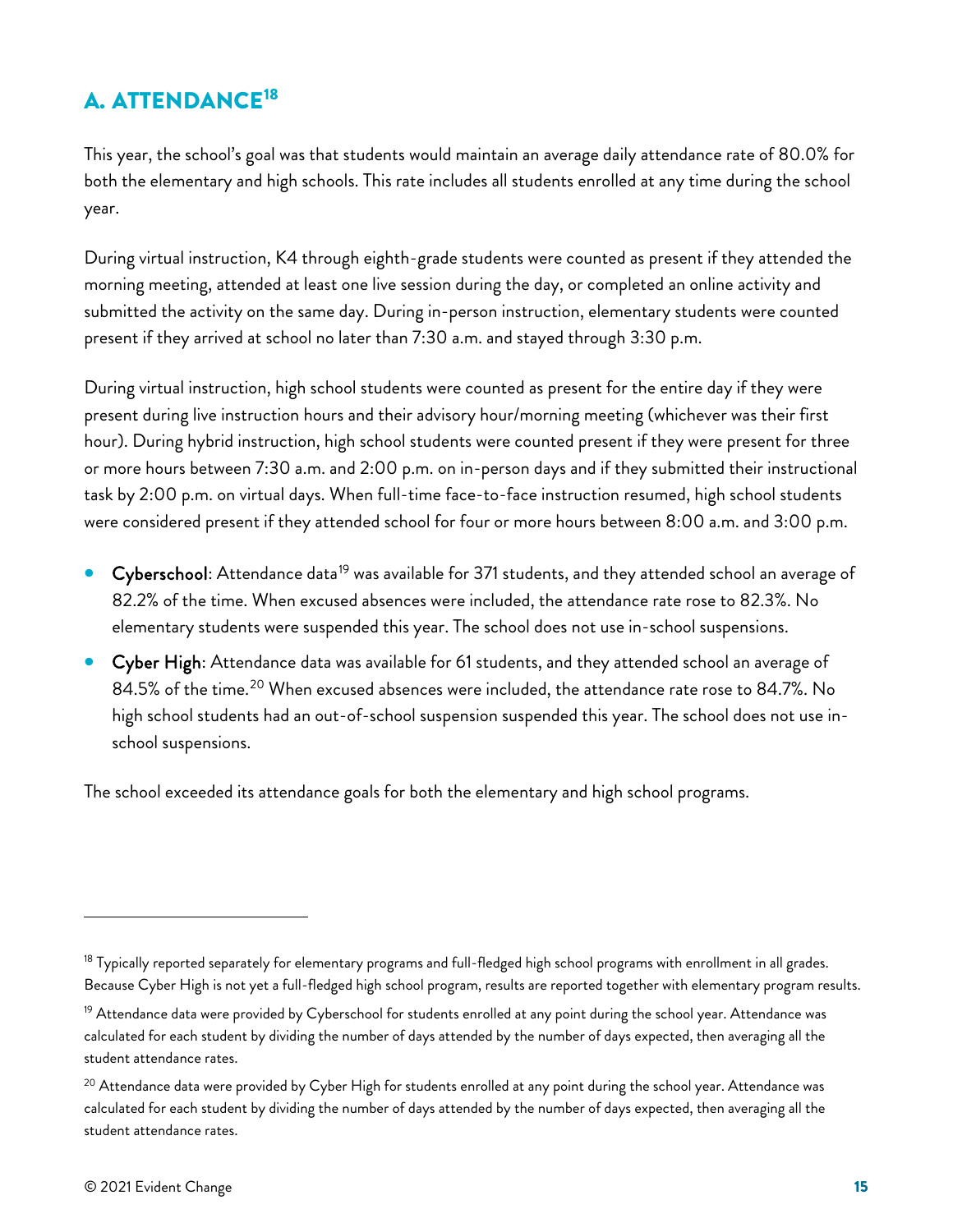# <span id="page-23-0"></span>B. PARENT–TEACHER CONFERENCES

At the beginning of the school year, Cyberschool set a goal that 90.0% of parents with a student or young professional learner attending at the time of conference would attend scheduled parent–teacher conferences in the fall and spring.

- Cyberschool: Parents of 294 (81.9%) of 359 elementary students enrolled in the fall participated in fall conferences. Of the 359 elementary students enrolled in the spring, 343 (95.5%) had a parent participate in spring conferences.
- Cyber High: Parents of 52 (85.2%) of 61 high school students enrolled in the fall participated in fall conferences. Of the 59 high school students enrolled in the spring, all 59 (100.0%) had a parent participate in spring conferences.

The school met its goal for elementary and high school students in the spring, but not for high school or elementary students attending in the fall.

# <span id="page-23-1"></span>**C. SPECIAL EDUCATION STUDENT RECORDS<sup>[21](#page-23-2)</sup>**

This year, the school established a goal to develop and maintain records for all special education students, including students who were evaluated but not eligible for services. During the year, a total of 48 students across the elementary and high schools received special education services. A total of 19 students received an evaluation this year (four initial and 15 reevaluations). None of the 19 students who were evaluated during the current year did not qualify for special education services. The remaining 29 students received an initial or reevaluation during a previous year.

Of the 48 students who were new or returning special education students, none transferred or was dismissed before the IEP date. Therefore, 48 students needed an IEP developed. An IEP was developed for all 48 new or returning special education students who required one.

In addition, Evident Change conducted a random review of special education files. This review indicated that IEPs are routinely being completed and that parents are being invited to help develop IEPs. Reevaluations are also conducted or waived by parents in accordance with special education laws and rules. The school has, therefore, met its goal of maintaining accurate records and implementing the required practices for all students with special needs.

<span id="page-23-2"></span><sup>&</sup>lt;sup>21</sup> Typically reported separately for elementary programs and full-fledged high school programs with enrollment in all grades. Because Cyber High is not yet a full-fledged high school program, results are reported together with elementary program results.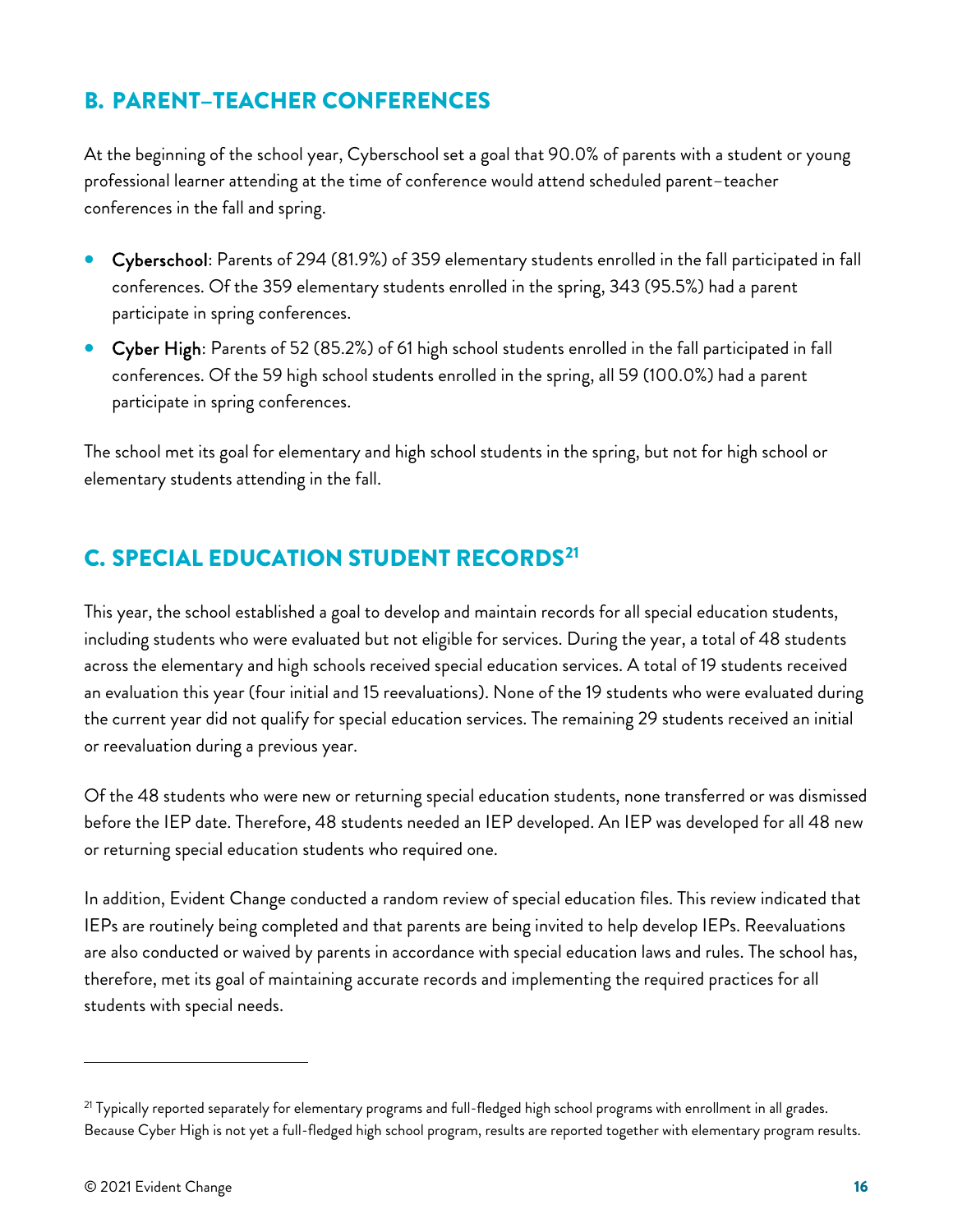# <span id="page-24-0"></span>D. LOCAL MEASURES OF EDUCATIONAL PERFORMANCE

Charter schools, by their definition and nature, are autonomous schools with curricula reflecting each school's individual philosophy, mission, and goals. In addition to administering standardized tests, each charter school is responsible for describing goals and expectations for its students in the context of that school's unique approach to education. These goals and expectations are established by each city-chartered school at the beginning of the academic year to measure its students' educational performance. These local measures are useful for monitoring and reporting progress, guiding and improving instruction, clearly expressing the expected quality of student work, and providing evidence that students are meeting local benchmarks.

At the beginning of the school year, Cyberschool designated four different areas in which students' competencies would be measured: reading/literacy, math, writing, and IEP progress. Note that the CSRC requires each school it charters to measure performance in these areas.

# <span id="page-24-1"></span>1. READING

# <span id="page-24-2"></span>a. MAP for K5 Through Eighth Grade

This year, the school administered the MAP assessment to K5 through eighth graders in the fall and spring. MAP assessments result in a Rasch unit (RIT) score, which can be used in a variety of ways to identify student understanding and progress throughout the year.<sup>[22](#page-24-3)</sup> MAP tests are given multiple times during the year. Each student receives a target RIT growth score, based on their grade level and performance in the fall.

For students in K5 through sixth grade, the school's internal goal was that at least 70.0% of students would meet at least 70% of their possible growth points. For seventh and eighth graders, the school's goal was that at least 60% of students would meet at least 50% of their possible growth points.<sup>[23](#page-24-4)</sup>

Of the 205 K5 through sixth graders who completed the MAP reading test in the fall and spring, 47 (22.9%) met the reading goal.<sup>[24](#page-24-5)</sup> Of the 51 seventh and eighth graders who completed the MAP reading test in the fall and spring, 18 (35.3%) met the reading goal.<sup>[25](#page-24-6)</sup>

<span id="page-24-3"></span><sup>&</sup>lt;sup>22</sup> For more information about MAP assessments, visi[t www.nwea.org](https://www.nwea.org/)

<span id="page-24-4"></span> $23$  Exceptions are made for students with special needs who have IEP goals for reading.

<span id="page-24-5"></span><sup>&</sup>lt;sup>24</sup> Excludes nine students with IEP goals in reading.

<span id="page-24-6"></span><sup>&</sup>lt;sup>25</sup> Excludes nine students with IEP goals in reading.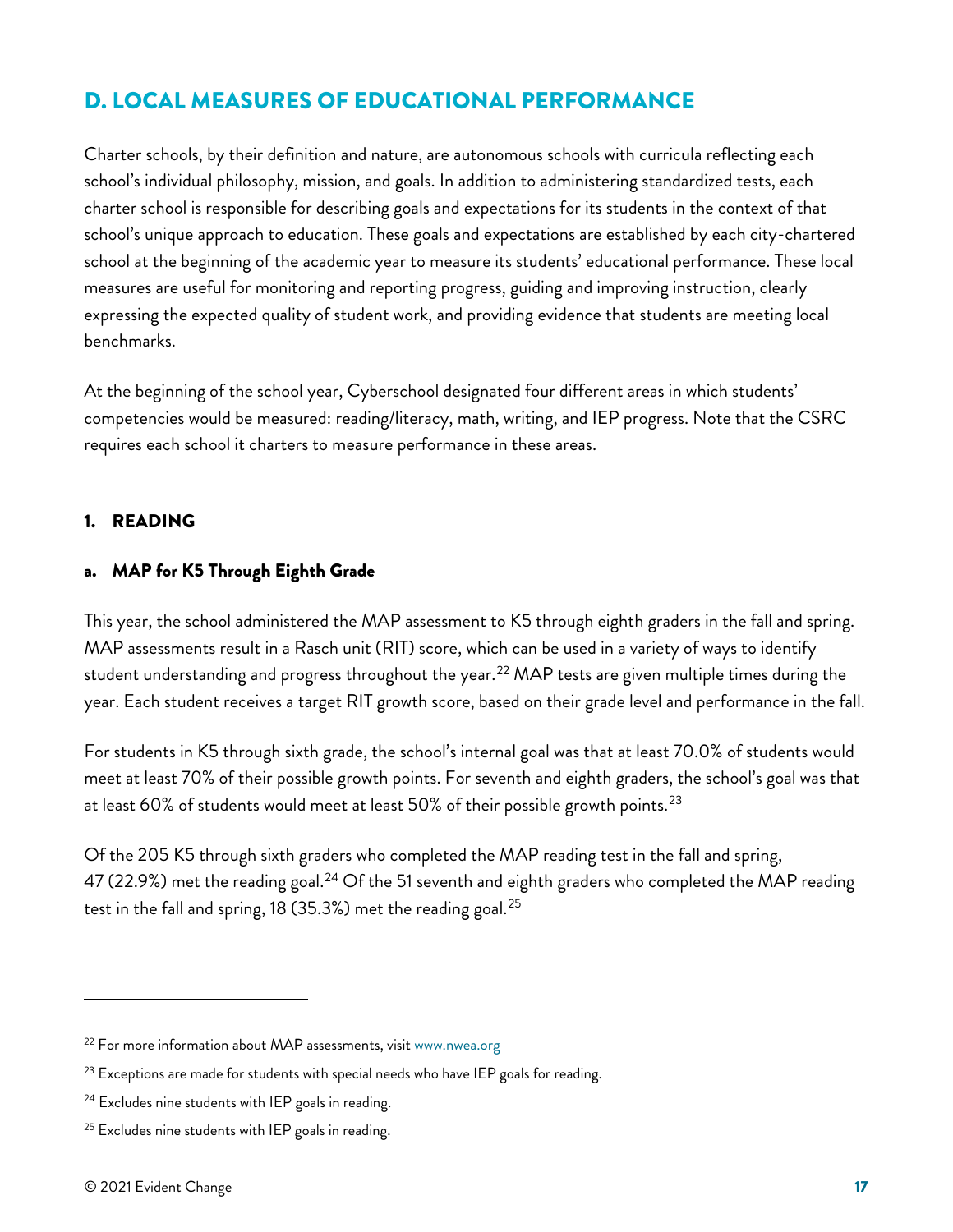A total of 256 K5 through eighth graders completed the MAP reading test in the fall and spring. Of those, 65 (25.4%) met the goal (Table 1).[26](#page-25-1)

| <b>TABLE 1</b><br><b>CENTRAL CITY CYBERSCHOOL OF MILWAUKEE</b><br><b>LOCAL MEASURES OF ACADEMIC PROGRESS: MAP READING ASSESSMENT</b><br>FALL-TO-SPRING PROGRESS FOR K5 - 8TH GRADERS 2020-21 |                 |            |  |  |
|----------------------------------------------------------------------------------------------------------------------------------------------------------------------------------------------|-----------------|------------|--|--|
| <b>GRADE LEVEL</b>                                                                                                                                                                           | <b>STUDENTS</b> | % MET GOAL |  |  |
| K <sub>5</sub>                                                                                                                                                                               | 27              | 18.5%      |  |  |
| 1st                                                                                                                                                                                          | 28              | 14.3%      |  |  |
| 2 <sub>nd</sub>                                                                                                                                                                              | 30              | 13.3%      |  |  |
| 3rd                                                                                                                                                                                          | 34              | 5.9%       |  |  |
| 4th                                                                                                                                                                                          | 21              | 38.1%      |  |  |
| 5th                                                                                                                                                                                          | 30              | 23.3%      |  |  |
| 6th                                                                                                                                                                                          | 35              | 48.6%      |  |  |
| 7th                                                                                                                                                                                          | 21              | 57.1%      |  |  |
| 8th                                                                                                                                                                                          | 30              | 20.0%      |  |  |
| <b>Overall Progress</b>                                                                                                                                                                      | 256             | 25.4%      |  |  |

# <span id="page-25-0"></span>b. MAP Reading Assessment for Ninth Through Eleventh Graders

Ninth- through eleventh-grade students also completed the MAP reading assessment in the fall and spring of the school year. The school's goal was that all (100.0%) young professional learners would meet one of the following goals based on their fall score.

- Young professional learners scoring below the average ninth-grade RIT score in the fall would improve their scores by at least 1.5 points on their spring RIT score. $^{27}$  $^{27}$  $^{27}$
- Young professional learners scoring at or above the average ninth-grade RIT score in the fall would at least maintain their RIT score in the spring.

A total of 44 ninth- through eleventh-grade students completed both fall and spring MAP reading tests. Overall, 15 (34.1%) met the goal (Table 2).

<span id="page-25-1"></span><sup>&</sup>lt;sup>26</sup> Excludes 18 students with IEP goals in reading.

<span id="page-25-2"></span> $27$  The average RIT score is 218.9, according to the NWEA 2020 MAP Growth Norms Study. <https://teach.mapnwea.org/impl/MAPGrowthNormativeDataOverview.pdf>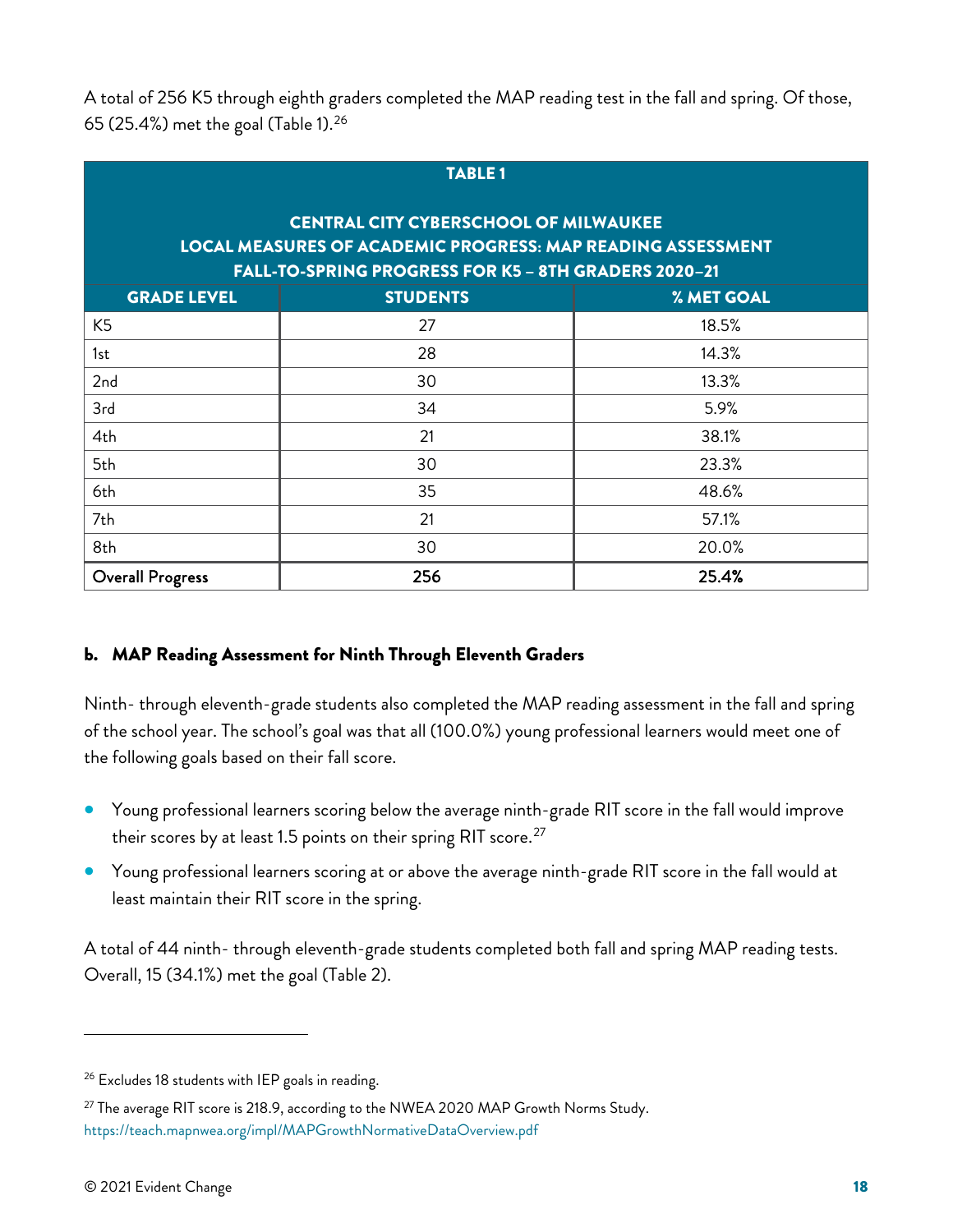| <b>TABLE 2</b>                                                                          |                                                        |                                |  |  |
|-----------------------------------------------------------------------------------------|--------------------------------------------------------|--------------------------------|--|--|
| <b>CYBER HIGH</b><br><b>LOCAL MEASURES OF ACADEMIC PROGRESS: MAP READING ASSESSMENT</b> |                                                        |                                |  |  |
|                                                                                         | FALL-TO-SPRING PROGRESS FOR 9TH - 12TH GRADERS 2020-21 |                                |  |  |
| <b>GRADE LEVEL</b>                                                                      | <b>STUDENTS</b>                                        | % MET GOAL                     |  |  |
| 9th                                                                                     | 18                                                     | 44.4%                          |  |  |
| 10th                                                                                    | 24                                                     | 29.2%                          |  |  |
| 11th                                                                                    | $\mathcal{P}$                                          | Results can be reported        |  |  |
| 12th                                                                                    | N/A                                                    | only for cohorts of 10 or more |  |  |
| Overall Progress                                                                        | 44                                                     | 34.1%                          |  |  |

# <span id="page-26-0"></span>2. MATH

# <span id="page-26-1"></span>a. MAP Math Assessment for K5 Through Eighth Grade

This year, the school administered the MAP math assessment to K5 through eighth graders in the fall and spring. For students in K5 through sixth grade, the school's internal goal was that at least 70.0% of students would meet at least 70% of their possible growth points. For seventh and eighth graders, the school's goal was that at least 60% of students would meet at least 50% of their possible growth points.<sup>[28](#page-26-2)</sup>

Of the 185 K5 through sixth graders who completed the MAP math test in the fall and spring, 46 (24.9%) met the math goal.<sup>[29](#page-26-3)</sup> Of the 53 seventh and eighth graders<sup>[30](#page-26-4)</sup> who completed the MAP math test in the fall and spring, 12 (22.6%) met the math goal.

A total of 238 K5 through eighth graders<sup>[31](#page-26-5)</sup> completed the MAP math test in the fall and spring. Of these, 58 (24.4%) met the goal (Table 3).

<span id="page-26-2"></span> $28$  Exceptions are made for students with special needs who have IEP goals for reading.

<span id="page-26-3"></span><sup>&</sup>lt;sup>29</sup> Excludes nine students with IEP goals in math.

<span id="page-26-4"></span><sup>&</sup>lt;sup>30</sup> Excludes eight students with IEP goals in math.

<span id="page-26-5"></span><sup>&</sup>lt;sup>31</sup> Excludes 17 students with IEP goals in math.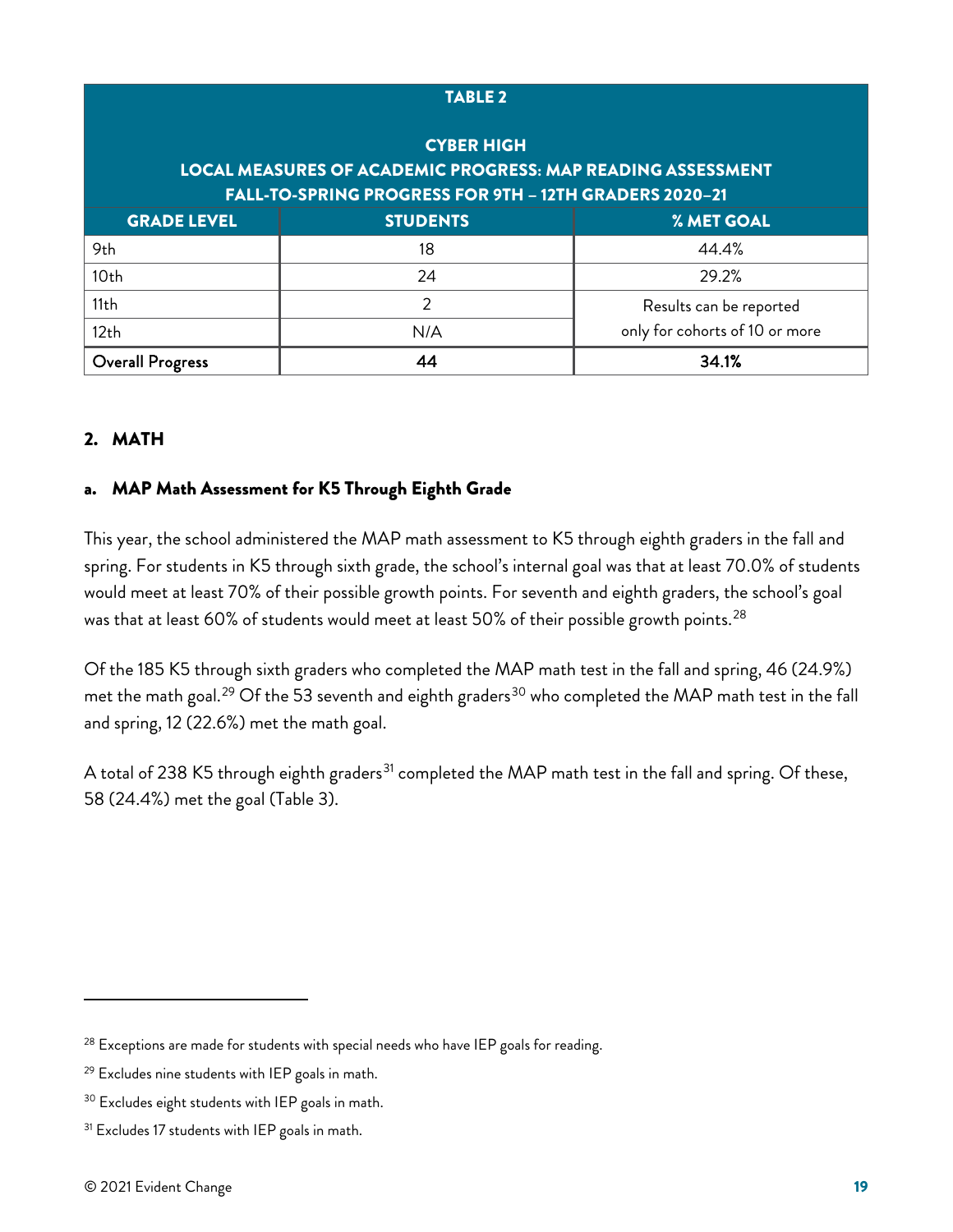### TABLE 3

# CENTRAL CITY CYBERSCHOOL OF MILWAUKEE LOCAL MEASURES OF ACADEMIC PROGRESS: MAP MATH ASSESSMENT FALL-TO-SPRING PROGRESS FOR K5 – 8TH GRADERS 2020–21

| <b>GRADE LEVEL</b> | <b>STUDENTS</b> | % MET GOAL                               |
|--------------------|-----------------|------------------------------------------|
| K <sub>5</sub>     | $0^*$           | Results can only be reported for cohorts |
|                    |                 | of 10 or more                            |
| 1st                | 25              | 8.0%                                     |
| 2nd                | 28              | 21.4%                                    |
| 3rd                | 34              | 17.6%                                    |
| 4th                | 27              | 11.1%                                    |
| 5th                | 31              | 25.8%                                    |
| 6th                | 40              | 52.5%                                    |
| 7th                | 21              | 23.8%                                    |
| 8th                | 32              | 21.9%                                    |
| Overall Progress   | 238             | 24.4%                                    |

\*School did not provide data for students in kindergarten.

# <span id="page-27-0"></span>b. MAP Reading Assessment for Ninth Through Eleventh Graders

Ninth- through eleventh-grade students also completed the MAP math assessment in the fall and spring of the school year. The school's goal was that all (100.0%) young professional learners would meet one of the following goals based on their fall score.

- Young professional learners scoring below the average ninth-grade RIT score (226.43 as of the NWEA 2020 MAP Growth Norms Study) in the fall would improve their score by at least 2.0 points on their spring RIT score.
- Young professional learners scoring at or above the average ninth-grade RIT score in the fall would at least maintain their RIT score in the spring.

A total of 46 ninth- through twelfth-grade students completed both fall and spring MAP math tests. Overall, 18 (39.1%) met the goal (Table 4).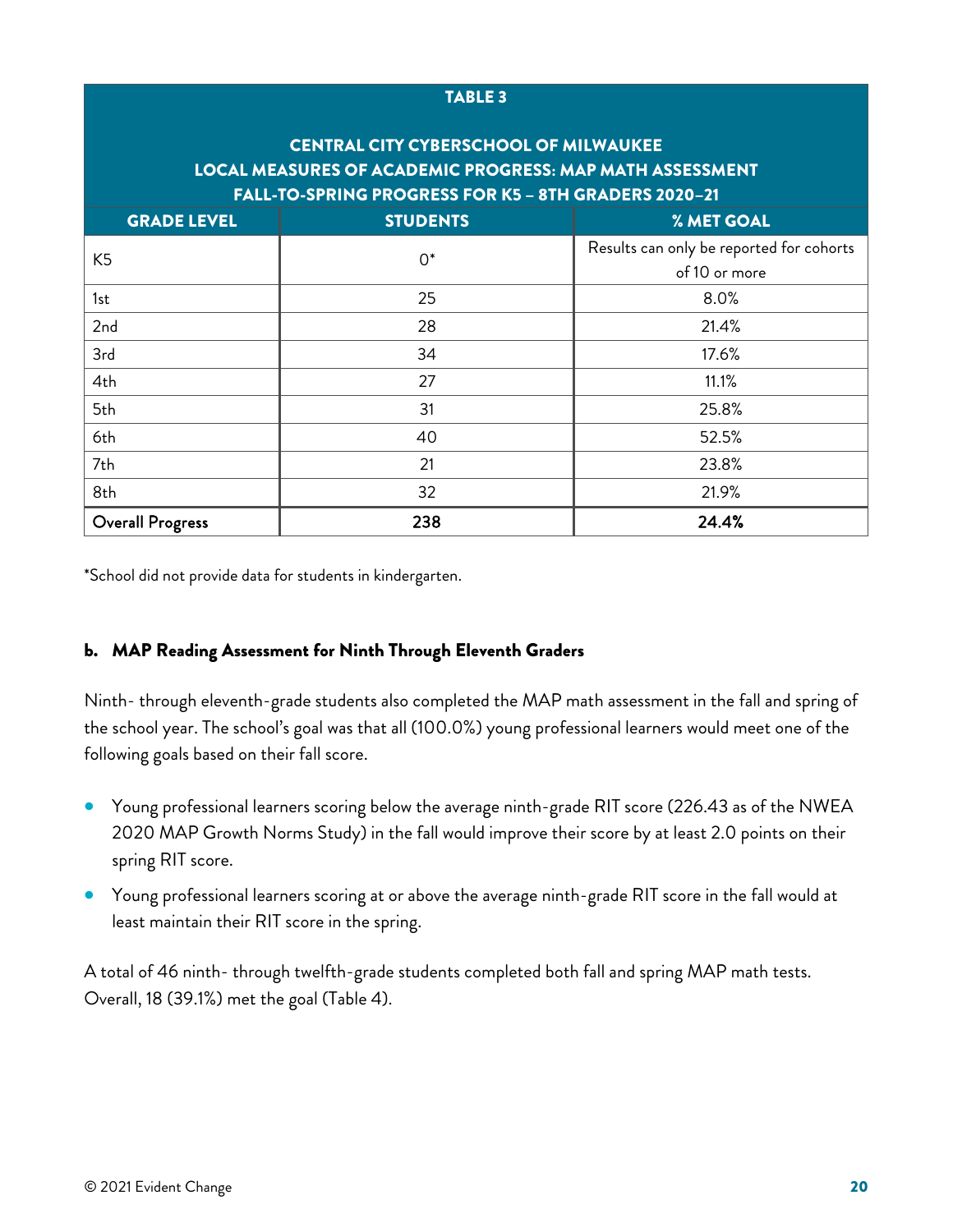| <b>TABLE 4</b>                                                                                                                                 |                 |                              |  |  |
|------------------------------------------------------------------------------------------------------------------------------------------------|-----------------|------------------------------|--|--|
| <b>CYBER HIGH</b><br><b>LOCAL MEASURES OF ACADEMIC PROGRESS: MAP MATH ASSESSMENT</b><br>FALL-TO-SPRING PROGRESS FOR 9TH - 12TH GRADERS 2020-21 |                 |                              |  |  |
| <b>GRADE LEVEL</b>                                                                                                                             | <b>STUDENTS</b> | % MET GOAL                   |  |  |
| 9th                                                                                                                                            | 19              | 47.4%                        |  |  |
| 10th                                                                                                                                           | 25              | 28.0%                        |  |  |
| 11th                                                                                                                                           | $\overline{2}$  | Results can be reported only |  |  |
| 12 <sub>th</sub>                                                                                                                               | N/A             | for cohorts of 10 or more    |  |  |
| <b>Overall Progress</b>                                                                                                                        | 46              | 39.1%                        |  |  |

# <span id="page-28-0"></span>3. WRITING

# <span id="page-28-1"></span>a. Grade-Level Writing Samples for K5 Through Eighth Grade

Cyberschool assessed K5 through eighth grade students' writing skills using a rubric aligned with the Lucy Calkins writing units of study. Students who completed writing samples in the fall could score 1 to 4 points on each.<sup>[32](#page-28-2)</sup> The school set a goal that at least 75.0% of students who completed a fall and spring writing sample would achieve an overall score of 3 or higher on the spring writing sample.

This year, 224 students were assessed in the fall and spring.<sup>[33](#page-28-3)</sup> A total of 69 (30.8%) earned an overall score of 3 or higher on the spring writing sample, falling short of the school's goal (Table 5).

| <b>TABLE 5</b>                                                                                           |                 |                                                           |  |  |
|----------------------------------------------------------------------------------------------------------|-----------------|-----------------------------------------------------------|--|--|
| <b>CENTRAL CITY CYBERSCHOOL OF MILWAUKEE</b><br><b>WRITING PROGRESS FOR K5 THROUGH 8TH GRADE 2020-21</b> |                 |                                                           |  |  |
| <b>GRADE</b>                                                                                             | <b>STUDENTS</b> | % MET GOAL                                                |  |  |
| K <sub>5</sub>                                                                                           | 6               | Results can only be reported for cohorts<br>of 10 or more |  |  |
| 1st                                                                                                      | 22              | 59.1%                                                     |  |  |
| 2 <sub>nd</sub>                                                                                          | 36              | 0.0%                                                      |  |  |
| 3rd                                                                                                      | 12              | 33.3%                                                     |  |  |
| 4th                                                                                                      | 21              | 14.3%                                                     |  |  |

<span id="page-28-2"></span> $32$  Scoring is as follows: 1-1.5 = at risk/below grade level; 2-2.5 = approaching grade level; 3 = at grade level; 4 = above grade level.

<span id="page-28-3"></span><sup>&</sup>lt;sup>33</sup> Excludes 13 students with IEP goals in writing.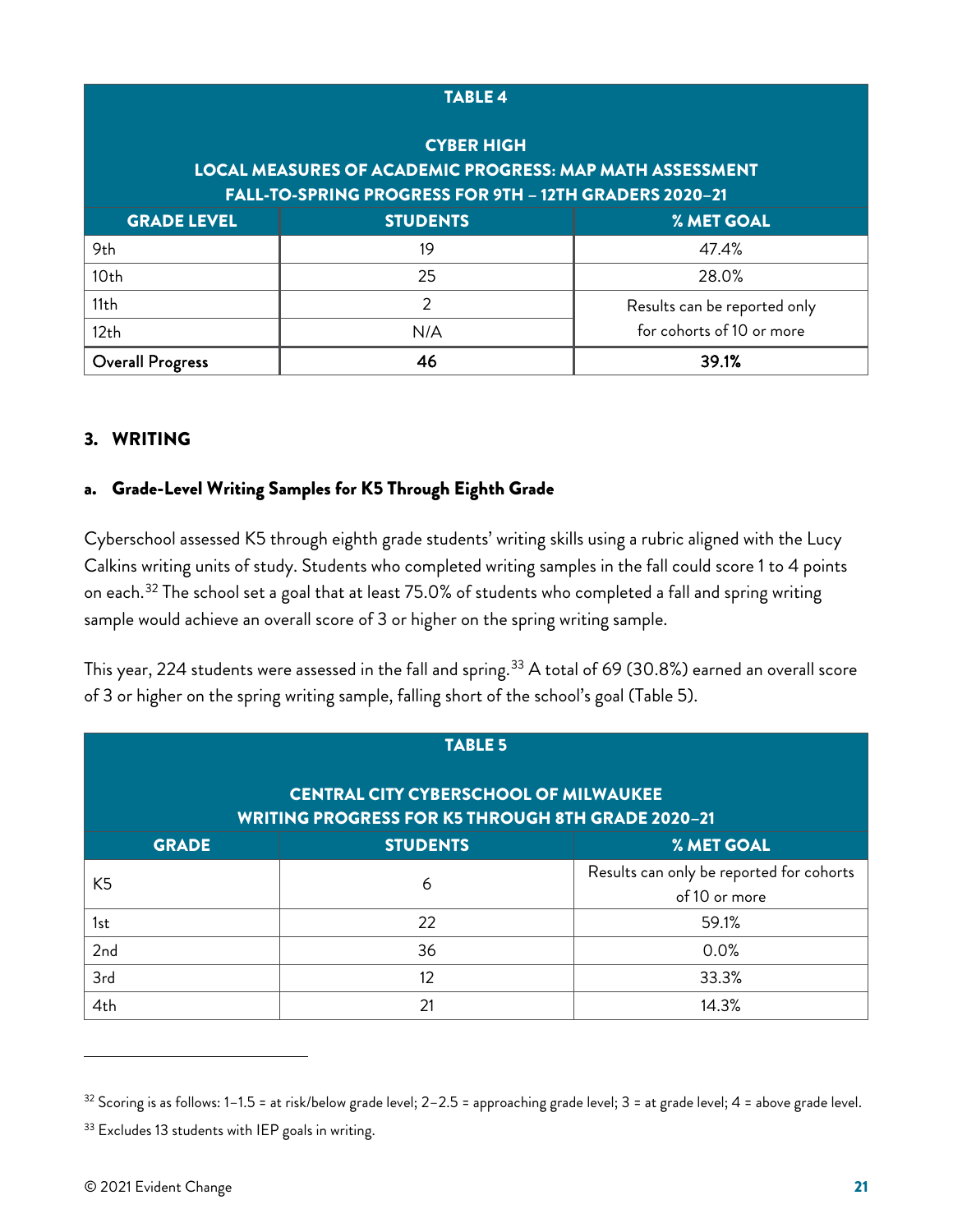### TABLE 5

# CENTRAL CITY CYBERSCHOOL OF MILWAUKEE WRITING PROGRESS FOR K5 THROUGH 8TH GRADE 2020–21

| <b>GRADE</b> | <b>STUDENTS</b> | % MET GOAL |  |  |
|--------------|-----------------|------------|--|--|
| 5th          | 38              | 52.6%      |  |  |
| 6th          | 36              | 75.0%      |  |  |
| 7th          | 22              | 0.0%       |  |  |
| 8th          | 31              | 3.2%       |  |  |
| Total        | 224             | 30.8%      |  |  |

# <span id="page-29-0"></span>b. Grade-Level Writing Samples for Ninth Through Twelfth Graders

Cyberschool assessed its ninth- and tenth-grade high school students' writing skills using student writing samples in four domains in the ACT Writing Test Scoring Rubric: Ideas and Analysis, Development and Support, Organization, and Language Use. Students completed writing samples in the fall. Each of the four domains is scored 1 to 6 points on each writing sample.<sup>[34](#page-29-1)</sup> The school set a goal that all (100.0%) students who completed a fall and spring writing sample would meet one of the following goals based on their average fall score.

- Young professional learners whose average fall score is less than 4 points would improve their spring score average by at least 0.5 point.
- Young professional learners whose average fall score is 4 or more points would at least maintain their average spring score.

<span id="page-29-1"></span> $34$  Scoring is as follows for each domain: 1 = little or no skill, 2 = weak or inconsistent skill, 3 = some developing skill, 4 = adequate skill, 5 = well-developed, and 6 = effective skill. This gives a minimum possible score of 4 and a maximum possible score of 24.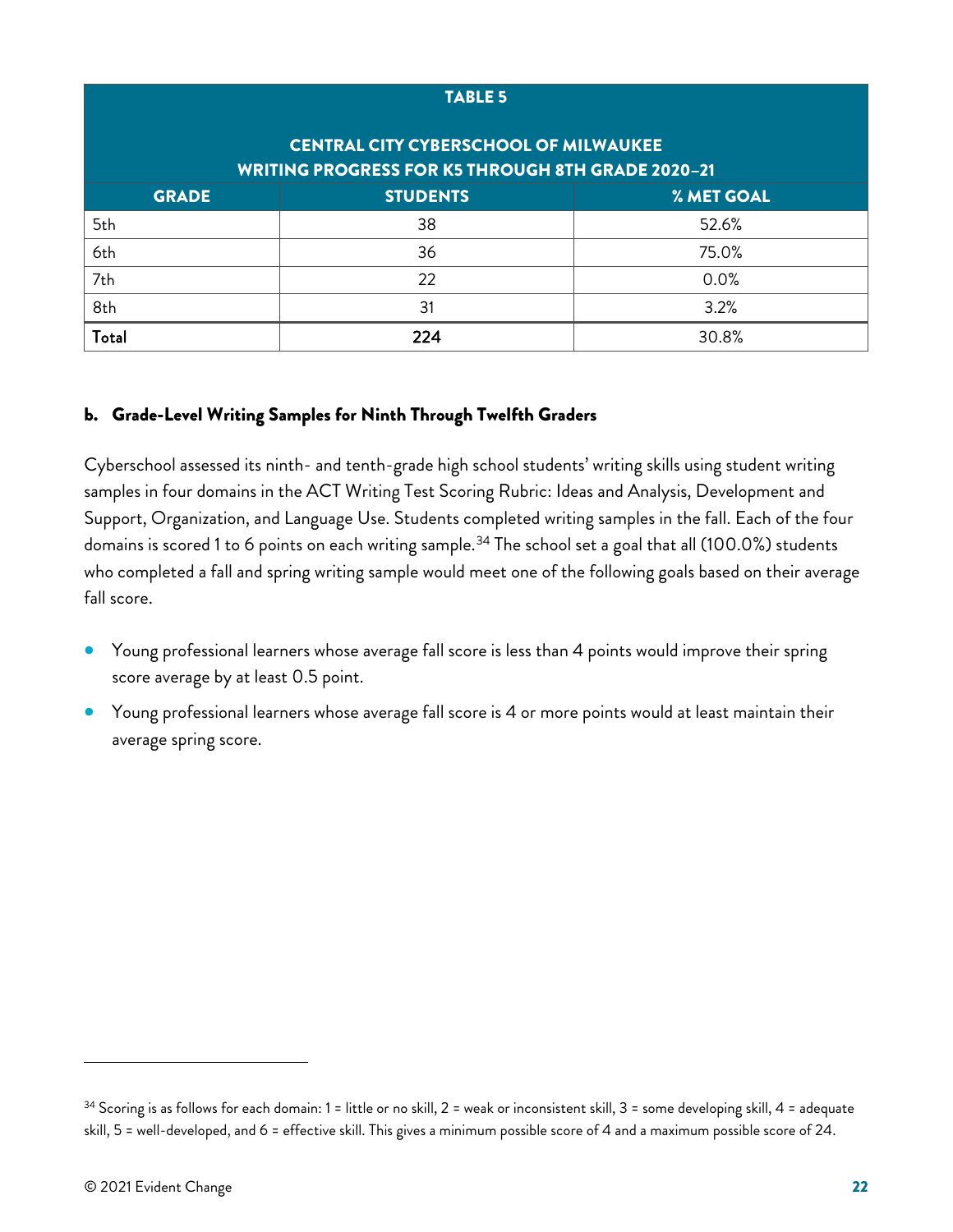A total of 50 students completed the writing assessment in the fall and spring. Of those, 11 (22.0%) of those students met the writing goal (Table 6).

| <b>TABLE 6</b>                                                                           |                 |                                                           |  |  |
|------------------------------------------------------------------------------------------|-----------------|-----------------------------------------------------------|--|--|
| <b>CYBER HIGH</b><br><b>WRITING PROGRESS FOR 9TH THROUGH 12TH GRADERS</b><br>$2020 - 21$ |                 |                                                           |  |  |
| <b>GRADE</b>                                                                             | <b>STUDENTS</b> | % MET GOAL                                                |  |  |
| 9th                                                                                      | 20              | 20.0%                                                     |  |  |
| 10th                                                                                     | 28              | 21.4%                                                     |  |  |
| 11th                                                                                     | $\overline{2}$  | Results can be reported only<br>for cohorts of 10 or more |  |  |
| 12th                                                                                     | N/A             |                                                           |  |  |
| Total                                                                                    | 50              | 22.0%                                                     |  |  |

# <span id="page-30-0"></span>4. SPECIAL EDUCATION STUDENT PROGRESS

This year, the school set a goal that all (100.0%) students enrolled for the full year of IEP services would demonstrate progress toward meeting 80.0% of their individual IEP goals as documented. Progress was measured by examining the number of goals each student attained or the number of goals in which the student showed progress. There were 45 students who attended Cyberschool for a full year of IEP service across all grades. Of those, 37 (82.2%) attained or showed progress on all their IEP goals.

# <span id="page-30-1"></span>E. ADDITIONAL REQUIREMENTS FOR HIGH SCHOOL STUDENTS

In addition to local and externalized measures, the high school also must measure completion of student graduation plans and track students' progress toward graduation.

# <span id="page-30-2"></span>1. GRADUATION PLANS

All 57 high school students enrolled at the end of the year developed a graduation plan. Graduation plan outcomes are shown in Table 7. Additionally, all ninth and tenth graders were required to meet with their humanities advisory teacher to discuss graduation plans; all did so.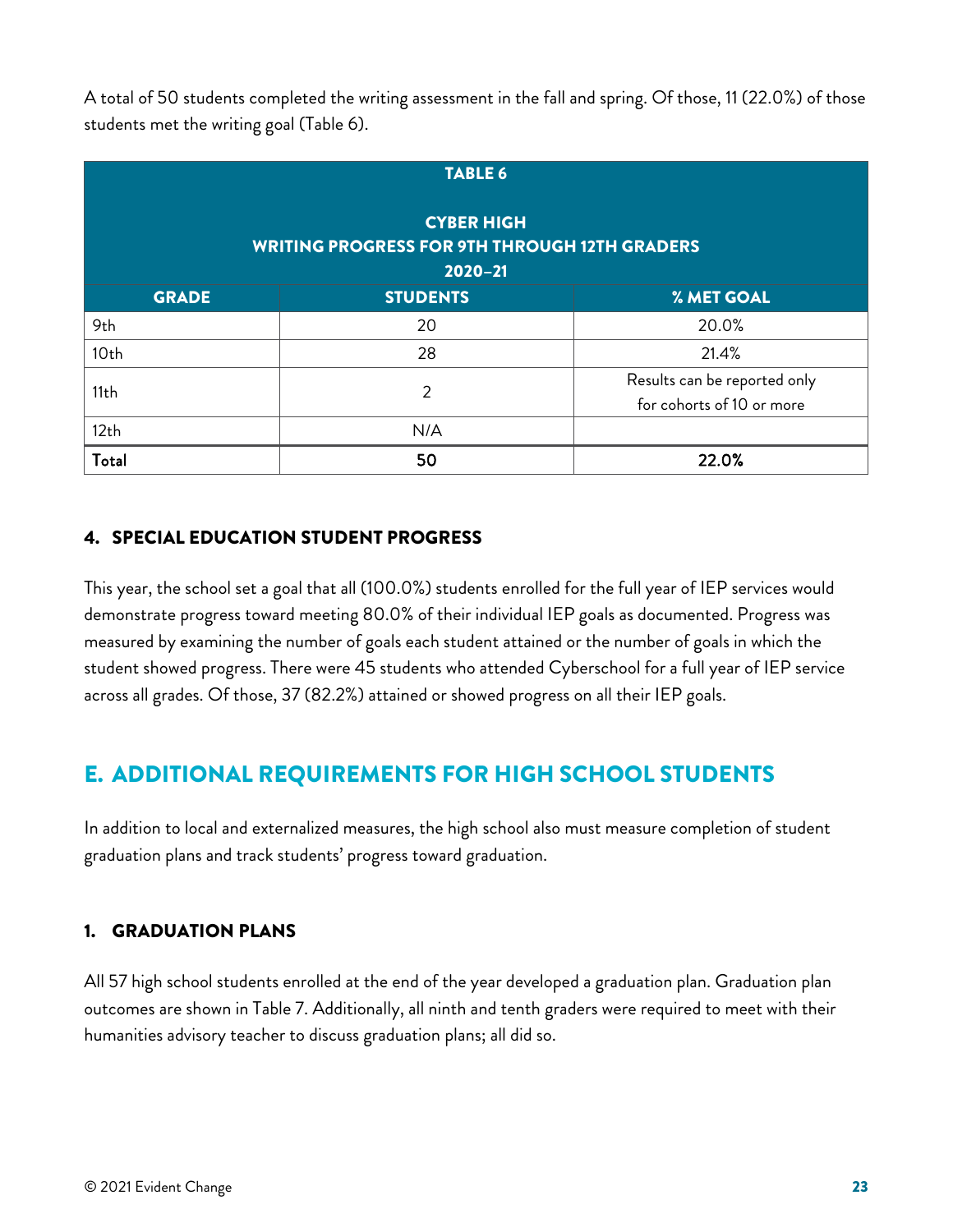### TABLE 7

# CYBER HIGH HIGH SCHOOL GRADUATION PLANS 2020–21

| $N = 57$                                                   |         |  |
|------------------------------------------------------------|---------|--|
| <b>MEASURE</b>                                             | $\%$    |  |
| Included postsecondary plans                               | 100.0%  |  |
| Includes parent involvement                                | 100.0%* |  |
| Included schedule reflecting completion of power standards | 100.0%  |  |
| Reviewed by humanities advisory teacher                    | 100.0%  |  |
| On track toward graduation                                 | 38.6%   |  |
| Need to enroll in summer school                            | 61.4%   |  |

\*All plans were mailed to parents

# <span id="page-31-0"></span>2. HIGH SCHOOL GRADUATION AND GRADE LEVEL PROMOTION REQUIREMENTS

Cyber High's grade promotion requirements are based on the number of cumulative power standards mastered through classroom instruction or demonstrated mastery on an alternative capstone project.

- Ninth graders who earn a score of 2 or higher on at least 53 cumulative power standards will be promoted to tenth grade.
- Tenth graders who earn a score of 2 or higher on at least 106 cumulative power standards will be promoted to eleventh grade.
- Eleventh graders who earn a score of 2 or higher on at least 159 cumulative power standards will be promoted to twelfth grade.
- Twelfth graders who earn a score of 2 or higher on at least 212 cumulative power standards will be eligible for graduation.

The school provided power standard and grade promotion information for all 41 high school students enrolled at Cyber High for the entire school year. Of the reportable 55 students, 21 (38.2%) earned the minimum number of power standards or completed an alternative capstone project to be promoted to the next grade or, in the case of twelfth graders, to graduate from high school (Table 8).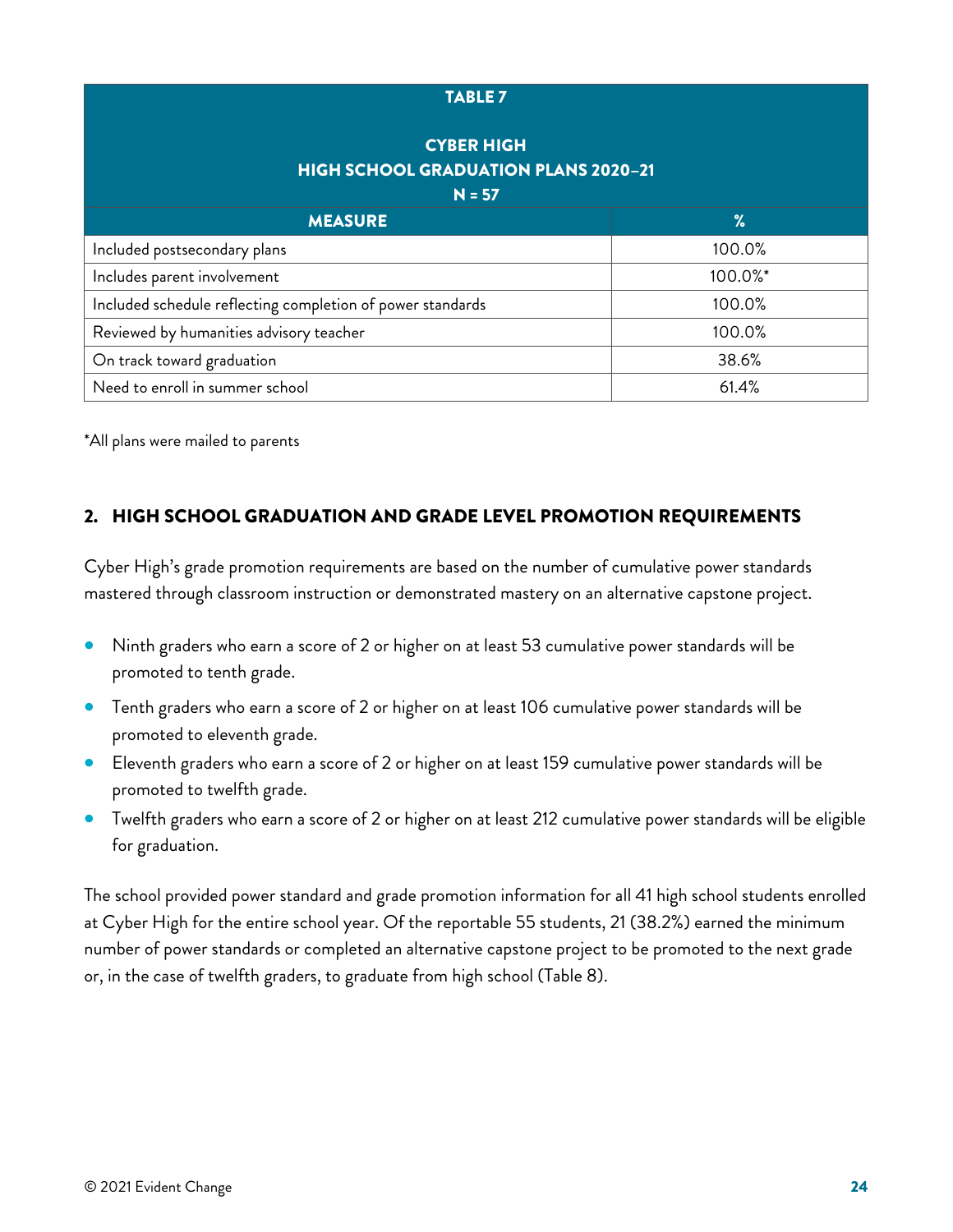| <b>TABLE 8</b>   |                                                                         |                                             |  |  |
|------------------|-------------------------------------------------------------------------|---------------------------------------------|--|--|
|                  | <b>CYBER HIGH</b><br><b>HIGH SCHOOL GRADUATION REQUIREMENTS 2020-21</b> |                                             |  |  |
| <b>GRADE</b>     | <b>STUDENTS</b>                                                         | % PROMOTED/GRADUATED                        |  |  |
| 9th              | 24                                                                      | 37.5%                                       |  |  |
| 10th             | 29                                                                      | 37.9%                                       |  |  |
| 11th             | 2                                                                       | Results can only be reported for cohorts of |  |  |
| 12 <sub>th</sub> | N/A                                                                     | 10 or more                                  |  |  |
| Total            | 55                                                                      | 38.2%                                       |  |  |

# <span id="page-32-0"></span>F. EXTERNAL STANDARDIZED MEASURES OF EDUCATIONAL PERFORMANCE

DPI requires all schools to administer a DPI-approved reading achievement test to K4 through second-grade students. In 2016, the CSRC selected the PALS assessment for students in first and second grade at all city-chartered schools; Cyberschool also chose PALS to meet the DPI requirement for students in K4 and K5.

For students in third through eighth grade, DPI requires the Wisconsin Forward Exam. These tests and results are described in the following sections. Schools are required to assess ninth and tenth graders using the ACT Aspire, and eleventh graders must complete the ACT Plus Writing in spring of the school year. Additionally, the CSRC required that high schools administer the ACT to twelfth-grade students in fall of the school year. These tests and available results are described in the following sections.

For the 2020–21 school year, DPI was granted a federal waiver suspending the accountability requirement that achievement results be based on 95 percent of students. Because standardized tests could not be administered remotely, families were allowed to "opt out" of the testing requirement this year.<sup>[35](#page-32-1)</sup> Therefore, these results include only students who completed the test and should not be compared to results from previous or subsequent years.

<span id="page-32-1"></span> $35$  More detailed information about testing requirements and families' right to opt out of testing can be found at <https://dpi.wi.gov/assessment/COVID-19/FAQ#parent%20opt-out>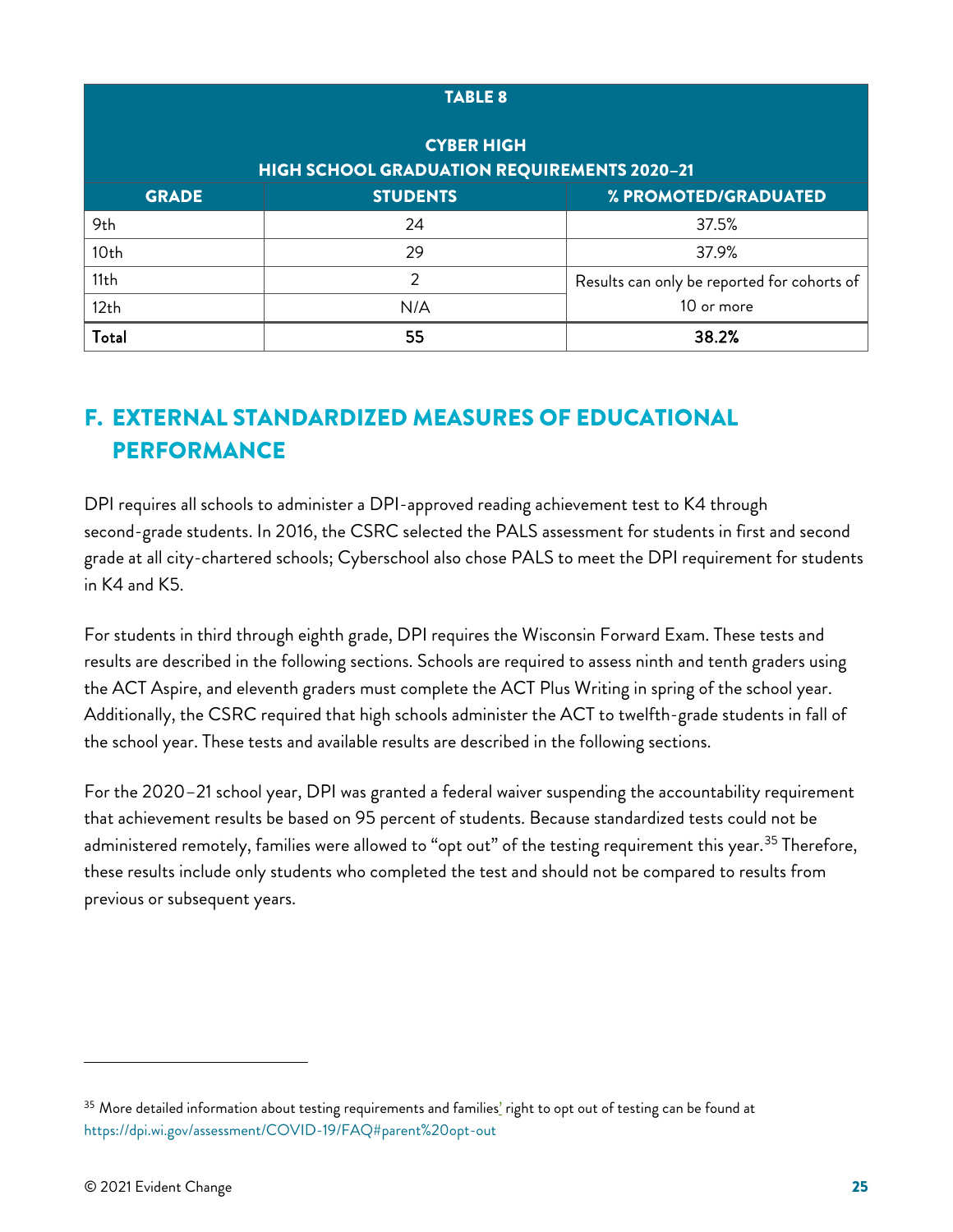# <span id="page-33-0"></span>1.  $PALS<sup>36</sup>$  $PALS<sup>36</sup>$  $PALS<sup>36</sup>$

The PALS assessment aligns with both the Common Core ELA standards and the Wisconsin Model Early Learning Standards. It is available in three versions: PALS-PreK for K4 students, PALS-K for K5 students, and PALS Plus for first and second graders.

# <span id="page-33-1"></span>a. PALS-PreK

PALS-PreK includes five required tasks (name writing, uppercase alphabet recognition, beginning sound awareness, print and word awareness, and nursery rhyme awareness). Two additional tasks (lowercase alphabet recognition and letter sounds) are completed only by students who reach an adequate score on the uppercase alphabet task.

PALS-PreK does not have a summed score benchmark because the purpose is to learn students' abilities as they enter K4 in the fall. In the spring, developmental ranges for each PALS task indicate whether the student is at the expected developmental stage for a 4-year-old. There is no summed score benchmark for the PALS-PreK.

| <b>TABLE 9</b>                                                                                              |                 |                                  |  |  |
|-------------------------------------------------------------------------------------------------------------|-----------------|----------------------------------|--|--|
| <b>CENTRAL CITY CYBERSCHOOL OF MILWAUKEE</b><br>STUDENTS AT OR ABOVE THE SPRING DEVELOPMENTAL RANGE 2020-21 |                 |                                  |  |  |
|                                                                                                             | $N = 21$        |                                  |  |  |
| <b>TASK</b>                                                                                                 | <b>STUDENTS</b> | $\%$                             |  |  |
| Name writing                                                                                                | 21              | 76.2%                            |  |  |
| Uppercase alphabet recognition                                                                              | 21              | 33.3%                            |  |  |
| Lowercase alphabet recognition                                                                              | 7               | Results can be reported only for |  |  |
| Letter sounds                                                                                               | 7               | cohorts of 10 or more            |  |  |
| Beginning sound awareness                                                                                   | 21              | 85.7%                            |  |  |
| Print and word awareness                                                                                    | 21              | 0.0%                             |  |  |
| Rhyme awareness                                                                                             | 21              | 42.9%                            |  |  |

A total of 21 K4 students enrolled since the start of the school year completed the PALS-PreK in the spring; the number of students above the spring developmental range for each is shown in Table 9.

\*Five students qualified to complete these tasks; results can be reported only for cohorts of 10 or more.

<span id="page-33-2"></span><sup>36</sup> Information about the PALS assessments is taken fro[m https://palsresource.info/wisconsin](https://palsresource.info/wisconsin/) an[d pals.virginia.edu](https://pals.virginia.edu/)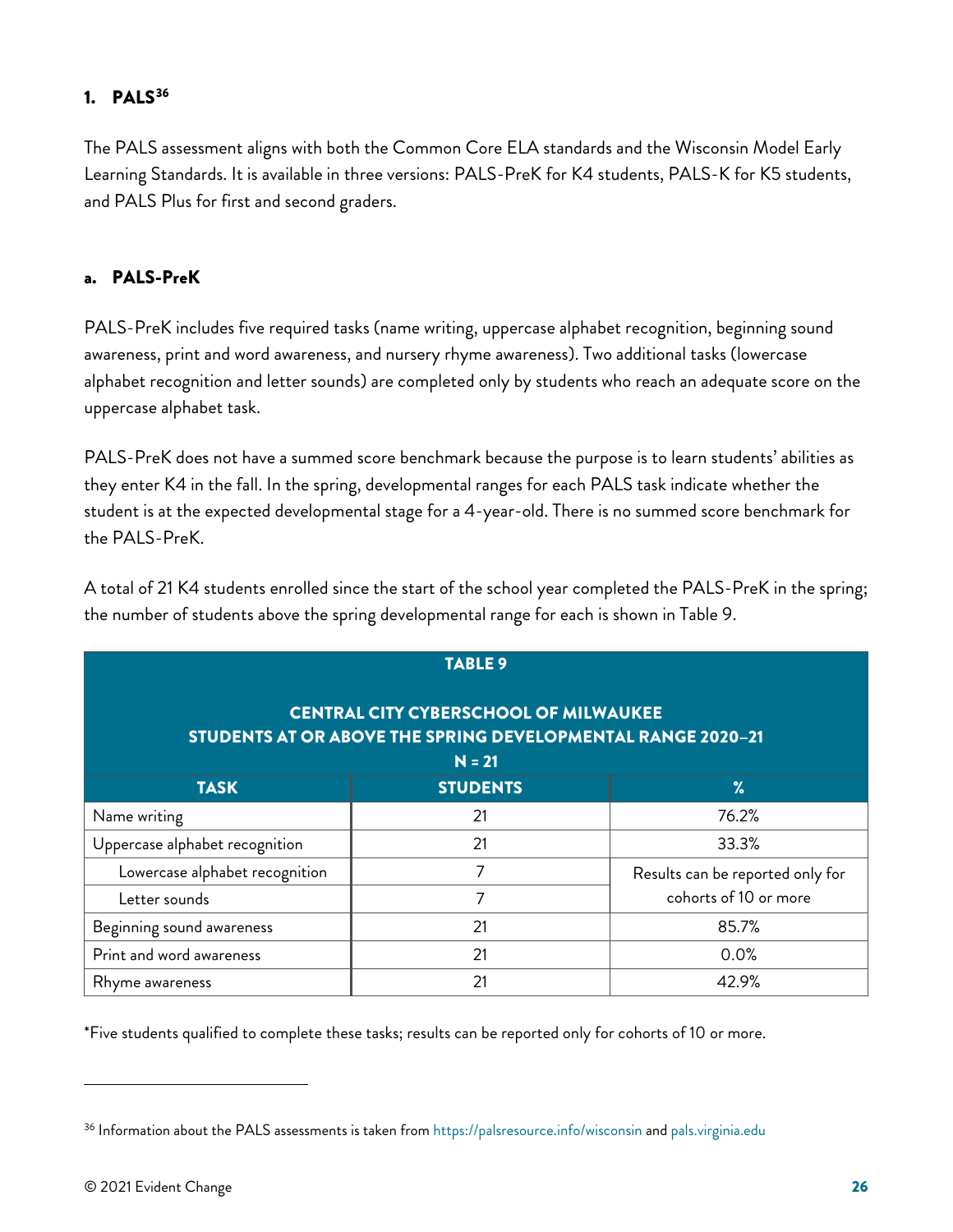# <span id="page-34-0"></span>b. PALS-K and PALS Plus

Evident Change examined spring reading readiness for students who were enrolled at the school for the entire year. At the time of the spring assessment, 7.7% of 26 K5 students, 40.7% of 27 first graders, and 23.5% of 34 second graders were at or above the spring summed score benchmark (Figure 2).





# <span id="page-34-1"></span>2. WISCONSIN FORWARD EXAM FOR THIRD THROUGH EIGHTH GRADERS<sup>[37](#page-34-2)</sup>

In the spring of 2016, the Forward Exam was implemented as the state's standardized test for ELA and math for third through eighth graders; for science for fourth and eighth graders; and for social studies for fourth, eighth, and tenth graders. The Forward Exam is a summative assessment that provides information about what students know in each content area at the students' grade level. Each student receives a score based on performance in each area. Scores are translated into one of four levels: advanced, proficient, basic, and below basic. The Forward Exam is administered in the spring of each school year.

<span id="page-34-2"></span> $37$  Information taken from the DPI website [\(http://dpi.wi.gov/assessment/forward\)](http://dpi.wi.gov/assessment/forward) and Wisconsin Forward Exam Information for Families Brochure [\(https://dpi.wi.gov/assessment/parent-info/resources\)](https://dpi.wi.gov/assessment/parent-info/resources).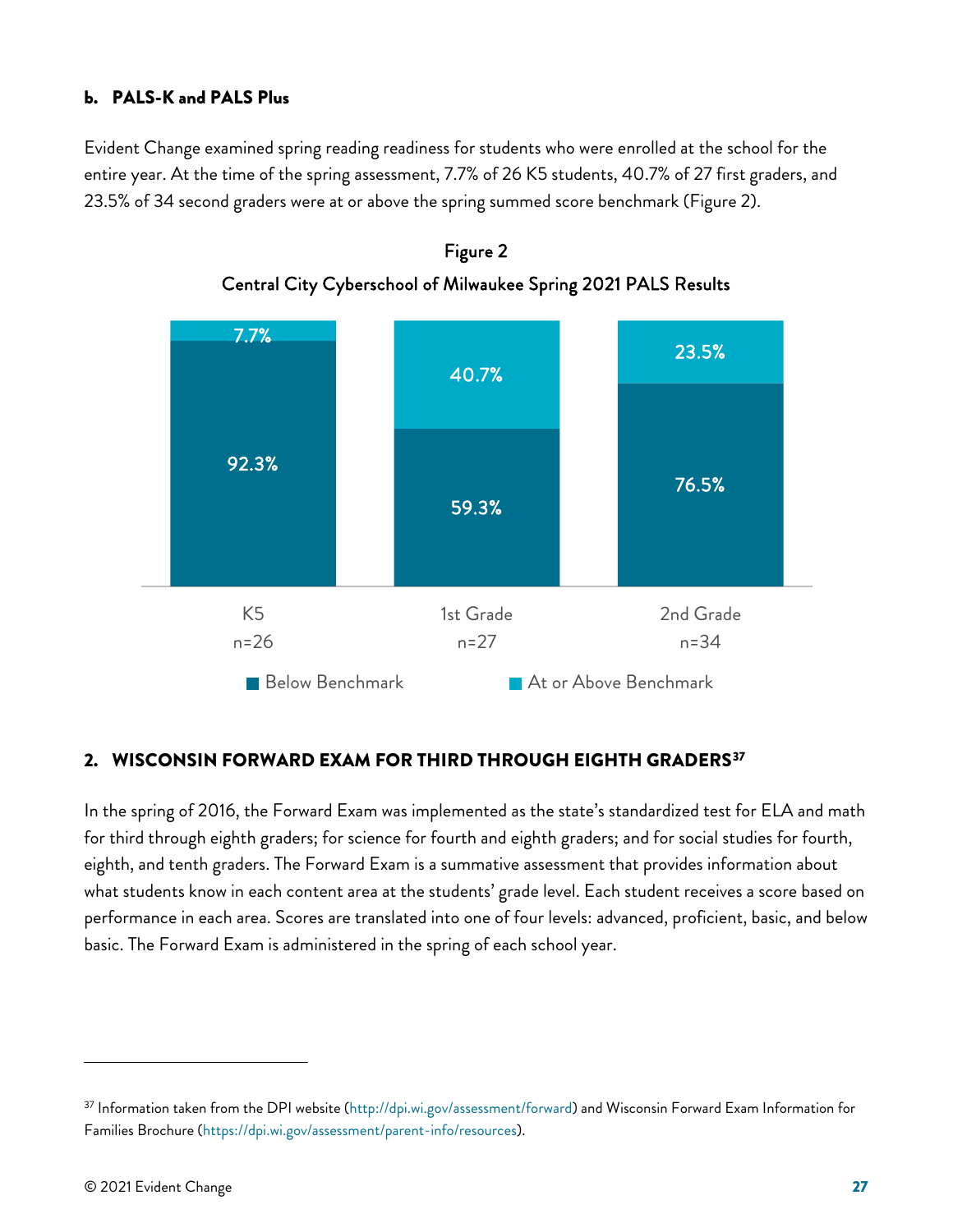In spring of 2021, 225 third- through eighth-grade students enrolled on the third Friday of September through the date of the Forward test completed the ELA and math assessments. Of 225 students enrolled in the school from the third Friday of September until the date of the Forward test in the spring, 4.0% were proficient or advanced in ELA, and 3.6% were proficient or advanced in math. Results by grade level are presented in Figures 3 and 4.



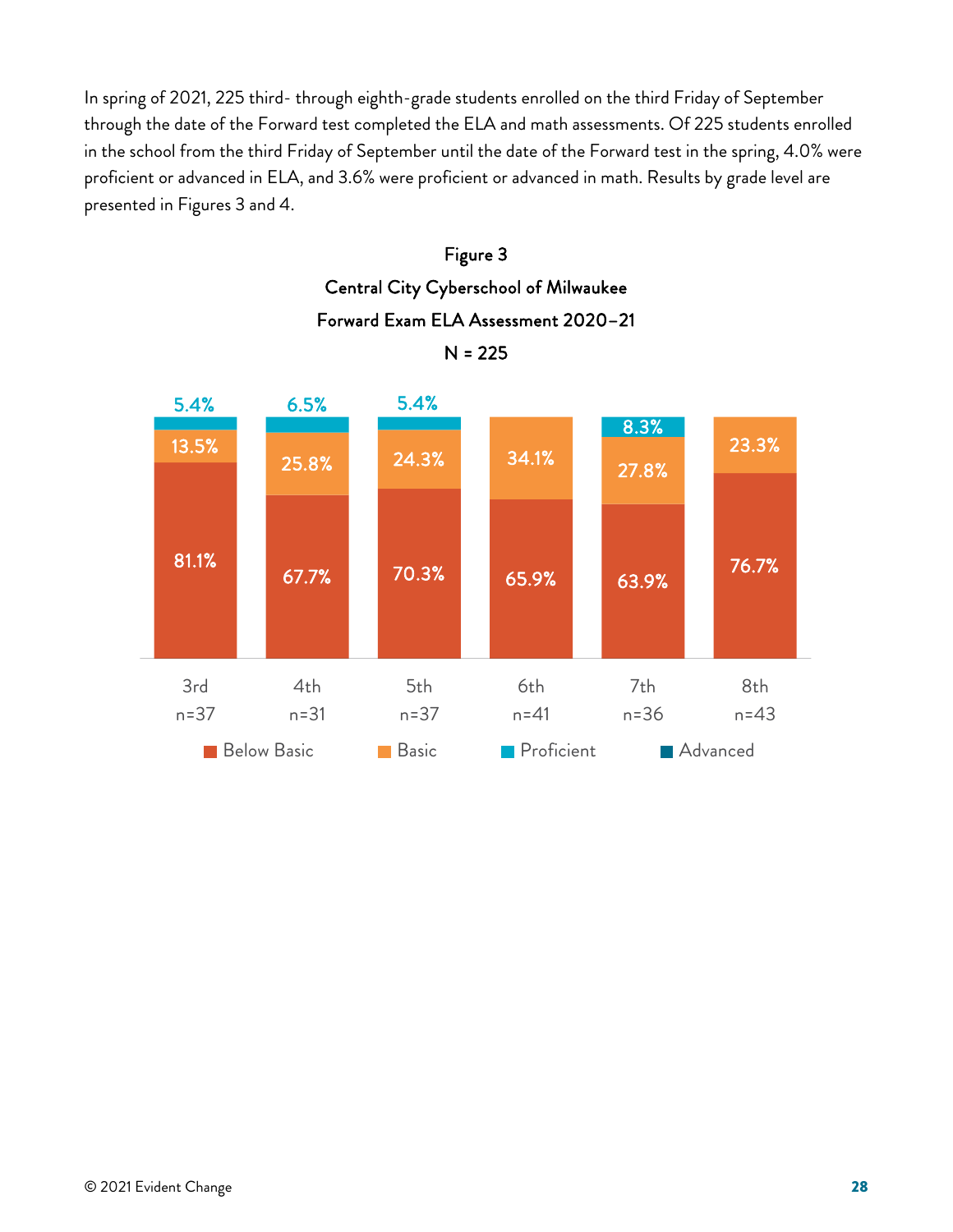



There were 74 fourth and eighth graders who were enrolled on the third Friday of September through the date of the Forward test and completed the social studies and science tests. Of those, five (6.8%) were proficient or advanced in social studies and two (2.7%) were proficient or advanced in science.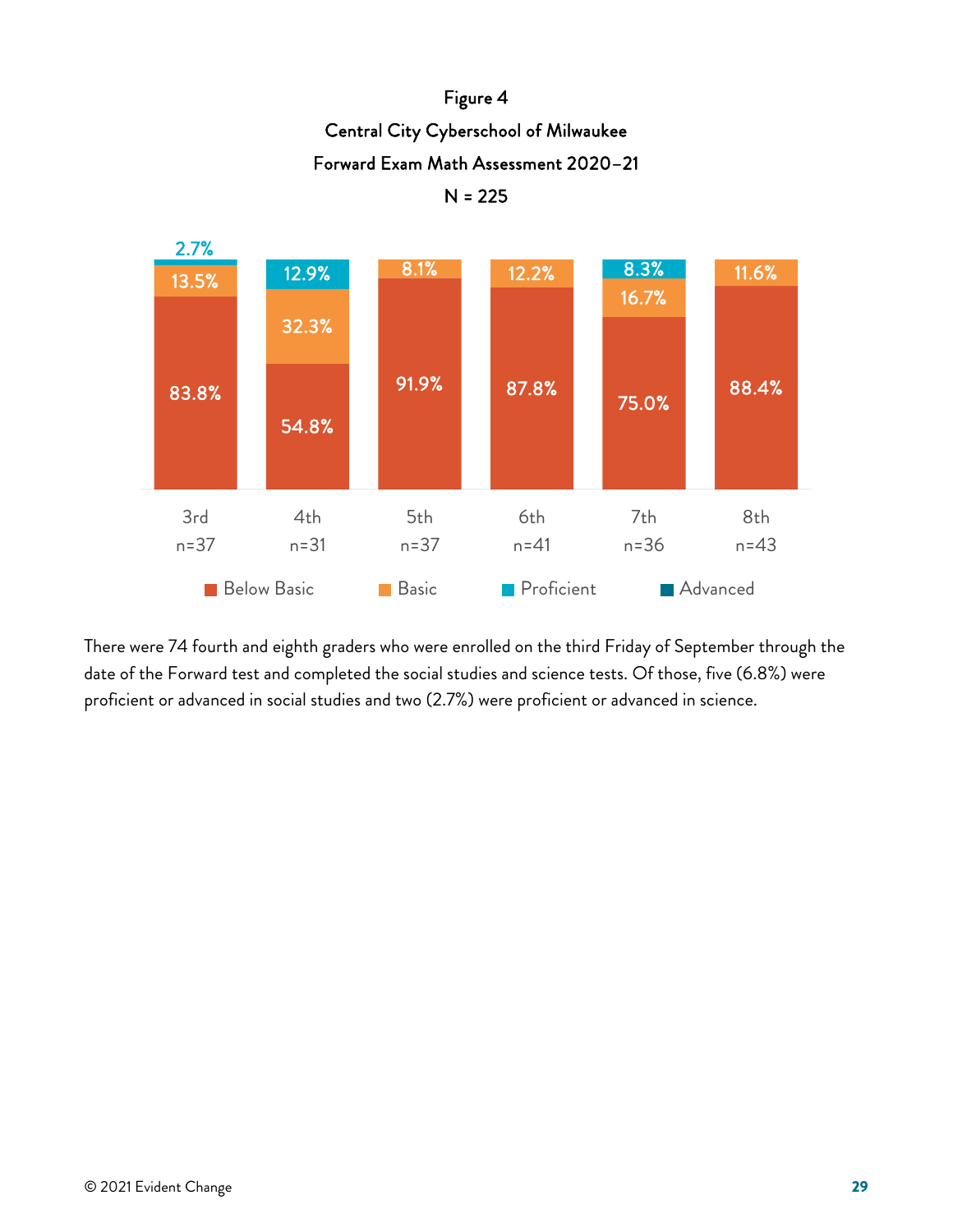Similarly, of 23 tenth graders who were enrolled on the third Friday of September through the date of the Forward test and completed the social studies test, three (13.0%) were proficient or advanced. Results by grade level are presented in Figure 5.



# Figure 5 Central City Cyberschool of Milwaukee Forward Exam Social Studies and Science Assessments 2020–21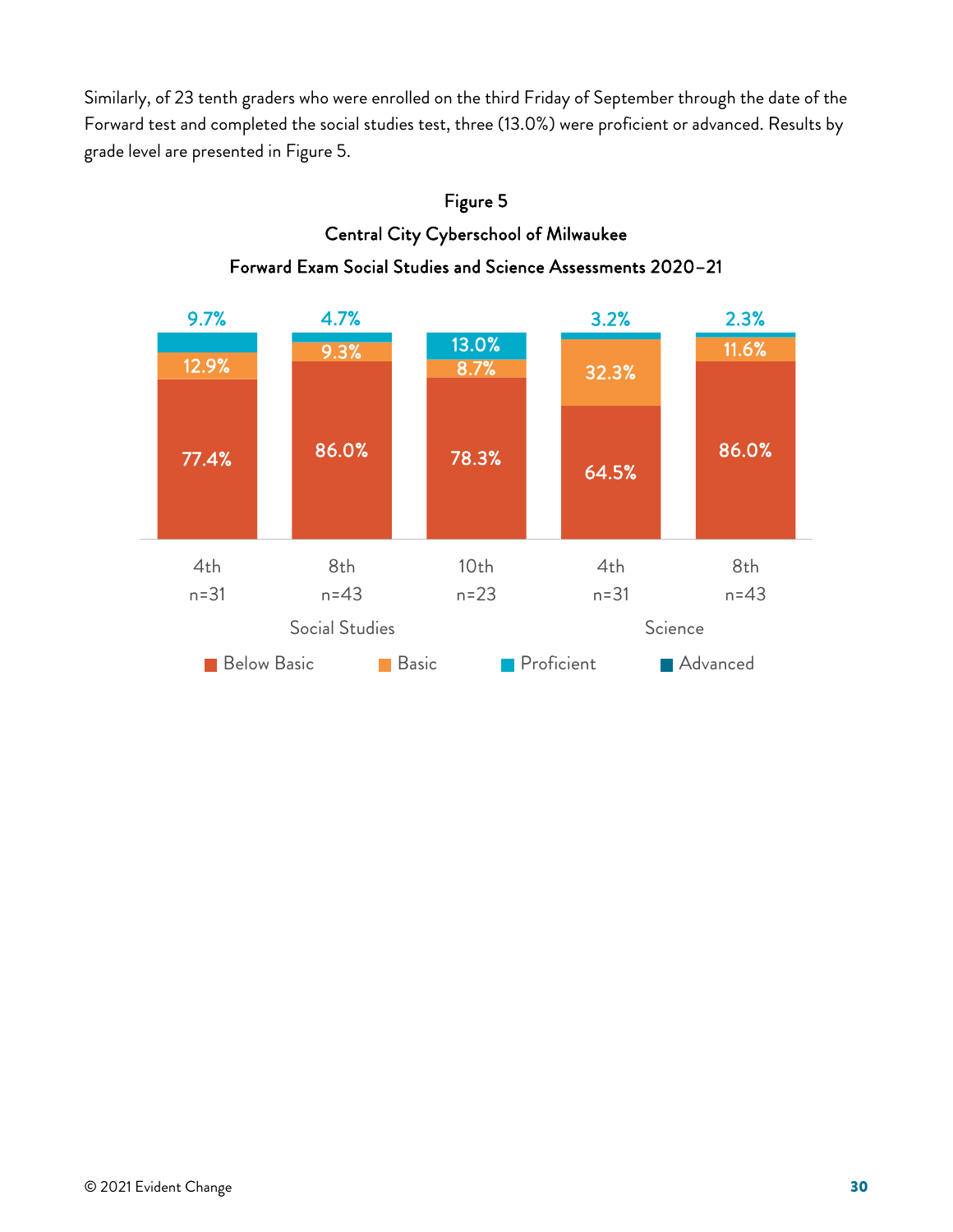# <span id="page-38-0"></span>3. ACT ASPIRE AND ACT PLUS WRITING

| <b>TABLE 10</b>                                                                    |                  |                          |                       |
|------------------------------------------------------------------------------------|------------------|--------------------------|-----------------------|
| <b>CYBER HIGH</b><br>ACT COLLEGE READINESS BENCHMARK SCORES FOR THE ASPIRE AND ACT |                  |                          |                       |
| <b>SUBTEST</b>                                                                     | 9TH-GRADE ASPIRE | <b>10TH-GRADE ASPIRE</b> | <b>11TH-GRADE ACT</b> |
| English                                                                            | 426              | 428                      | 18                    |
| Math                                                                               | 428              | 432                      | 22                    |
| Reading                                                                            | 425              | 428                      | 22                    |
| Science                                                                            | 430              | 432                      | 23                    |
| Composite*                                                                         | 427              | 430                      | 21                    |

ACT has set college readiness benchmarks for the subject-specific subtests of both the Aspire and the ACT. The most recent benchmarks (published in 2013) for each grade level and test are shown in Table 10. $^{\rm 38}$  $^{\rm 38}$  $^{\rm 38}$ 

\*ACT does not publish composite benchmark scores for the Aspire or the ACT. Evident Change created composite benchmark scores by averaging each grade level's benchmark scores from the four subtests, as published by ACT.

Student progress on these tests is based on year-to-year results, which are included in a separate section of this report. The results presented in the tables that follow reflect student achievement on the Aspire and ACT during the current school year.

# <span id="page-38-1"></span>a. Aspire for Ninth and Tenth Graders

The Aspire was administered in spring of 2021. Ninth- and tenth-grade students enrolled during that time period who "opted in" to testing completed the tests, meeting the CSRC expectation that students be tested. A total of 17 ninth and 25 tenth graders completed at least one section of the Aspire (Table 11).

<span id="page-38-2"></span><sup>38</sup> For more information about ACT Aspire and ACT Plus Writing benchmarks, visit [www.discoveractaspire.org](https://www.discoveractaspire.org/) an[d www.act.org](http://www.act.org/)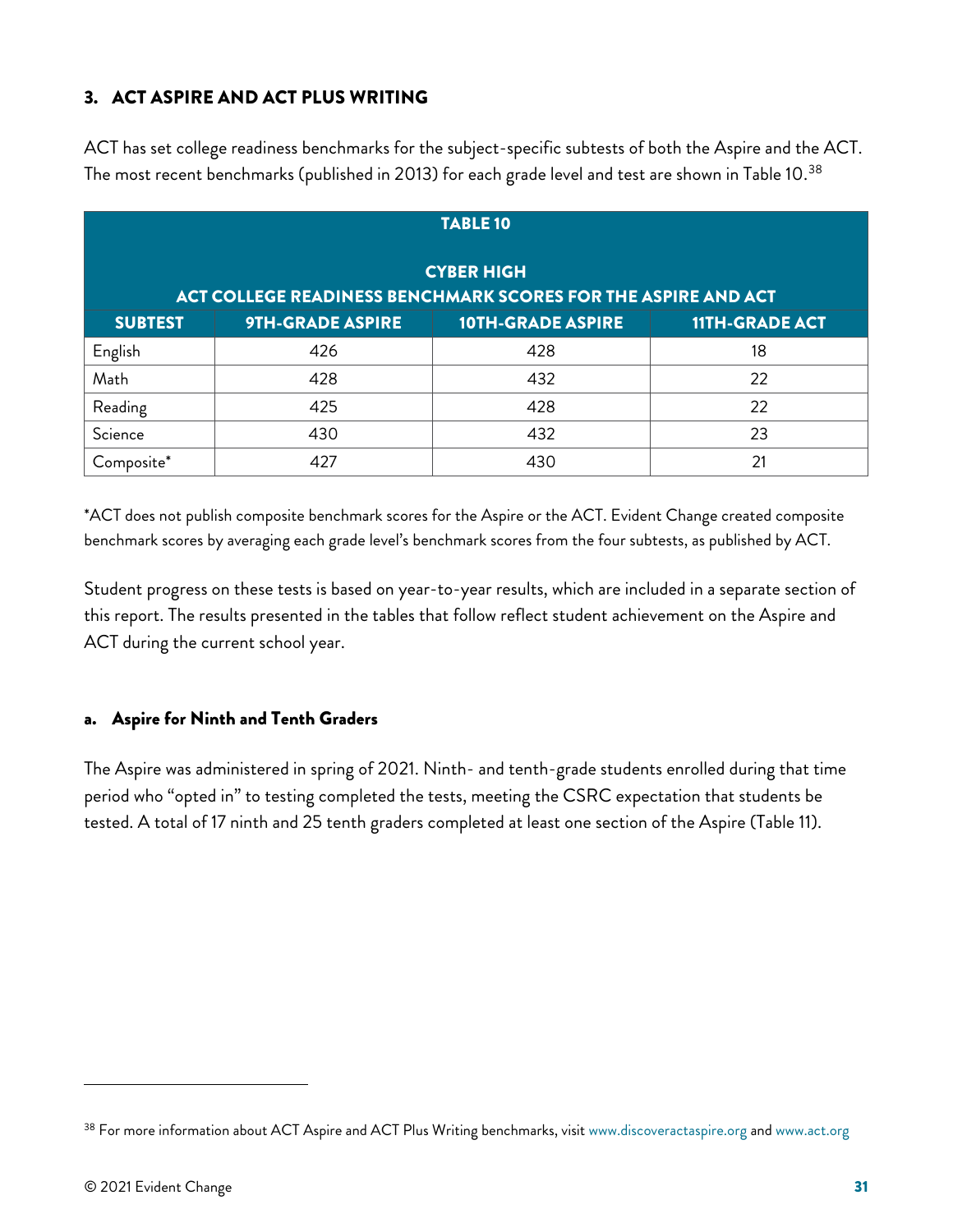| <b>TABLE 11</b>   |                 |                              |                                                                            |                           |  |
|-------------------|-----------------|------------------------------|----------------------------------------------------------------------------|---------------------------|--|
| <b>CYBER HIGH</b> |                 |                              |                                                                            |                           |  |
|                   |                 | 9TH AND 10TH GRADERS 2020-21 | STUDENTS AT OR ABOVE BENCHMARK FOR ACT ASPIRE SUBTESTS AND COMPOSITE SCORE |                           |  |
|                   |                 | <b>9TH GRADE</b>             |                                                                            | <b>10TH GRADE</b>         |  |
| <b>SUBTEST</b>    | <b>STUDENTS</b> | % MET<br><b>BENCHMARK</b>    | <b>STUDENTS</b>                                                            | % MET<br><b>BENCHMARK</b> |  |
| English           | 17              | 11.8%                        | 25                                                                         | 4.0%                      |  |
| Math              | 17              | 0.0%                         | 25                                                                         | 0.0%                      |  |
| Reading           | 17              | 0.0%                         | 24                                                                         | 4.2%                      |  |
| Science           | 17              | 0.0%                         | 24                                                                         | 0.0%                      |  |
| Composite*        | 17              | 0.0%                         | 24                                                                         | 0.0%                      |  |

\*ACT does not publish a benchmark for the Aspire composite score; Evident Change calculated an Aspire composite benchmark—427 for ninth graders and 430 for tenth graders—by averaging the benchmark scores from the four subtests.

# <span id="page-39-0"></span>b. ACT for Eleventh and Twelfth Graders

The final CSRC expectation was that all eleventh graders take the ACT Plus Writing in the timeframe required by DPI (spring semester). Twelfth graders are encouraged to, but not required to take the ACT. Both students in eleventh grade were offered the ACT Plus Writing; neither student opted to take the test.

# <span id="page-39-1"></span>G. MULTIPLE-YEAR STUDENT PROGRESS

Year-to-year progress is measured by comparing scores on standardized tests from one year to the next. Year-to-year progress expectations apply to all students with scores in consecutive years. Students in K4 through second grade take the PALS reading assessment. The PALS summed score benchmark indicates when a student requires additional reading assistance, not that the student is reading at grade level. Additionally, there are three versions of the test, with different formats, sections, and scoring. Because only students who are in first and second grade during two consecutive years complete the same version of the test, Evident Change typically examines results for students who were in first grade the previous school year and second grade for the current school year. The CSRC's performance expectation is that at least 75.0% of students who were at or above the summed score benchmark in first grade would remain at or above the summed score benchmark as second graders in the subsequent school year.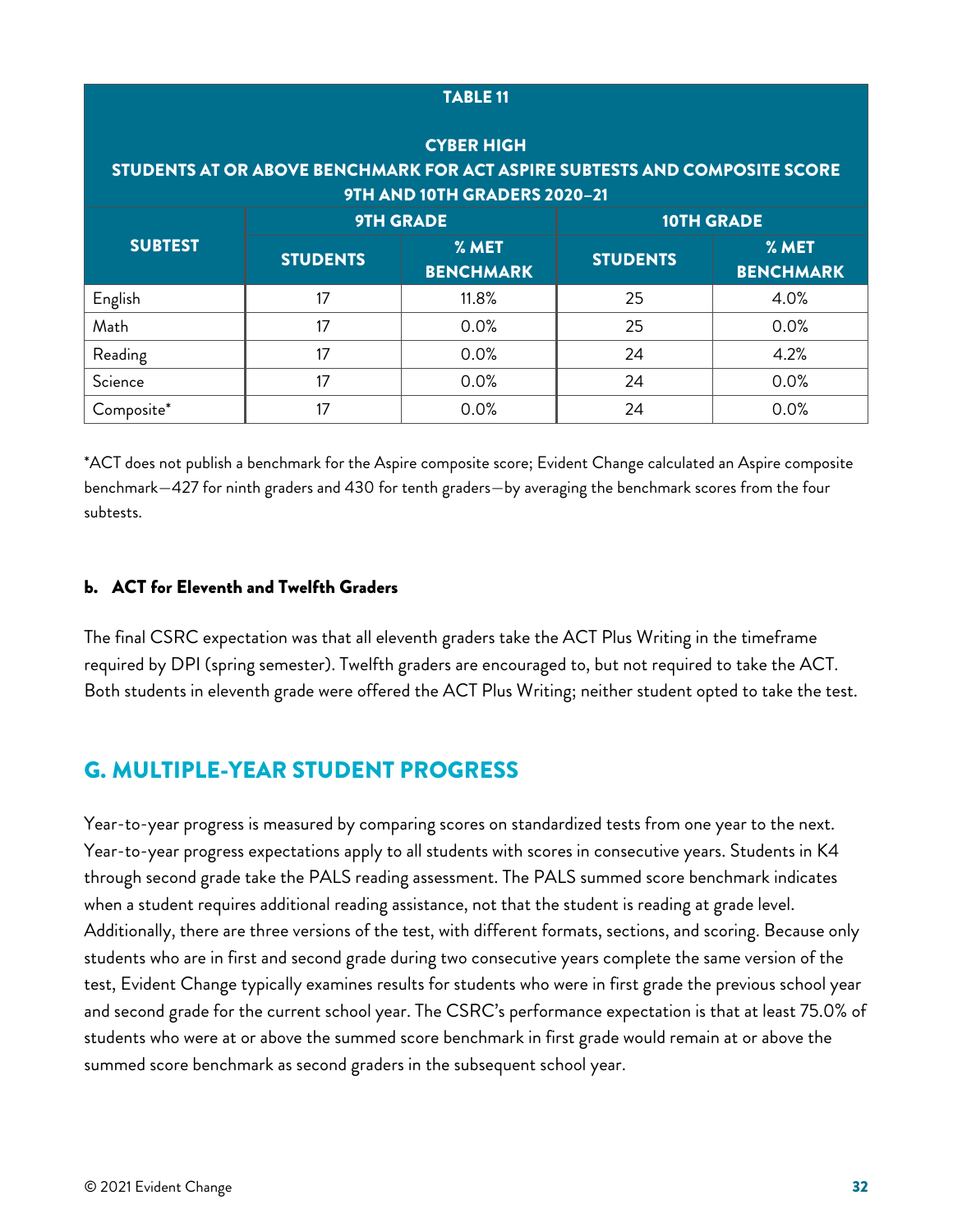The Forward Exam results from two consecutive school years are typically used to assess student progress. Expectations for year-to-year progress on the Forward exam were adopted by the CSRC for the 2019–20 school year. The CSRC's performance expectations are that at least 60% of fourth through eighth graders who were proficient or advanced in ELA the prior year would maintain proficiency, and at least 50% of fourth through eighth graders who were proficient or advanced in math the prior year would maintain proficiency.

Progress toward college readiness from ninth to tenth grade is assessed using benchmarks from the ACT Aspire.<sup>[39,](#page-40-1) [40](#page-40-2)</sup> In 2019, the CSRC adopted a year-to-year academic expectation that 50% of tenth graders would maintain composite scale score benchmarks or improve their composite scale score by at least one point from ninth to tenth grade. This expectation is based on data from the last three school years.

DPI withdrew the requirement for schools to administer any standardized tests for 2019–20. Therefore, year-to-year progress could not be measured from 2019–20 to 2020–21. Also, Cyber High does not have prior assessment data because this is the first year the school has been open.

# <span id="page-40-0"></span>H. CSRC SCHOOL SCORECARD

In the fall of 2012, after a three-year pilot, the CSRC adopted its first school scorecard. The scorecard included multiple measures of student academic progress including performance on standardized test and local measures and point-in-time academic achievement and engagement elements, such as attendance and student and teacher retention and return rates. Due to significant testing changes, the scorecard was revised, and a second pilot was initiated in 2014–15.

In February 2020, when three years of comparable data on all elements in the second pilot scorecard were available, the CSRC reviewed data trends and made minor modifications to the scoring rubric. The changes place more emphasis on year-to-year student progress and less on point-in-time measures in order to capture a more realistic picture of the school's impact on student growth over time.<sup>[41](#page-40-3)</sup> Like the previous

<span id="page-40-1"></span><sup>&</sup>lt;sup>39</sup> For more information on Aspire benchmarks, visit [www.discoveractaspire.org](https://www.discoveractaspire.org/)

<span id="page-40-2"></span> $40$  Progress from tenth to eleventh grade cannot be validly measured, using available data, in the same way that progress was measured from the PLAN to the ACT in previous years. Therefore, year-to-year progress from tenth to eleventh grade will not be reported.

<span id="page-40-3"></span><sup>&</sup>lt;sup>41</sup> The CSRC continues to focus on the schools' impact on student achievement over time. Therefore, the changes assigned more points to the progress indicators rather than point-in-time assessments. For the elementary scorecard, the year-to-year progress for students below proficiency in ELA and math was increased by 2.5 points, and the point-in-time ELA and math proficiencies were decreased by 2.5 points. For the high school scorecard, the first two items related to Aspire were merged, two items related to grade promotion were given 2.5 additional points, and point-in-time measures on ACT Aspire in English and math were decreased by 2.5 points each.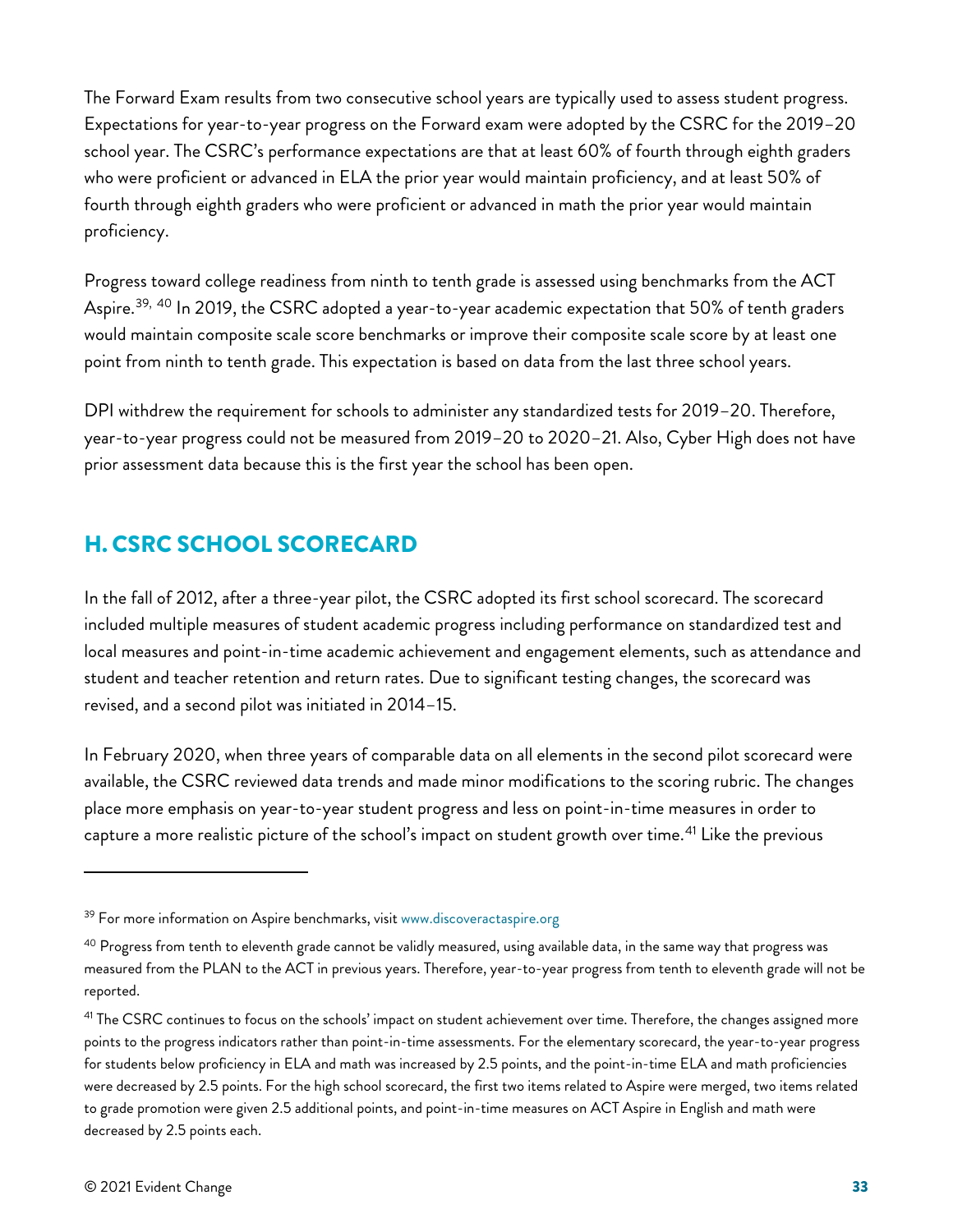versions, the updated scorecard was designed to monitor school improvement from year to year and will be used to guide decisions about a school's status as a city-chartered school for subsequent school years. See Appendix D for detailed information on the revised scorecard.

Because data to examine year-to-year student progress were not available, the CSRC scorecard contains partial outcome data this year. The school scored 55.9% for K4 through eighth grade and 53.8% for the high school. These results should not be compared with scores in previous or subsequent school years. See Appendix D for school scorecard information.

Additionally, for schools with students in both kindergarten through eighth grade and in high school, Evident Change calculated a weighted average score for the entire school (kindergarten through twelfth grade). The weighted average is simply a measure that considers the number of students to which it was applied. Evident Change assigned the weight of each individual report card's score based on the number of students enrolled in the elementary and high schools at the end of the school year. When combined, the school had an overall weighted average score of 55.6% for the current school year.<sup>[42](#page-41-1)</sup>

# <span id="page-41-0"></span>IV. SUMMARY/RECOMMENDATIONS

This report covers the 22nd year of Cyberschool's operation as a City of Milwaukee charter school. The school met or substantially met all the current contract compliance. One teacher did not hold a current license or permit. Cyberschool addressed all the recommended school improvement activities.

Evident Change recommends that Central City Cyberschool continue annual monitoring.

<span id="page-41-1"></span> $42$  Of the 432 students enrolled at the end of the school year, 86.3% were in K5 through eighth grades, and 13.7% were in high school. Those percentages were used to calculate the weighted scorecard percentages.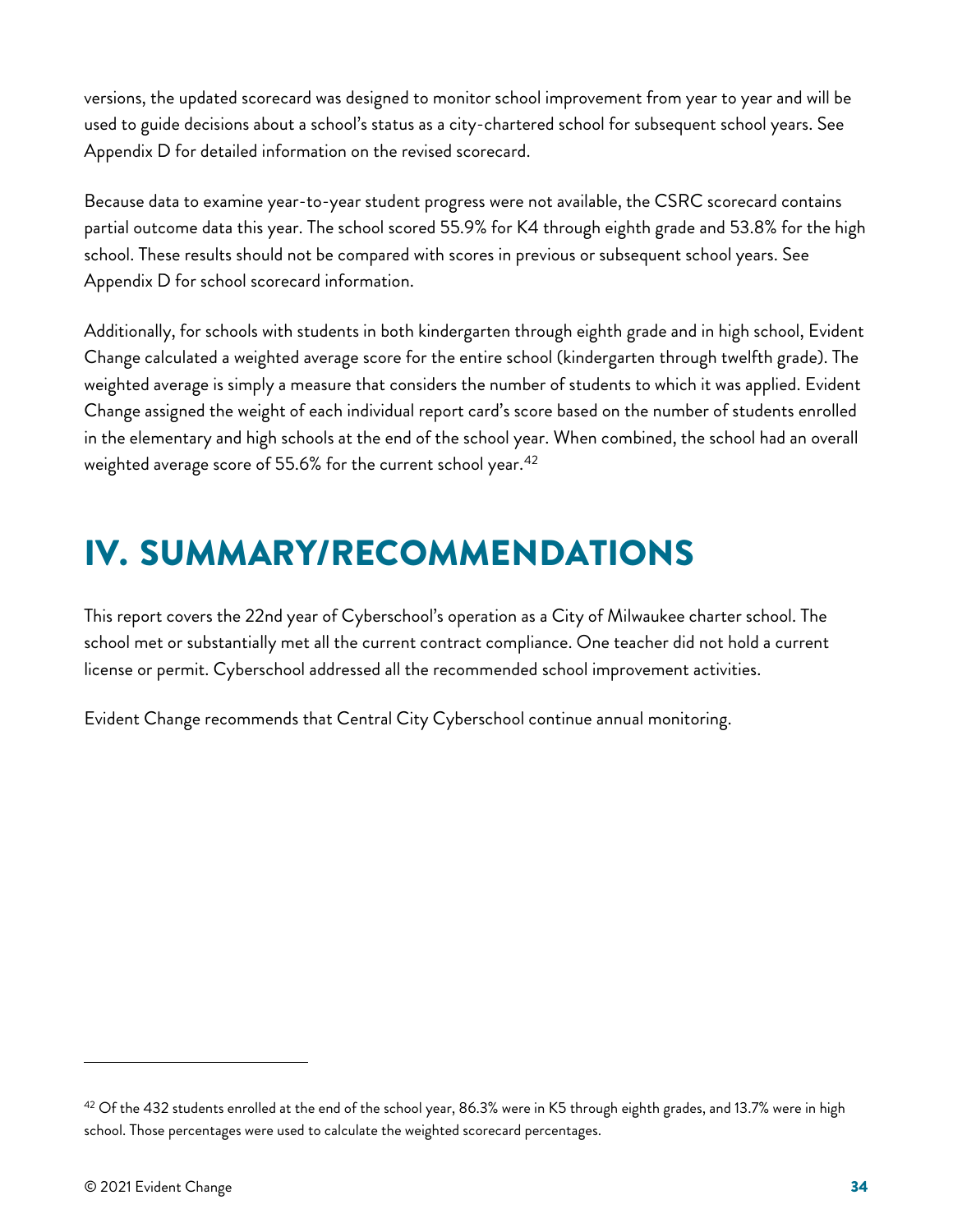# APPENDICES

- A. CONTRACT COMPLIANCE CHART
- B. STUDENT LEARNING MEMORANDUM
- C. TREND INFORMATION
- D. CSRC 2020–21 SCHOOL SCORECARDS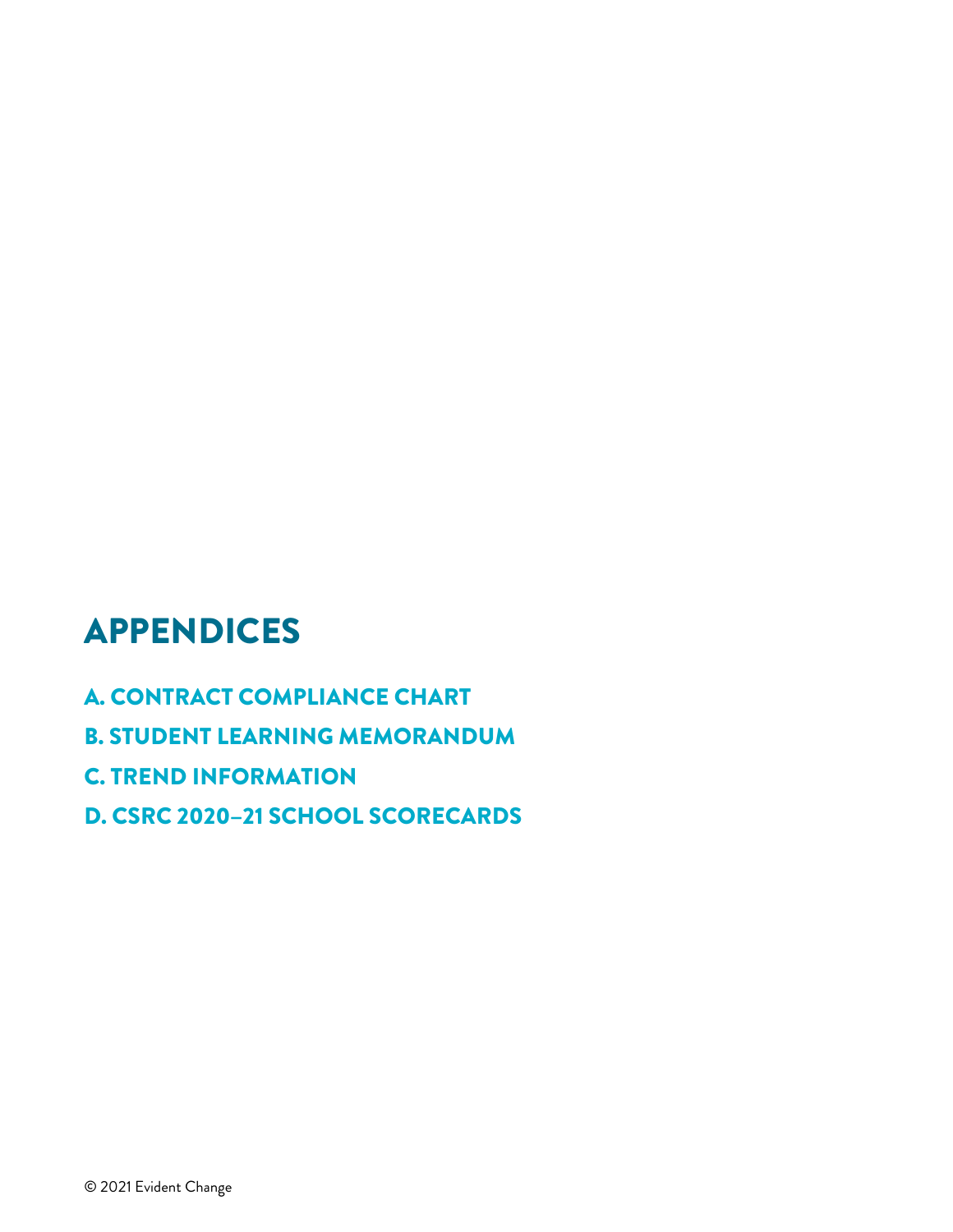# APPENDIX A: CONTRACT COMPLIANCE CHART

| <b>TABLE A</b>                       |                                                                                                                                                        |                                                  |                                                              |
|--------------------------------------|--------------------------------------------------------------------------------------------------------------------------------------------------------|--------------------------------------------------|--------------------------------------------------------------|
|                                      | <b>CENTRAL CITY CYBERSCHOOL OF MILWAUKEE OVERVIEW OF COMPLIANCE</b><br>FOR EDUCATION-RELATED CONTRACT PROVISIONS 2020-21                               |                                                  |                                                              |
| <b>SECTION OF</b><br><b>CONTRACT</b> | <b>EDUCATION-RELATED</b><br><b>CONTRACT PROVISION</b>                                                                                                  | <b>REPORT</b><br><b>REFERENCE</b><br><b>PAGE</b> | <b>CONTRACT</b><br><b>PROVISION MET</b><br><b>OR NOT MET</b> |
| Section B                            | Description of educational program.                                                                                                                    | pp. 2-4                                          | Met                                                          |
| Section B                            | Annual school calendar provided.                                                                                                                       | p. 7                                             | Met                                                          |
| Section C                            | Educational methods.                                                                                                                                   | pp. 2-4                                          | Met                                                          |
| Section D                            | Administration of required standardized tests.                                                                                                         | pp. 25-32                                        | Met                                                          |
| Section D                            | Academic criterion #1: Maintain local measures<br>in reading, math, writing, and IEP goals, showing<br>pupil growth in demonstrating curricular goals. | pp. 17-23                                        | Met                                                          |
| Section D and                        | Academic criterion #2: Year-to-year                                                                                                                    |                                                  |                                                              |
| subsequent CSRC<br>memos             | achievement measures for students at or above<br>proficient the previous year.                                                                         |                                                  |                                                              |
|                                      | 4th - 8th grade students at or above<br>a.<br>proficient on the Forward Exam in ELA the<br>prior year: 60% will maintain proficiency.                  | a. N/A                                           | a. N/A*                                                      |
|                                      | 4th - 8th grade students at or above<br>b.<br>proficient on the Forward Exam in Math the<br>prior year: 50% will maintain proficiency.                 | b. N/A                                           | $b. N/A^*$                                                   |
|                                      | 2nd grade students at or above summed<br>c.<br>score benchmark in reading (PALS): At<br>least 75.0% will remain at or above.                           | c. N/A                                           | c. N/A*                                                      |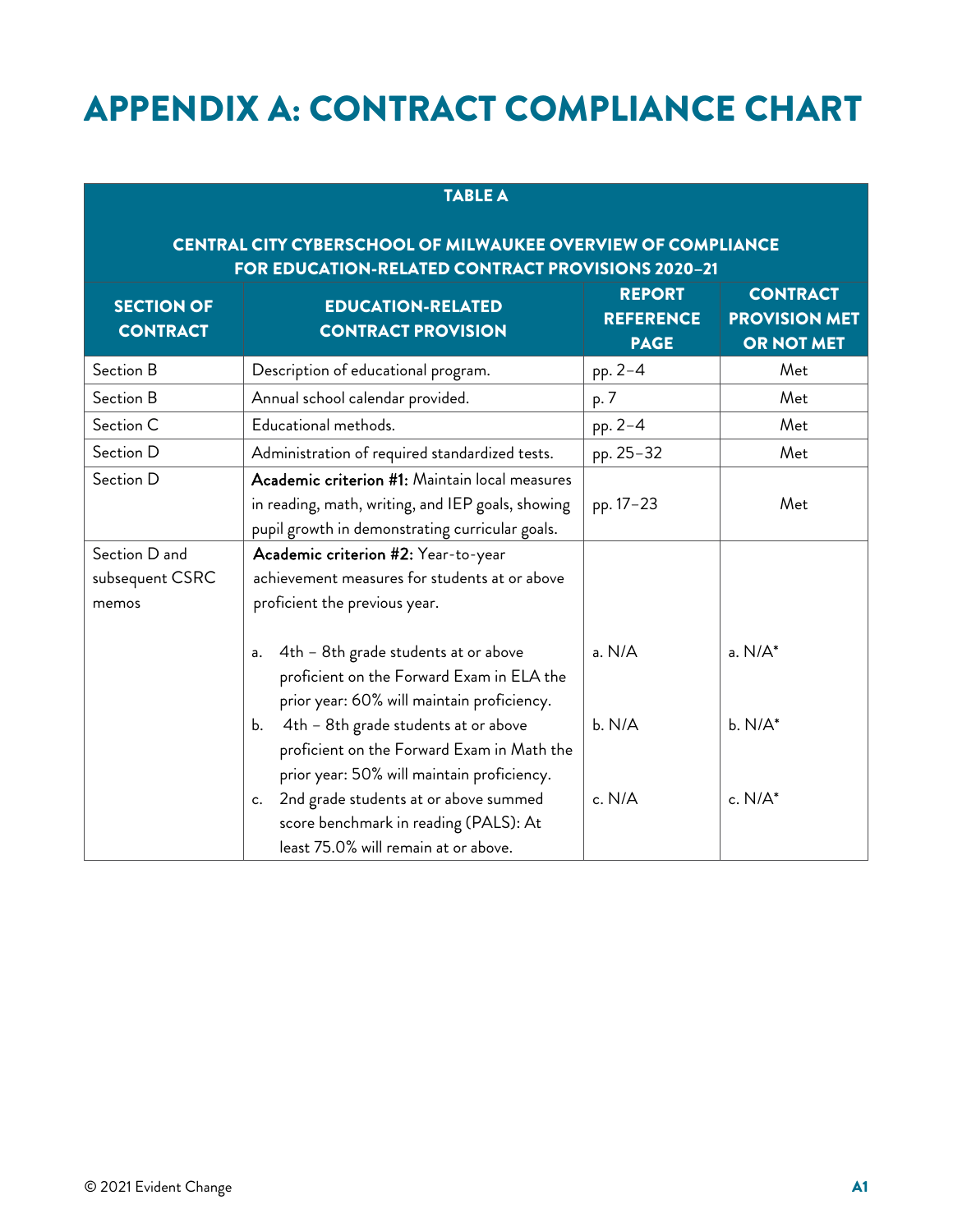| <b>TABLE A</b>                                                                                                           |                                                                                                                                                                                                           |         |                    |  |
|--------------------------------------------------------------------------------------------------------------------------|-----------------------------------------------------------------------------------------------------------------------------------------------------------------------------------------------------------|---------|--------------------|--|
| <b>CENTRAL CITY CYBERSCHOOL OF MILWAUKEE OVERVIEW OF COMPLIANCE</b><br>FOR EDUCATION-RELATED CONTRACT PROVISIONS 2020-21 |                                                                                                                                                                                                           |         |                    |  |
| <b>SECTION OF</b><br><b>CONTRACT</b>                                                                                     | <b>CONTRACT</b><br><b>PROVISION MET</b><br><b>OR NOT MET</b>                                                                                                                                              |         |                    |  |
| Section D and<br>subsequent CSRC<br>memos                                                                                | Academic criterion #3: Year-to-year<br>achievement measures for students below<br>proficient.                                                                                                             |         |                    |  |
|                                                                                                                          | 4th - 8th grade students below proficiency<br>а.<br>on the Forward Exam in ELA the prior year:<br>35% will demonstrate progress.                                                                          | a. N/A  | $a. N/A^*$         |  |
|                                                                                                                          | 4th - 8th grade students below proficiency<br>b.<br>on the Forward Exam in Math the prior<br>year: 35% will demonstrate progress.                                                                         | b. N/A  | $b. N/A^*$         |  |
|                                                                                                                          | 9th and 10th grade students: At least 50%<br>c.<br>of tenth graders will maintain composite<br>scale score benchmarks or improve their<br>composite score by at least on point from<br>9th to 10th grade. | c. N/A  | c. $N/A^*$         |  |
| Section E                                                                                                                | Parental involvement.                                                                                                                                                                                     | p. 8    | Met                |  |
| Section F                                                                                                                | Instructional staff hold a DPI license or permit<br>to teach.                                                                                                                                             | pp. 6-7 | Substantially Met+ |  |
| Section I                                                                                                                | Maintain pupil database information for each<br>pupil.                                                                                                                                                    | pp.9-11 | Met                |  |
| Section K                                                                                                                | pp. 8-9<br>Disciplinary procedures.                                                                                                                                                                       |         | Met                |  |

\*Not applicable this year due to school closure as a result of the COVID-19 pandemic.

†One instructional staff did not hold a current DPI license or permit.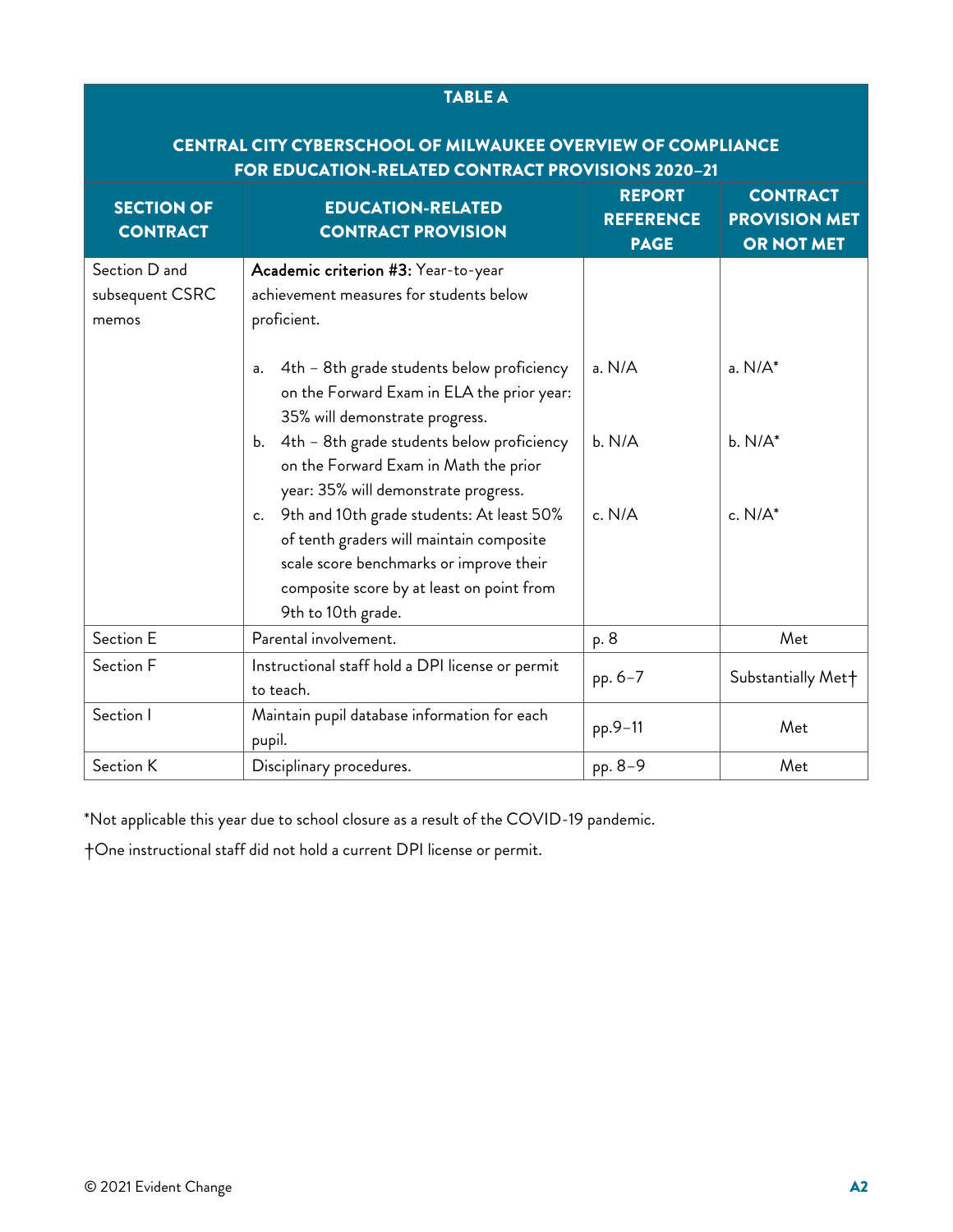# APPENDIX B: STUDENT LEARNING MEMORANDUM

# **Student Learning Memorandum for Central City Cyberschool Elementary Program**

| To:   | NCCD Children's Research Center and Charter School Review Committee |
|-------|---------------------------------------------------------------------|
| From: | Central City Cyberschool                                            |
| Re:   | Learning Memo for the 2020-21 Academic Year                         |
| Date: | November 12, 2020                                                   |

This memorandum of understanding includes the minimum measurable outcomes required by the City of Milwaukee Charter School Review Committee (CSRC) to monitor and report students' academic progress. These outcomes have been defined by the leadership and/or staff at the school in consultation with staff from the NCCD Children's Research Center (CRC) and the CSRC. The school will record student data in PowerSchool and/or MS Excel spreadsheets and provide it to CRC, the educational monitoring agent contracted by the CSRC. Additionally, if possible, data directly from the test publisher will be provided to CRC for all standardized tests unless direct access to the test publisher's data is granted. All required elements related to the outcomes below are described in the "Learning Memo Data Requirements" section of this memo. CRC requests electronic submission of yearend data on the fifth day following the last anticipated day of student attendance for the academic year, or June 15, 2021. If, due to virtual learning, the last day of school is extended beyond June 8th, data will be due on the fifth day following the actual last day of school.

#### **Enrollment**

Central City Cyberschool will record enrollment dates for every student. Upon admission, individual student information and actual enrollment date will be added to the school's database. Required data elements related to this outcome are described in the "Learning Memo Data Requirements" section.

#### **Termination/Withdrawal**

The exit date and reason for every student leaving the school will be determined and recorded in the school's database. Specific reasons for each expulsion are required for each student. Required data elements related to this outcome are described in the "Learning Memo Data Requirements" section.

#### **Attendance**

The school will maintain an average daily attendance rate of 80%.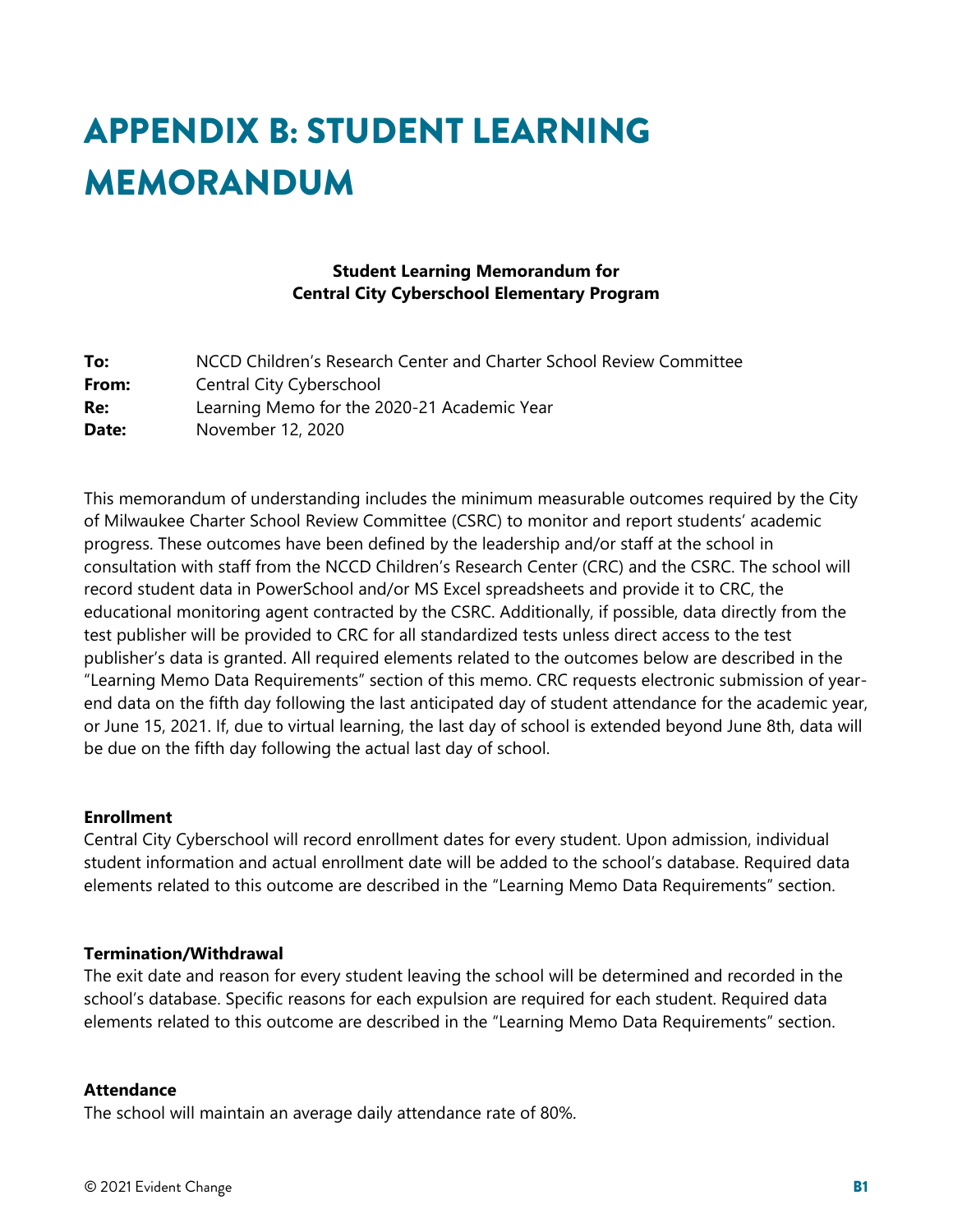During online instruction, students will be counted as present for the entire day if they do one of the following during the day:

- attend the morning meeting;
- attend at least one live session throughout the day; OR
- complete one online activity and submit that same activity on the same day.

When face-to-face instruction resumes, a student is considered present for the entire day if they arrive at school no later than 7:30 a.m. and stay through 3:30 p.m.

### **Parent Participation**

At least 90% of all parents of students attending at the time of the conference will attend scheduled parent-teacher conferences in the fall and spring. Conferences must be conducted in person, virtually, or by phone. Fall conferences will be held October 27 and October 29. Alternative conferences can be arranged October 1 through November 24. Spring conferences will be held March 10 and 11 with alternative dates from February 16 through March 26.

Required data elements related to this outcome are described in the "Learning Memo Data Requirements" section.

#### **Special Education Needs Students**

The school will maintain updated records on all students who received special education services at the school, including students who were evaluated but not eligible for services. Required data elements related to this outcome are described in the "Learning Memo Data Requirements" section.

# **Academic Achievement: Local Measures**[43](#page-46-0)

#### Reading for K5 through Eighth-Grade Students

Students in kindergarten through eighth grade will complete the MAP reading assessment in the fall and spring of the school year.

For students in kindergarten through sixth grade:

<span id="page-46-0"></span><sup>&</sup>lt;sup>43</sup> Local measures of academic achievement are classroom- or school-level measures that monitor student progress throughout the year (formative assessment) and can be summarized at the end of the year (summative assessment) to demonstrate academic growth. They are reflective of each school's unique philosophy and curriculum. The CSRC requires local measures of academic achievement in the areas of literacy, math, writing, and individualized education program goals.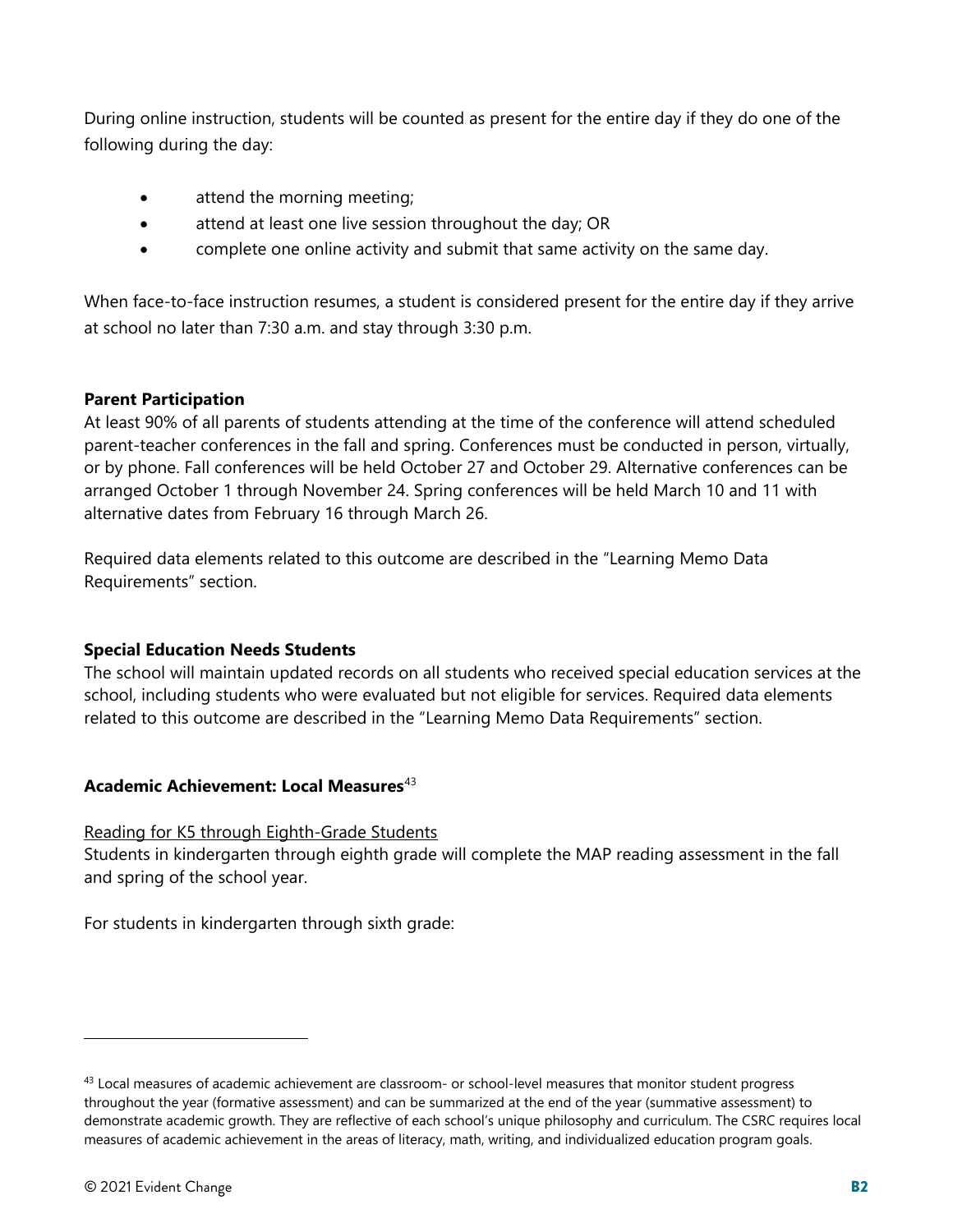• At least 70% of students will meet at least 70% of their possible growth points. The number of possible growth points for each student is calculated as the difference between their fall, 2019, score and their target RIT (Rasch unit) score.

For students in seventh and eighth grade:

• At least 60% of students will meet at least 50% of their possible growth points. The number of possible growth points for each student is calculated as the difference between their fall, 2019, score and their target RIT (Rasch unit) score.

Exceptions are made for students with special needs who have individualized education program (IEP) goals for reading.

# Math for K5 through Eighth-Grade Students

Students in kindergarten through eighth grade will complete the MAP math assessment in the fall and spring of the school year.

For students in kindergarten through sixth grade:

• At least 70% of students will meet at least 70% of their possible growth points. The number of possible growth points for each student is calculated as the difference between their fall, 2019, score and their target RIT (Rasch unit) score.

For students in seventh and eighth grade:

• At least 60% of students will meet at least 50% of their possible growth points. The number of possible growth points for each student is calculated as the difference between their fall, 2019, score and their target RIT (Rasch unit) score.

Exceptions are made for students with special needs who have individualized education program (IEP) goals for math.

#### Writing:

Students in K5 through eighth grades will complete grade-level writing samples no later than October 30, 2020, and again before May 31, 2021. The prompt for both writing samples will be the same and based on grade-level topics within the narrative genre.<sup>[44](#page-47-0)</sup> The writing sample will be assessed using the Lucy Calkins Rubric for Writing, which includes three focus areas: structure, development, and language conventions. Students receive an overall average score of 1 through 4 (1–1.5 = at risk/below grade level;  $2-2.5$  = approaching grade level;  $3$  = at grade level;  $4$  = above grade level).

<span id="page-47-0"></span><sup>44</sup> The writing genres for K5 through sixth grades include opining, informational, and narrative.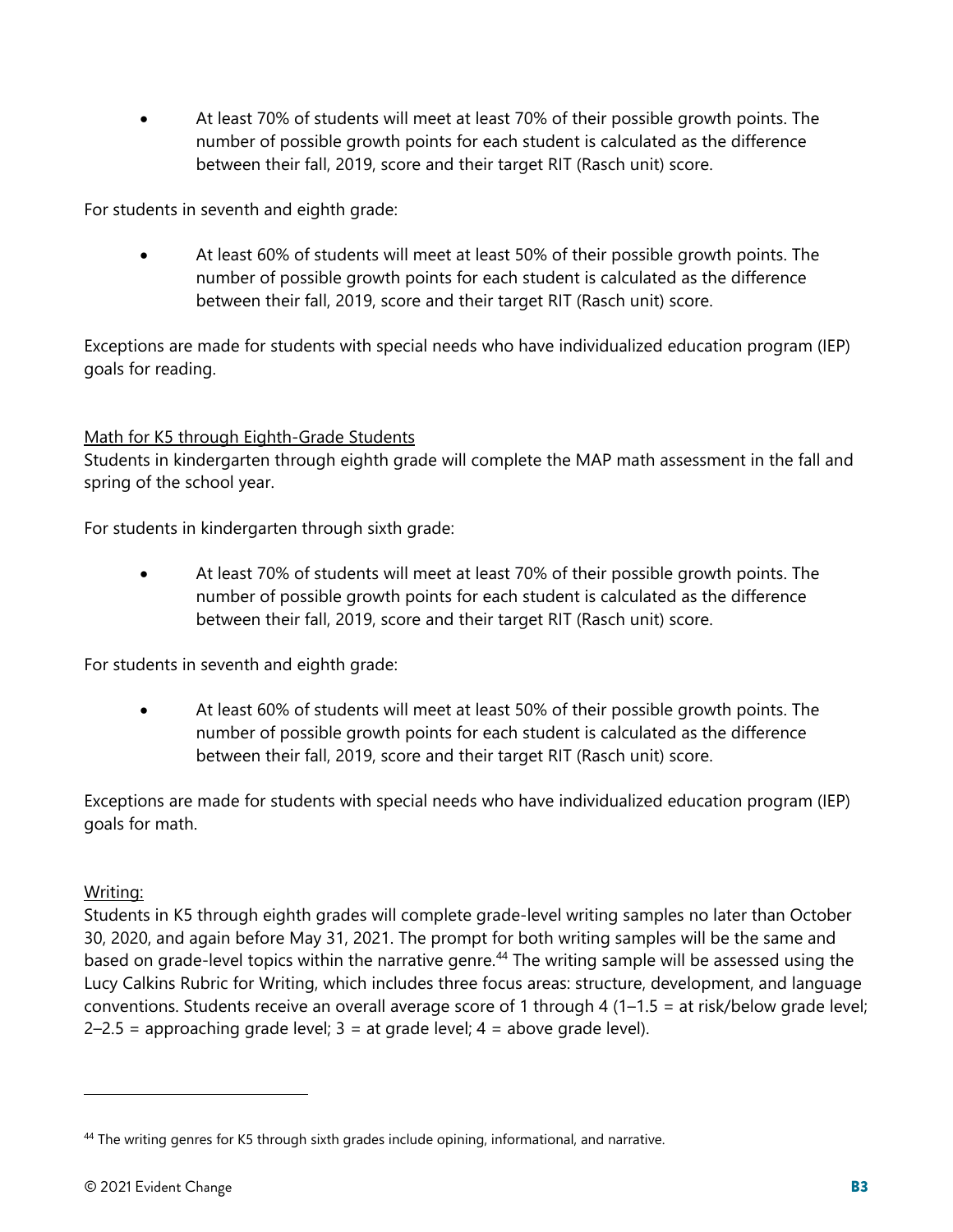At least 75% of the students who complete the writing sample in both October and May will achieve an overall average score of 3 or higher on a second writing sample taken in May 2021. Required data elements related to this outcome are described in the "Learning Memo Data Requirements" section.

Exceptions are made for students with special needs who have IEP goals in writing.

### Special Education Goal

All students (100%) with active IEPs who have been enrolled in Cyberschool for the full year of IEP service will demonstrate progress toward meeting at least 80% of their IEP goals at the time of their annual review or reevaluation.

Progress for each of the annual goals is defined as either "goal attained" or "progress toward goal attained." Ongoing student progress on IEP goals is monitored and reported throughout the academic year on the special education progress reports that are attached to the quarterly report cards. Required data elements related to this outcome are described in the "Learning Memo Data Requirements" section.

# **Academic Achievement: Standardized Measures**

The following standardized test measures will assess academic achievement in reading and/or math.

# PALS for K4 Through Second-Grade Students<sup>[45](#page-48-0)</sup>

The PALS will be administered to all K4 through second-grade students in the fall and spring. Required data elements related to this outcome are described in the "Learning Memo Data Requirements" section.

# Wisconsin Forward Exam for Third- Through Eighth-Grade Students

The Wisconsin Forward Exam will be administered on an annual basis within the timeframe specified by DPI. This standardized assessment will produce an English/language arts score and a math score for all third, fourth, and fifth graders. Additionally, fourth- and eighth-grade students will complete the science and social studies tests. Data elements related to this outcome are described in the "Learning Memo Data Requirements" section.

<span id="page-48-0"></span><sup>&</sup>lt;sup>45</sup> Students who meet the summed score benchmark have achieved a level of minimum competency and can be expected to show growth given regular classroom literacy instruction. It does not guarantee that the student is at grade level. Information from [https://palsresource.info/.](https://palsresource.info/)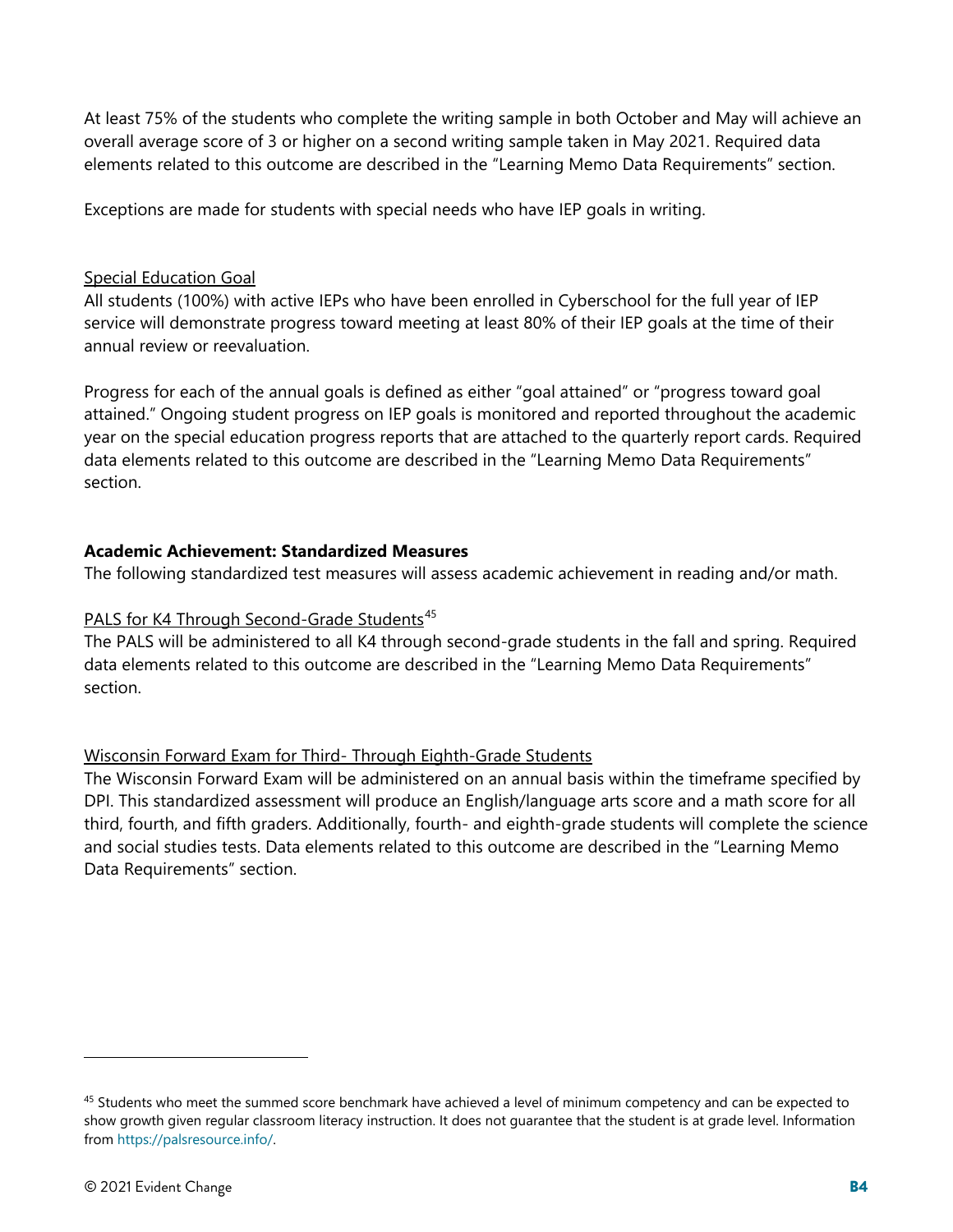### Year-to-Year Achievement<sup>[46](#page-49-0)</sup>

- 1. CRC will report results from the 2020-21 Forward Exam. CRC will also report year-to-year progress for students who completed the Forward Exam in consecutive school years at the same school.
- 2. The CSRC's expectation for students maintaining reading readiness is that at least 75% of students who completed the PALS Plus 2019-20 as first graders and met the summed score benchmark in the spring of 2019 will remain at or above the second-grade summed score benchmark in the spring of 2021.

<span id="page-49-0"></span><sup>46</sup> The CSRC will not have year-to-year achievement measurements for students in K4 and K5.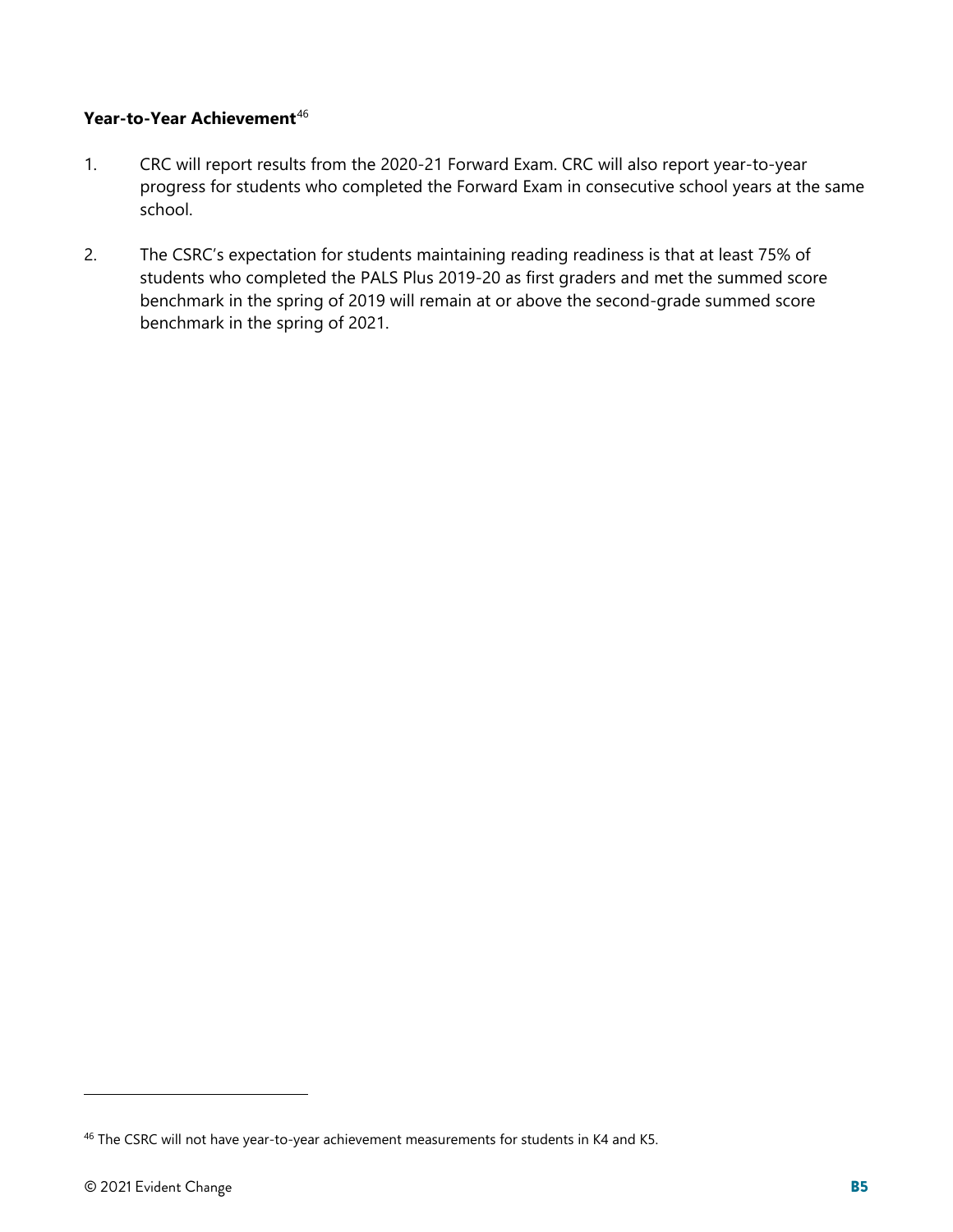# **MEMORANDUM**

| To:      | Evident Change and Charter School Review Committee |
|----------|----------------------------------------------------|
| From:    | CYBER HIGH                                         |
| Subject: | Learning Memo for the 2020-21 Academic Year        |
| Date:    | December 7, 2020                                   |

This memorandum of understanding includes the *minimum* measurable outcomes required by the City of Milwaukee Charter School Review Committee (CSRC) to monitor and report young professional learners' academic progress. These outcomes have been defined by the leadership and/or staff at the school in consultation with staff from the CSRC and Evident Change, the educational monitoring agent contracted by CSRC. The school will record young professional learner data in PowerSchool and/or MS Excel spreadsheets as well as HEADRUSH (the data collection system for young professional learner projects and progress toward meeting power standards) and provide that data to Evident Change. Additionally, if possible, the school will provide paper test printouts or data directly from the test publisher or Wisconsin Department of Public Instruction (DPI) to Evident Change for all standardized tests. All required elements related to the outcomes below are described in the "Learning Memo Data Requirements" section of this memo. Evident Change requests electronic submission of year-end data on the fifth weekday following the last anticipated day of attendance for the academic year. This submission date is expected to be June 15, 2021. If, due to virtual learning, the last day of school is after June 8, data will be due on the fifth day following the actual last day of school.

#### **ENROLLMENT**

CYBER HIGH will record enrollment dates for every young professional learner. Upon admission, individual young professional learner information and actual enrollment date will be added to the school's database. Required data elements related to this outcome are described in the "Learning Memo Data Requirements" section.

#### **TERMINATION/WITHDRAWAL**

The exit date and reason for every young professional learner leaving the school will be determined and recorded in the school's database. Specific reasons for each expulsion are required for each young professional learner. Required data elements related to this outcome are described in the "Learning Memo Data Requirements" section.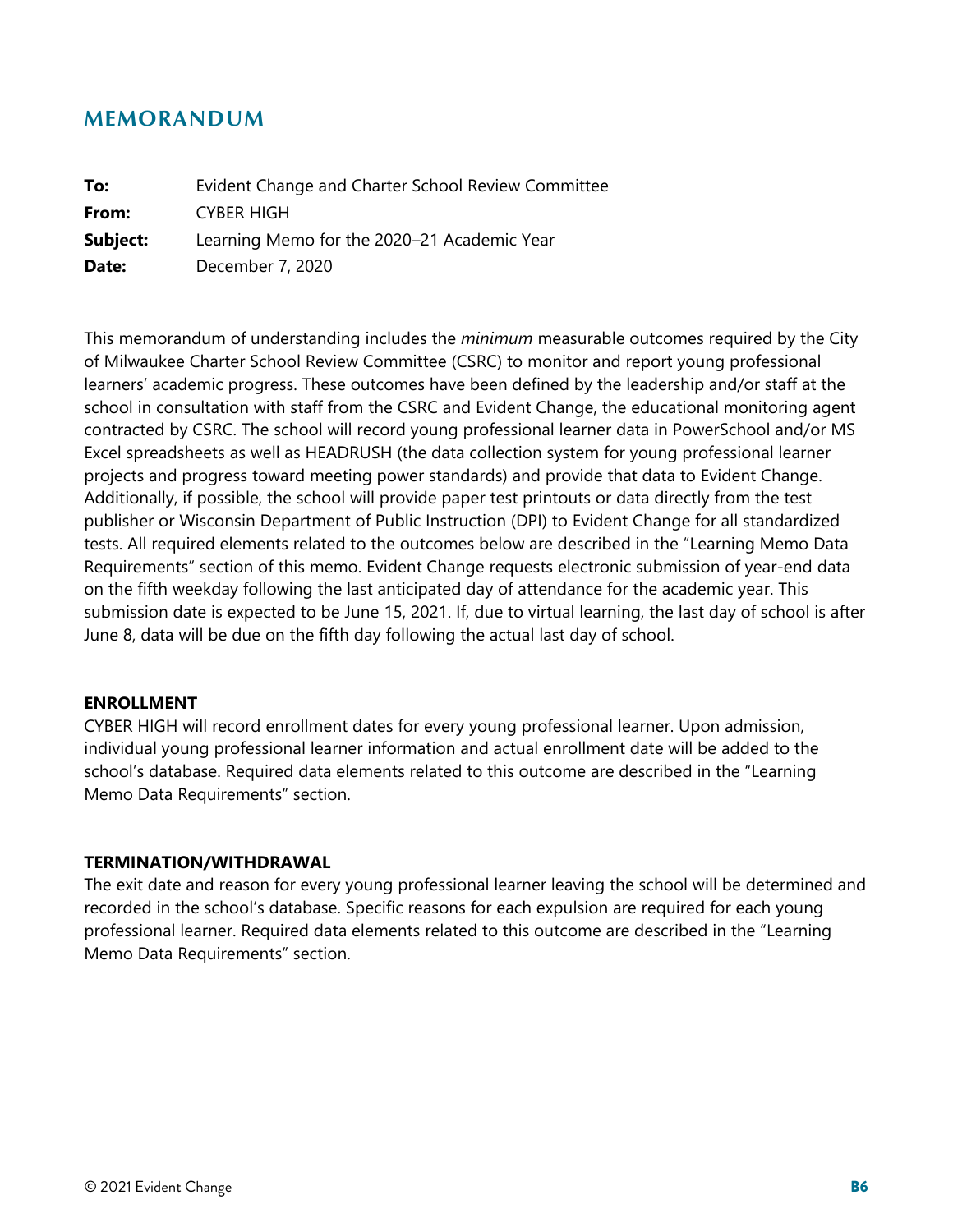### **ATTENDANCE**

The school will maintain an average daily attendance rate of 80%.

When full-time face-to-face instruction resumes, a young professional learner is considered present for the entire day if they attend school for four or more hours between 8:00 a.m. and 3:00 p.m.

During hybrid scheduling, young professional learners will have two days of in-person instruction and three days of virtual instruction. On in-person instruction days, a young professional learner will be counted as present for the entire day if they are present for three or more hours between 7:30 a.m. and 2:00 p.m. On virtual instruction days, young professional learners will be counted as present for the entire day if they submit their instructional task by 2:00 p.m.<sup>[47](#page-51-0)</sup>

During online instruction, young professional learners will be counted as present for the entire day if they are present during live instruction hours *and* their advisory hour or morning meeting (whichever is their first hour).<sup>[48](#page-51-1)</sup>

Required data elements related to this outcome are described in the "Learning Memo Data Requirements" section.

#### **PARENT PARTICIPATION**

At least 90% of all parents of young professional learners attending at the time of the conference will participate in scheduled parent-teacher conferences in the fall and spring. Fall and spring conferences can be in person, virtual, or by phone. Parents are required to meet with or speak to at least one advisory teacher in order to be counted for their participation. Alternative fall conferences can occur October 1 – November 24. Spring conferences can occur February 16 – March 26. Required data elements related to this outcome are described in the "Learning Memo Data Requirements" section.

On virtual days, attendance will be counted by 3:30 p.m. and documented by task completion. Each day, young professional learners will be assigned either group or individual instructional tasks to complete, which must be submitted by 2:00 p.m.

<span id="page-51-0"></span><sup>&</sup>lt;sup>47</sup> Two groups of young professional learners will rotate between in-person instruction and virtual instruction. Group A will have in-person instruction on Monday and Tuesday and attend virtual instruction the rest of the week. Group B will spend the first three days on the week attending virtual instruction and have in-person instruction on Thursday and Friday.

During in-person days, young professional learners are expected to attend face-to-face instruction. Face-to-face instruction policies will be enforced; however, the total daily instruction time is reduced to four hours of direct instruction. Young professional learners will have a half-hour breakfast, a half-hour lunch, three 15-minute breaks, and one hour for study group or project work.

<span id="page-51-1"></span><sup>48</sup> Each day, young professional learners must be physically present during teacher's live instruction hours; currently, there are four live instructional hours per day. Attendance will be taken each day by 12:30 p.m. Young professional learners who attend their first hour (an extended period for their advisory hour or morning meeting) will be marked as present. If a young professional learner shows up after their first hour and attends any live session, they will be marked as tardy (T). Young professional learners who do not attend any live session will be marked "absent excused" (AE) or "absent unexcused" (AUE).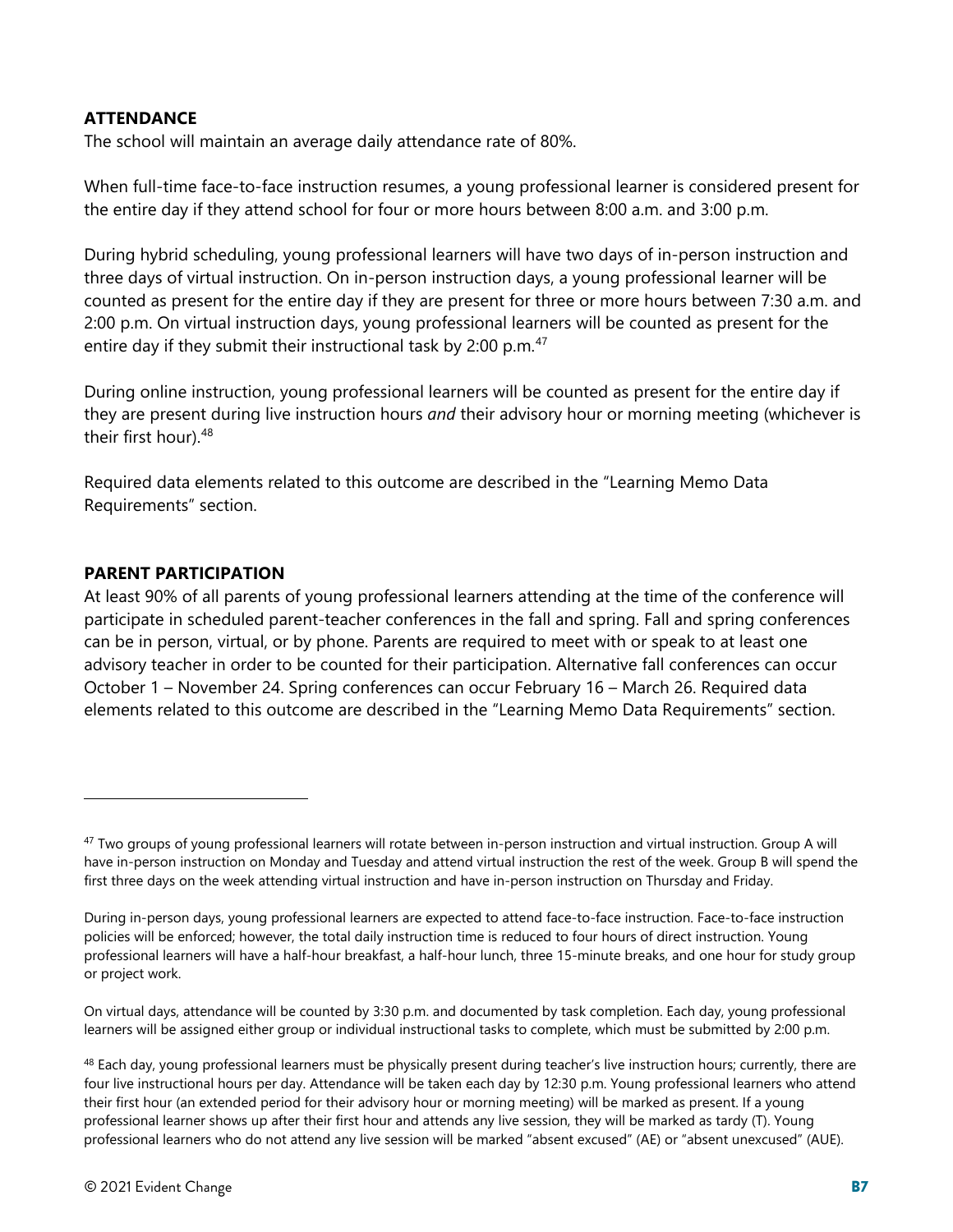# **YOUNG PROFESSIONAL LEARNERS WITH SPECIAL EDUCATION NEEDS**

The school will maintain updated records on all young professional learners who received special education services at the school, including those who were evaluated but not eligible for services. Required data elements related to this outcome are described in the "Learning Memo Data Requirements" section.

### **High School Graduation Plan**

All ninth through eleventh graders will develop or update their high school graduation plan by the end of the school year with the assistance of their advisory teacher. All twelfth graders will complete their graduation plans by the end of the first semester. Each young professional learner will incorporate the following into their high school graduation plan.

- Information regarding the young professional learner's postsecondary plans.
- Graduation plans for each school year will include graduation requirements.
- A schedule reflecting completion of 212 power standards by the end of their senior year. Additionally, through the required power standards, young professional learners will address tech and workplace skill power standards.
- Evidence of parent/guardian/family involvement. "Involvement" means that the advisory teacher will review each young professional learner's graduation plan with their parent/guardian by the end of the school year via either a face-to-face or phone conference. If a parent does not participate in one of these sessions, the CYBER HIGH advisory teacher will have a conference with the young professional learner and submit a written report to the parent via regular mail.

All advisory teachers will review the learning management system with their young professional learners at least once per semester.

# **GRADE PROMOTION POLICY**

CYBER HIGH's grade promotion policy is based on power standards rather than credits. Power standards refer to a subset of learning standards that educators have determined to be the most important for young professional learners to learn.<sup>[49](#page-52-0)</sup> Table 1 shows the number of power standards each young professional learner must master by subject area to graduate.

<span id="page-52-0"></span> $49$  In most cases, power standards are developed or selected at the school level by administrators and teachers. Young professional learners will be expected to master a predetermined number of power standards by the end of their twelfth-grade year at CYBER HIGH. The tracking of these standards will occur within each young professional learner's digital portfolio using the learning management system HEADRUSH.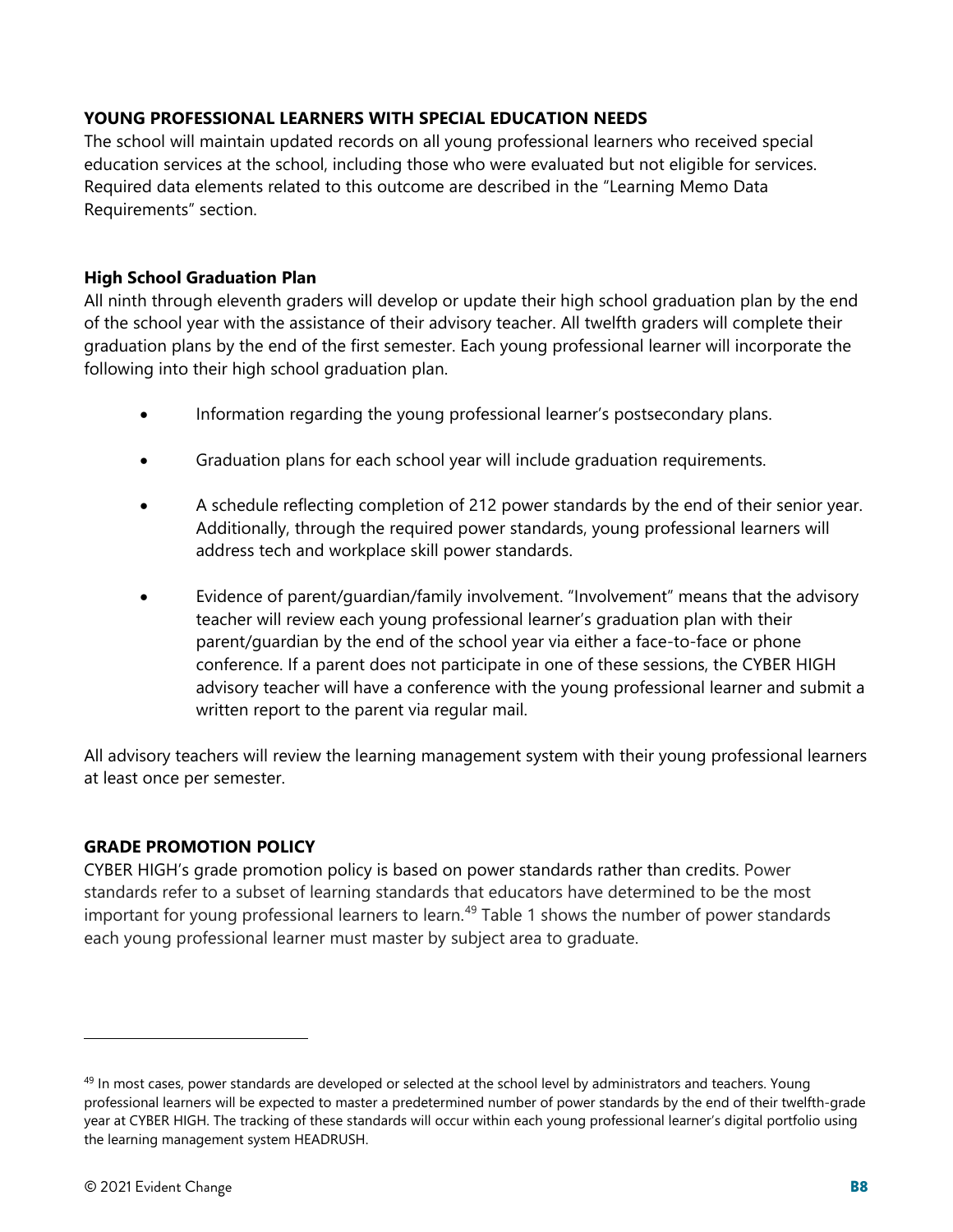| <b>TABLE 1</b>                  |                                    |  |  |
|---------------------------------|------------------------------------|--|--|
| POWER STANDARDS BY SUBJECT AREA |                                    |  |  |
| <b>SUBJECT AREAS</b>            | POWER STANDARDS NEEDED TO GRADUATE |  |  |
| 21st Century Skills             | 11                                 |  |  |
| Art                             | 14                                 |  |  |
| Coding                          | 1                                  |  |  |
| <b>Community Service</b>        |                                    |  |  |
| English/Language Arts           | 27                                 |  |  |
| Foreign Language                | 2                                  |  |  |
| Gym                             | 6                                  |  |  |
| Health                          | 13                                 |  |  |
| Math                            | 46                                 |  |  |
| Personal Finance                | 11                                 |  |  |
| Science                         | 32                                 |  |  |
| Social Studies                  | 48                                 |  |  |

Each grade is determined by the number of power standards a young professional learner has mastered. To be promoted to the next grade, a young professional learner must master the minimum number of power standards associate with that grade level (Table 2).

| <b>TABLE 2</b>                                            |            |  |  |
|-----------------------------------------------------------|------------|--|--|
| <b>GRADE LEVEL EQUIVALENT BY POWER STANDARDS MASTERED</b> |            |  |  |
| <b>POWER STANDARDS MASTERED</b><br><b>GRADE LEVEL</b>     |            |  |  |
| 9 (Freshman)                                              | $0 - 52$   |  |  |
| 10 (Sophomore)                                            | $53 - 105$ |  |  |
| 11 (Junior)                                               | 106-158    |  |  |
| 12 (Senior)                                               | 159-212    |  |  |

- Any ninth grader who earns a score of 2 or higher on at least 53 power standards through classroom instruction or demonstrates mastery on an approved capstone project will be promoted to tenth grade.
- Any tenth grader who earns a score of 2 or higher on at least 106 cumulative power standards through classroom instruction or demonstrates mastery on an approved capstone project will be promoted to eleventh grade.
- Any eleventh grader who earns a score of 2 or higher on at least 159 cumulative power standards through classroom instruction or demonstrates mastery on an approved alternative capstone project will be promoted to the twelfth grade.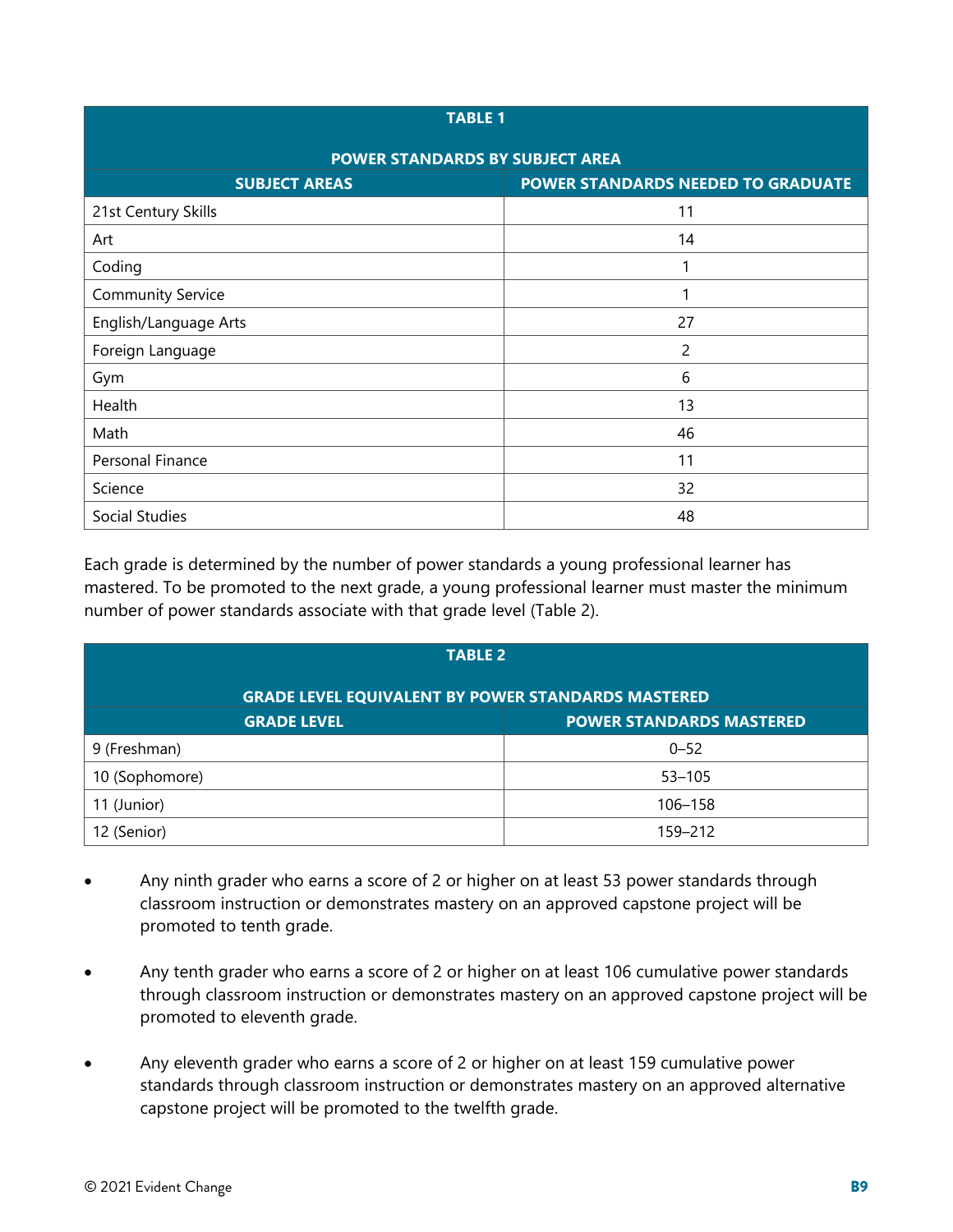• Any twelfth grader who earns a score of 2 or higher on at least 212 cumulative power standards through classroom instruction or demonstrates mastery on an approved alternative capstone project will be eligible for graduation.

### **Capstone Project Criteria**

Each year, young professional learners who do not have a score of 2 or higher on at least 40 (75%) of the 53 power standards needed per year by the end of the third quarter will be required to complete a capstone project to show mastery of a standard or group of standards that were not met.

Mastery of the capstone project is indicated if the young professional learner can demonstrate selective knowledge of the project topic; can at least partially describe the project process; and can summarize the project's purpose, goals, and achievement of each power standard addressed. The capstone mastery reflects a score of 2 according to the school's rubric for the Oral Presentation of the content of the capstone project.

Required data elements related to this outcome are described in the "Learning Memo Data Requirements" section.

### **ACADEMIC ACHIEVEMENT: LOCAL MEASURES**

#### **Literacy**

Ninth through twelfth graders will complete the Measure of Academic Progress (MAP) Growth reading assessment in the fall and spring of the school year. All (100%) young professional learners will meet one of the following goals based on their fall score.

- Young professional learners scoring below the average ninth-grade Rasch UnIT (RIT) score (218.9 as of the Northwest Evaluation Association [NWEA] 2020 MAP Growth norms Study<sup>[50](#page-54-0)</sup>) in the fall will show an increase of at least 1.5 points on their spring RIT score.
- Young professional learners scoring at or above the average ninth-grade RIT score (218.9 as of the NWEA 2020 MAP Growth norms Study) in the fall will at least maintain their RIT score in the spring.

### **Math**

Ninth through twelfth graders will complete the MAP Growth math assessment in the fall and spring of the school year. All (100.0%) young professional learners will meet one of the following goals based on their fall score.

<span id="page-54-0"></span><sup>50</sup> <https://teach.mapnwea.org/impl/MAPGrowthNormativeDataOverview.pdf>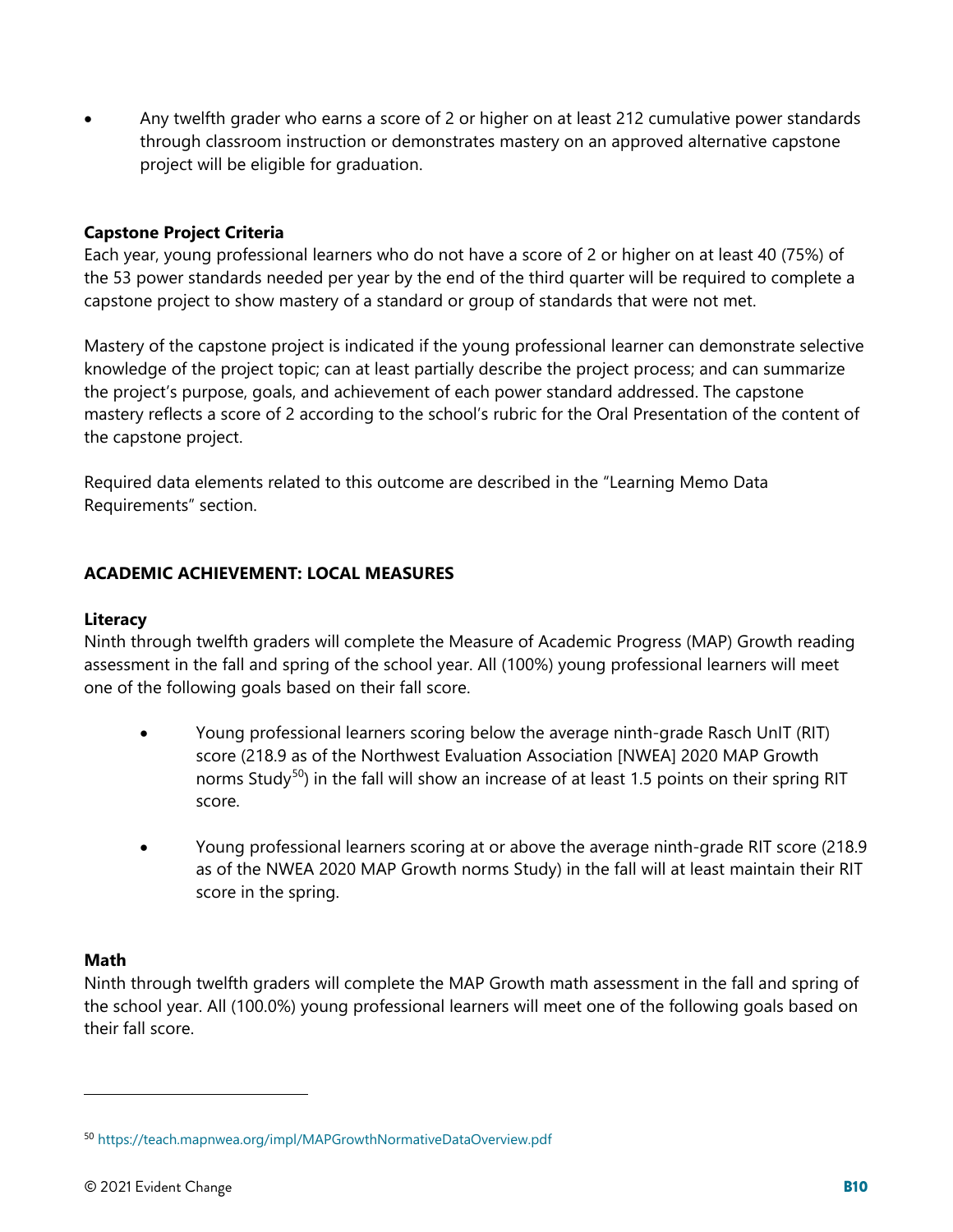- Young professional learners scoring below the average ninth-grade RIT score (226.43 as of the NWEA 2020 MAP Growth norms Study) in the fall will show an increase of at least 2.0 points on their spring RIT score.
- Young professional learners scoring at or above the average ninth-grade RIT score (226.43 as of the NWEA 2020 MAP Growth norms Study) in the fall will at least maintain their RIT score in the spring.

# **Writing**

All young professional learners will complete a writing sample in the fall and spring of the school year. Teachers will assess young professional learner writing samples using the ACT Writing Test Scoring Rubric. Ninth and tenth graders will be assessed in the domains of "Organization" and "Language Use and Conventions"; eleventh and twelfth graders will be assessed in the domains of "Ideas and Analysis" and "Development and Support." Each domain will be assessed on the following scale: 1=little or no skill, 2=weak or inconsistent skill, 3=some developing skill, 4=adequate skill, 5=well-developed skill, and 6=effective skill.

All (100%) young professional learners will meet one of the following goals based on their average fall score.<sup>[51](#page-55-0)</sup>

- Young professional learners whose average fall score is less than 4 points will improve their spring score average by at least 0.5 point.
- Young professional learners whose average fall score is 4 or more points will at least maintain their average spring score.

# **Special Education Goal**

All (100%) young professional learners with active individualized education programs (IEPs) who have been enrolled in Cyberschool elementary program or CYBER HIGH for the full year of IEP service will demonstrate progress toward meeting at least 80% of their IEP goals at the time of their annual review or reevaluation.

Progress for each of the annual goals is defined as either "goal attained" or "progress toward goal attained." Ongoing progress on IEP goals is monitored and reported throughout the academic year on the special education progress reports that are attached to the quarterly report cards. Required data elements related to this outcome are described in the "Learning Memo Data Requirements" section.

<span id="page-55-0"></span><sup>&</sup>lt;sup>51</sup> The fall and spring scores will each be an average of the two domains assessed.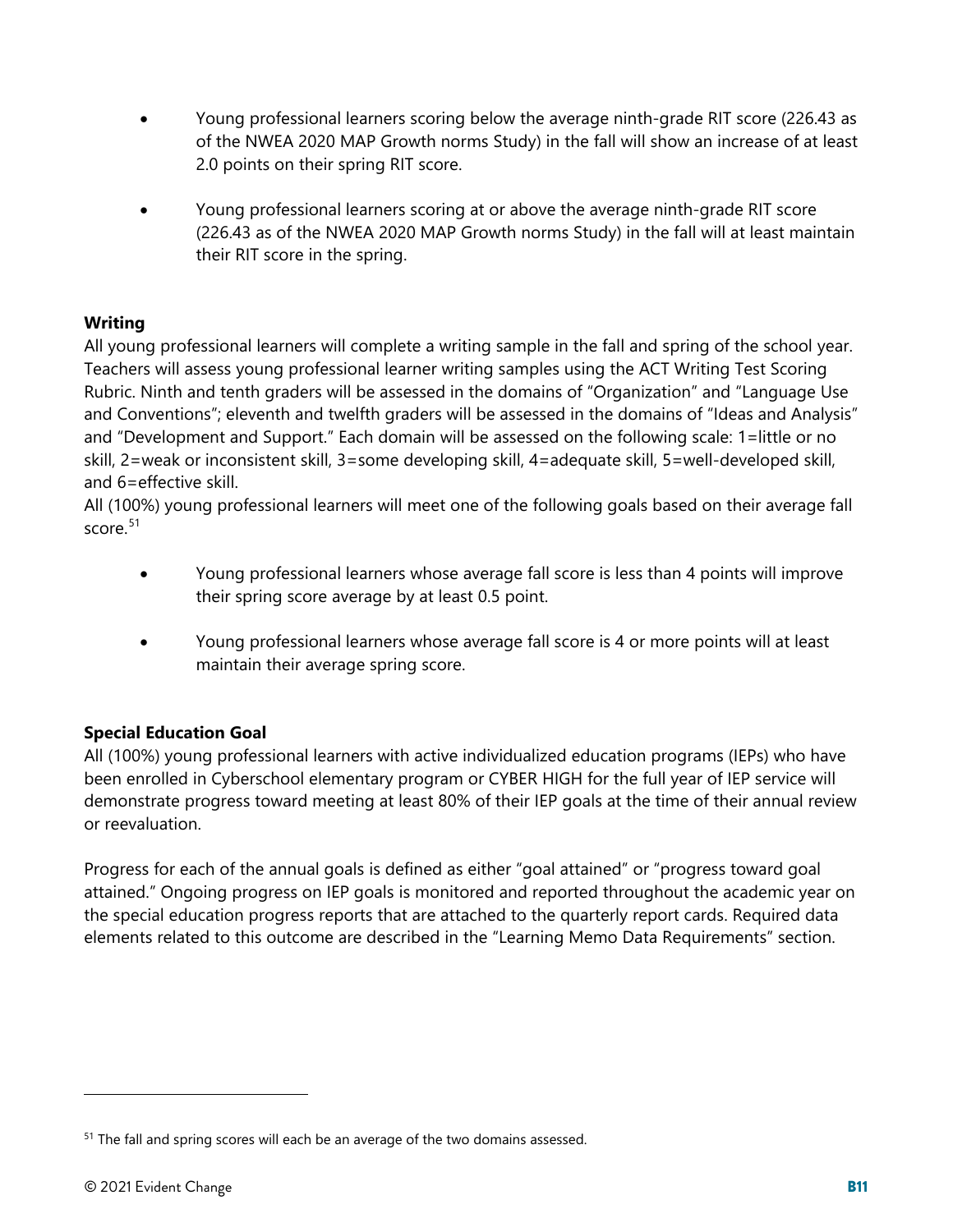### **ACADEMIC ACHIEVEMENT: STANDARDIZED MEASURES**

#### **Ninth and Tenth Graders**

All ninth and tenth graders are required to take all subtests<sup>[52](#page-56-0)</sup> of the ACT Aspire (the pre-ACT test that will identify young professional learner readiness for the ACT and college courses) in the timeframe required by DPI. Results will be reported for young professional learners who were enrolled on the third Friday of September and remained at the school until the spring Aspire. Specific data elements related to this outcome are described in the "Learning Memo Data Requirements" section.

#### **WISCONSIN FORWARD EXAM SOCIAL STUDIES ASSESSMENT FOR TENTH GRADERS**

All tenth graders are required to complete the Wisconsin Forward Exam social studies assessments in the timeframes specified by DPI. Results will be reported for young professional learners who were enrolled on the third Friday of September and remained at the school until the spring Forward Exam. Specific data elements related to this outcome are described in the "Learning Memo Data Requirements" section.

#### **Eleventh Graders**

All eleventh graders are required to take all subtests of the ACT Plus Writing in the timeframe required by DPI. Results will be reported for young professional learners enrolled at the end of the school year. Specific data elements related to this outcome are described in the "Learning Memo Data Requirements" section.

#### **Twelfth Graders**

The school will require all seniors to take the ACT or ACT Plus Writing in the fall of the school year. The ACT for twelfth graders is not required by DPI but is by CSRC. Results will be reported for young professional learners enrolled at the end of the school year. Specific data elements related to this outcome are described in the "Learning Memo Data Requirements" section.

#### **YEAR-TO-YEAR PROGRESS**

Required data elements related to year-to-year outcomes are described in the "Learning Memo Data Requirements" section.

### **ACT Aspire for Ninth and Tenth Graders**

Evident Change will report year-to-year progress from the ninth- to tenth-grade Aspire for young professional learners who complete the test during those two consecutive years. Progress will be reported for (1) young professional learners at or above benchmark on any of the subtests or the composite score and (2) young professional learners below benchmark.

<span id="page-56-0"></span><sup>52</sup> English, math, reading, science, and writing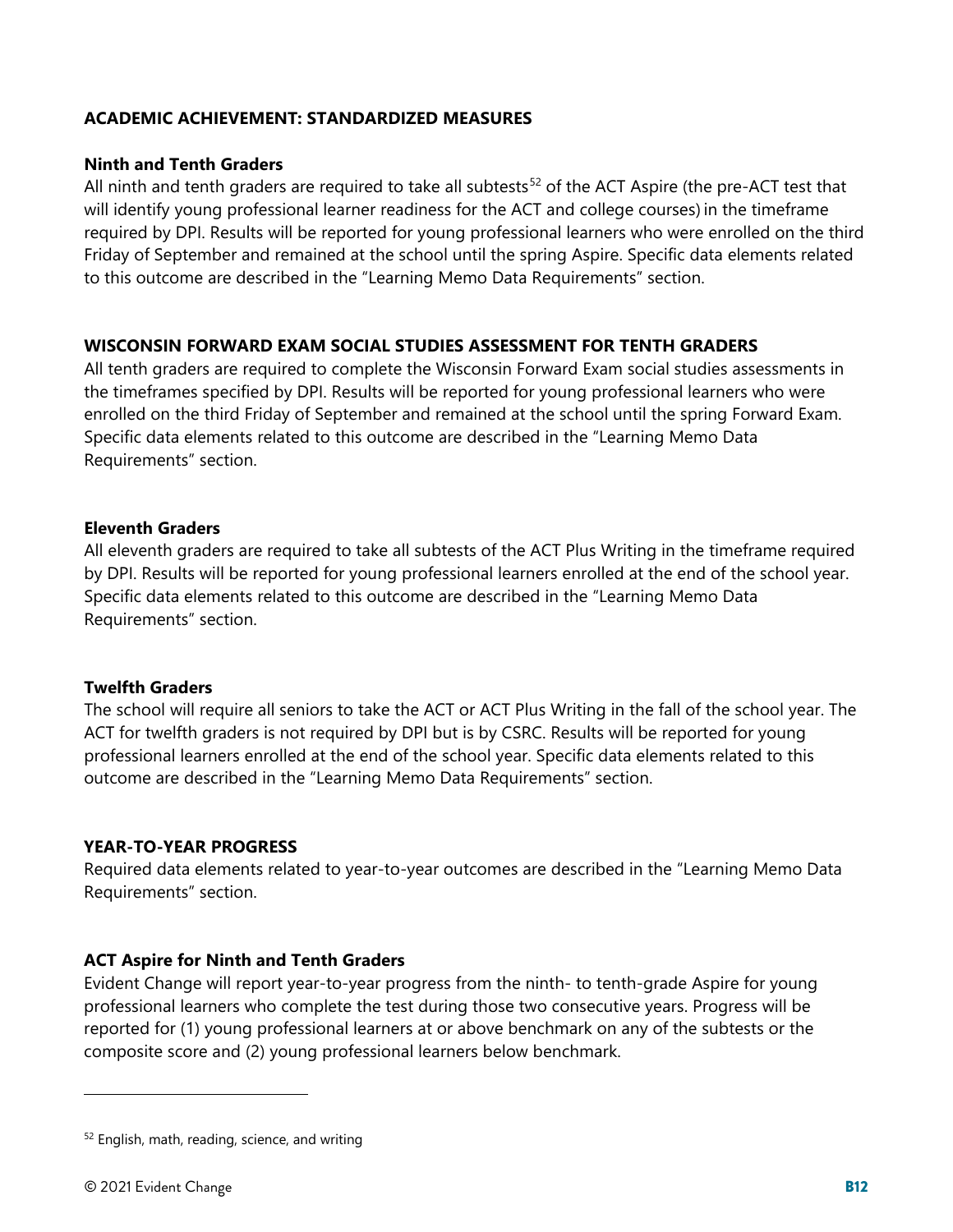# APPENDIX C: TREND INFORMATION

The following tables present five-year trends for enrollment and measure of academic progress. In 2019–20 and 2020–21, the COVID-19 pandemic impacted every aspect of student education including attendance, enrollment, and academic assessment. Therefore, while data from these two years is included in the trend tables, results should not be compared with results from prior years.

| <b>TABLE C1</b><br><b>CENTRAL CITY CYBERSCHOOL OF MILWAUKEE</b><br><b>ENROLLMENT</b> |                                                                       |                                                 |                 |                                                                   |                                                                                     |
|--------------------------------------------------------------------------------------|-----------------------------------------------------------------------|-------------------------------------------------|-----------------|-------------------------------------------------------------------|-------------------------------------------------------------------------------------|
| <b>YEAR</b>                                                                          | <b>ENROLLED</b><br><b>AT START OF</b><br><b>SCHOOL</b><br><b>YEAR</b> | <b>ENROLLED</b><br><b>DURING</b><br><b>YEAR</b> | <b>WITHDREW</b> | <b>NUMBER AT</b><br><b>END OF</b><br><b>SCHOOL</b><br><b>YEAR</b> | <b>ENROLLED</b><br><b>FOR ENTIRE</b><br><b>SCHOOL</b><br><b>YEAR</b><br>(RETENTION) |
| $2016 - 17$                                                                          | 418                                                                   | 11                                              | 20              | 409                                                               | 399 (95.5%)                                                                         |
| $2017 - 18$                                                                          | 398                                                                   | 19                                              | 30              | 387                                                               | 374 (94.0%)                                                                         |
| $2018 - 19$                                                                          | 412                                                                   | 22                                              | 19              | 415                                                               | 394 (95.6%)                                                                         |
| $2019 - 20$                                                                          | 478                                                                   | 10                                              | 33              | 455                                                               | 448 (93.7%)                                                                         |
| $2020 - 21$                                                                          | 425                                                                   | 7                                               | 17              | 415                                                               | 408 (96.0%)                                                                         |

| <b>TABLE C2</b>                                                            |                    |  |
|----------------------------------------------------------------------------|--------------------|--|
| <b>CENTRAL CITY CYBERSCHOOL OF MILWAUKEE</b><br><b>STUDENT RETURN RATE</b> |                    |  |
| <b>SCHOOL YEAR</b>                                                         | <b>RETURN RATE</b> |  |
| $2016 - 17$                                                                | 88.1%              |  |
| $2017 - 18$                                                                | 91.0%              |  |
| $2018 - 19$                                                                | 90.6%              |  |
| 2019-20                                                                    | $92.0%$ +          |  |
| $2020 - 21$                                                                | 82.4%+             |  |

†Overall return rate across elementary and high schools; not comparable with previous years. Eighth grade students are not included as eligible to return since the high school is not yet a fully-fledged program.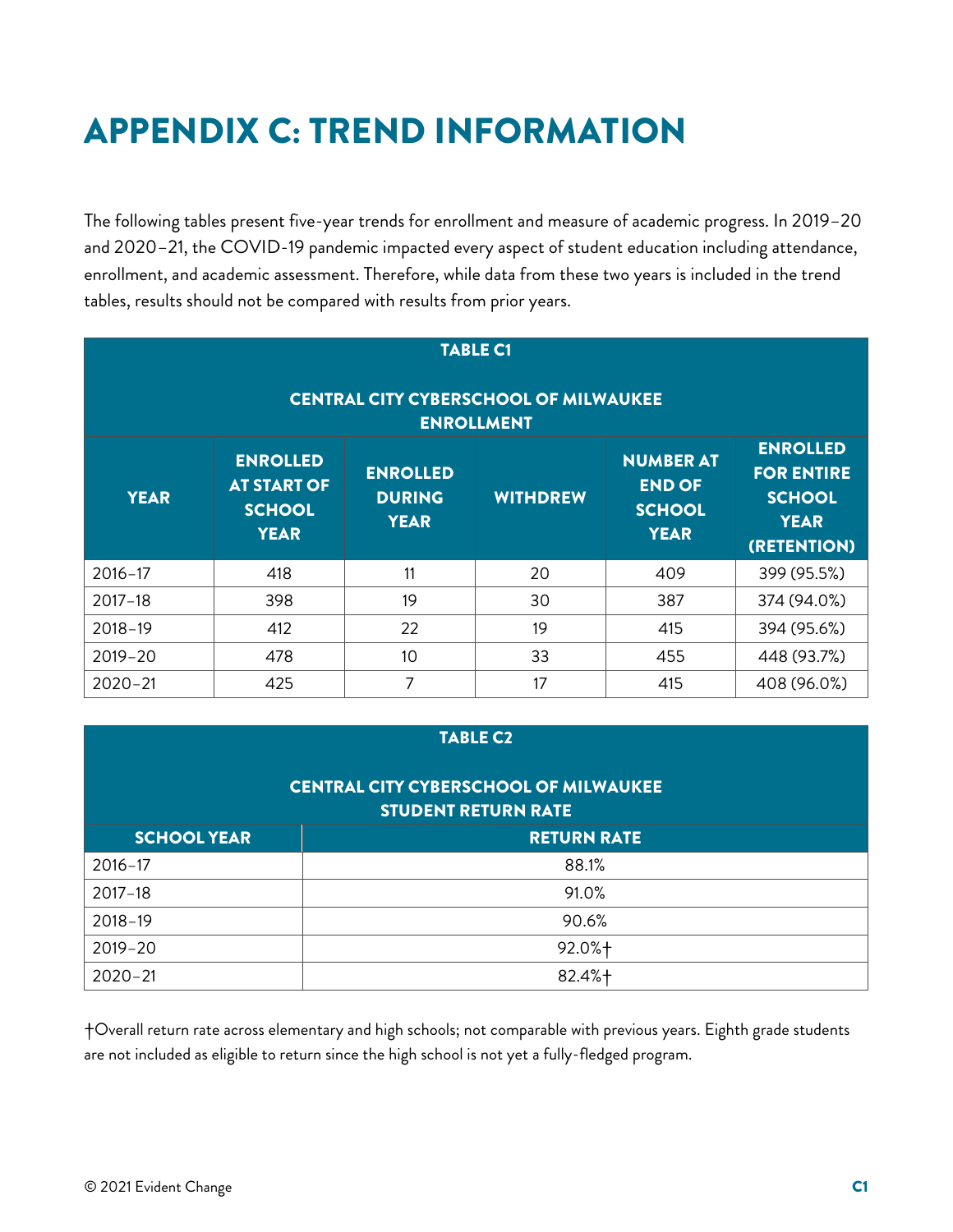# TABLE C3

### CENTRAL CITY CYBERSCHOOL OF MILWAUKEE STUDENT ATTENDANCE

| <b>SIVPLINI ALLENDANCE</b> |                        |  |
|----------------------------|------------------------|--|
| <b>SCHOOL YEAR</b>         | <b>ATTENDANCE RATE</b> |  |
| $2016 - 17$                | 92.9%                  |  |
| 2017-18                    | 93.1%                  |  |
| $2018 - 19$                | 91.6%                  |  |
| 2019-20                    | $90.3%$ +              |  |
| $2020 - 21$                | $82.5%$ +              |  |

†Overall attendance across elementary and high schools; not comparable with previous years.

| <b>TABLE C4</b>                                                                              |                                                    |  |  |  |
|----------------------------------------------------------------------------------------------|----------------------------------------------------|--|--|--|
| <b>CENTRAL CITY CYBERSCHOOL OF MILWAUKEE</b><br><b>TEACHER/INSTRUCTIONAL STAFF RETENTION</b> |                                                    |  |  |  |
| <b>SCHOOL YEAR</b>                                                                           | <b>RETENTION RATE: EMPLOYED ENTIRE SCHOOL YEAR</b> |  |  |  |
| $2016 - 17$                                                                                  | $100.0\%$ <sup>*</sup>                             |  |  |  |
| $2017 - 18$                                                                                  | 100.0%                                             |  |  |  |
| $2018 - 19$                                                                                  | 93.9%                                              |  |  |  |
| $2019 - 20$                                                                                  | 86.8%                                              |  |  |  |
| $2020 - 21$                                                                                  | 89.7%                                              |  |  |  |

| <b>TABLE C5</b>                                                                                                                                                         |    |    |       |  |  |  |  |
|-------------------------------------------------------------------------------------------------------------------------------------------------------------------------|----|----|-------|--|--|--|--|
| <b>CENTRAL CITY CYBERSCHOOL OF MILWAUKEE</b><br><b>TEACHER RETURN RATE</b>                                                                                              |    |    |       |  |  |  |  |
| <b>NUMBER AT END</b><br><b>RETURNED</b><br><b>TEACHER TYPE</b><br><b>OF PRIOR</b><br><b>FOR FIRST DAY</b><br><b>RETURN RATE</b><br><b>SCHOOL YEAR</b><br>OF SCHOOL YEAR |    |    |       |  |  |  |  |
| $2016 - 17$                                                                                                                                                             |    |    |       |  |  |  |  |
| Classroom teachers only                                                                                                                                                 | 18 | 17 | 94.4% |  |  |  |  |
| All instructional staff                                                                                                                                                 | 29 | 28 | 96.6% |  |  |  |  |
| $2017 - 18$                                                                                                                                                             |    |    |       |  |  |  |  |
| Classroom teachers only                                                                                                                                                 | 17 | 14 | 82.4% |  |  |  |  |
| All instructional staff                                                                                                                                                 | 29 | 26 | 89.7% |  |  |  |  |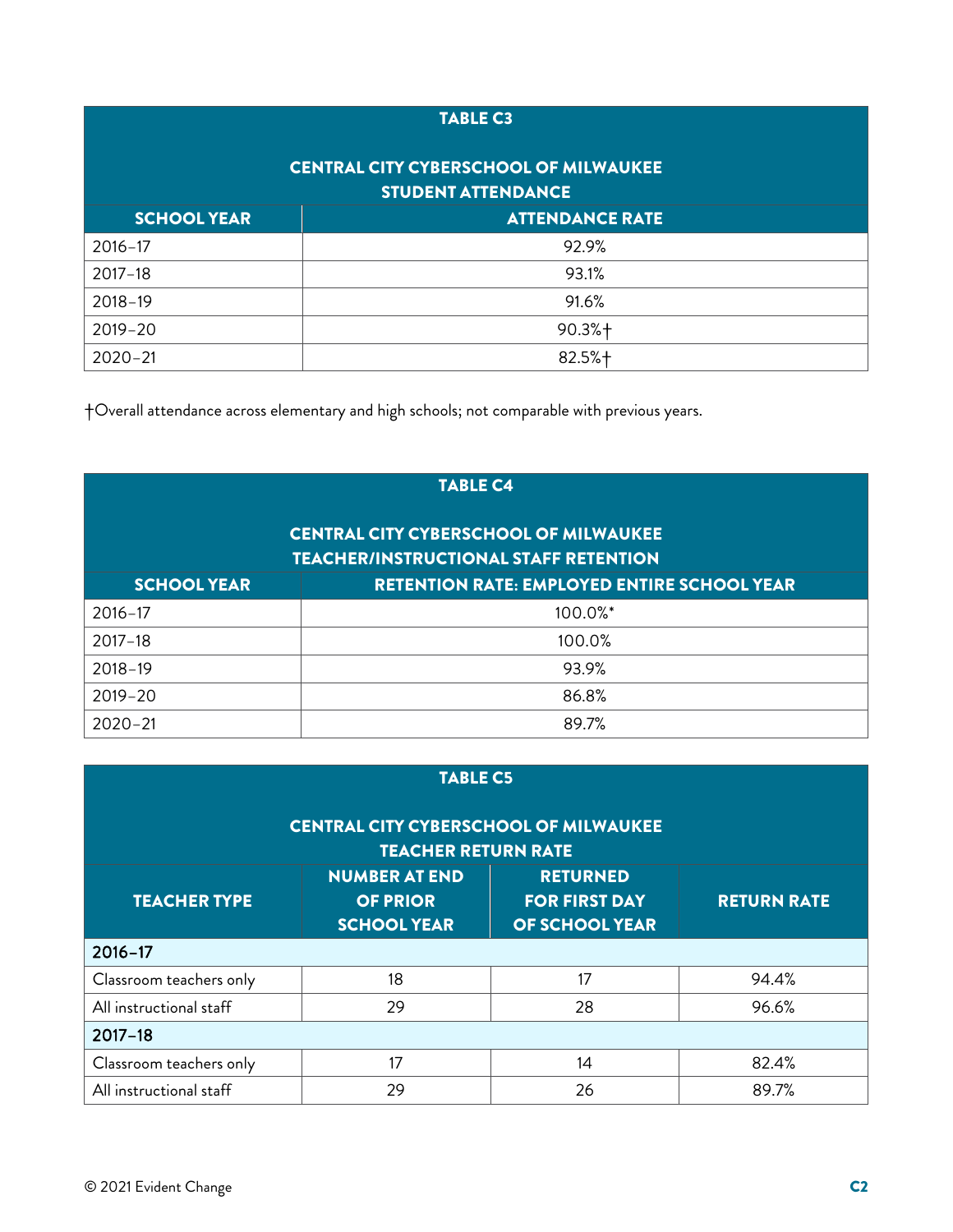| <b>TABLE C5</b><br><b>CENTRAL CITY CYBERSCHOOL OF MILWAUKEE</b> |                                                               |                                                           |                    |  |  |  |  |
|-----------------------------------------------------------------|---------------------------------------------------------------|-----------------------------------------------------------|--------------------|--|--|--|--|
| <b>TEACHER RETURN RATE</b>                                      |                                                               |                                                           |                    |  |  |  |  |
| <b>TEACHER TYPE</b>                                             | <b>NUMBER AT END</b><br><b>OF PRIOR</b><br><b>SCHOOL YEAR</b> | <b>RETURNED</b><br><b>FOR FIRST DAY</b><br>OF SCHOOL YEAR | <b>RETURN RATE</b> |  |  |  |  |
| $2018 - 19$                                                     |                                                               |                                                           |                    |  |  |  |  |
| Classroom teachers only                                         | 19                                                            | 16                                                        | 84.2%              |  |  |  |  |
| All instructional staff                                         | 32                                                            | 27                                                        | 84.4%              |  |  |  |  |
| $2019 - 20$                                                     |                                                               |                                                           |                    |  |  |  |  |
| Classroom teachers only                                         | 19                                                            | 16                                                        | 84.2%              |  |  |  |  |
| All instructional staff                                         | 33                                                            | 29                                                        | 87.9%              |  |  |  |  |
| $2010 - 21$                                                     |                                                               |                                                           |                    |  |  |  |  |
| Classroom teachers only                                         | 19                                                            | 11                                                        | 57.9%              |  |  |  |  |
| All instructional staff                                         | 34                                                            | 24                                                        | 70.6%              |  |  |  |  |

Note: Includes only staff who were eligible to return (i.e., were offered a position for the fall).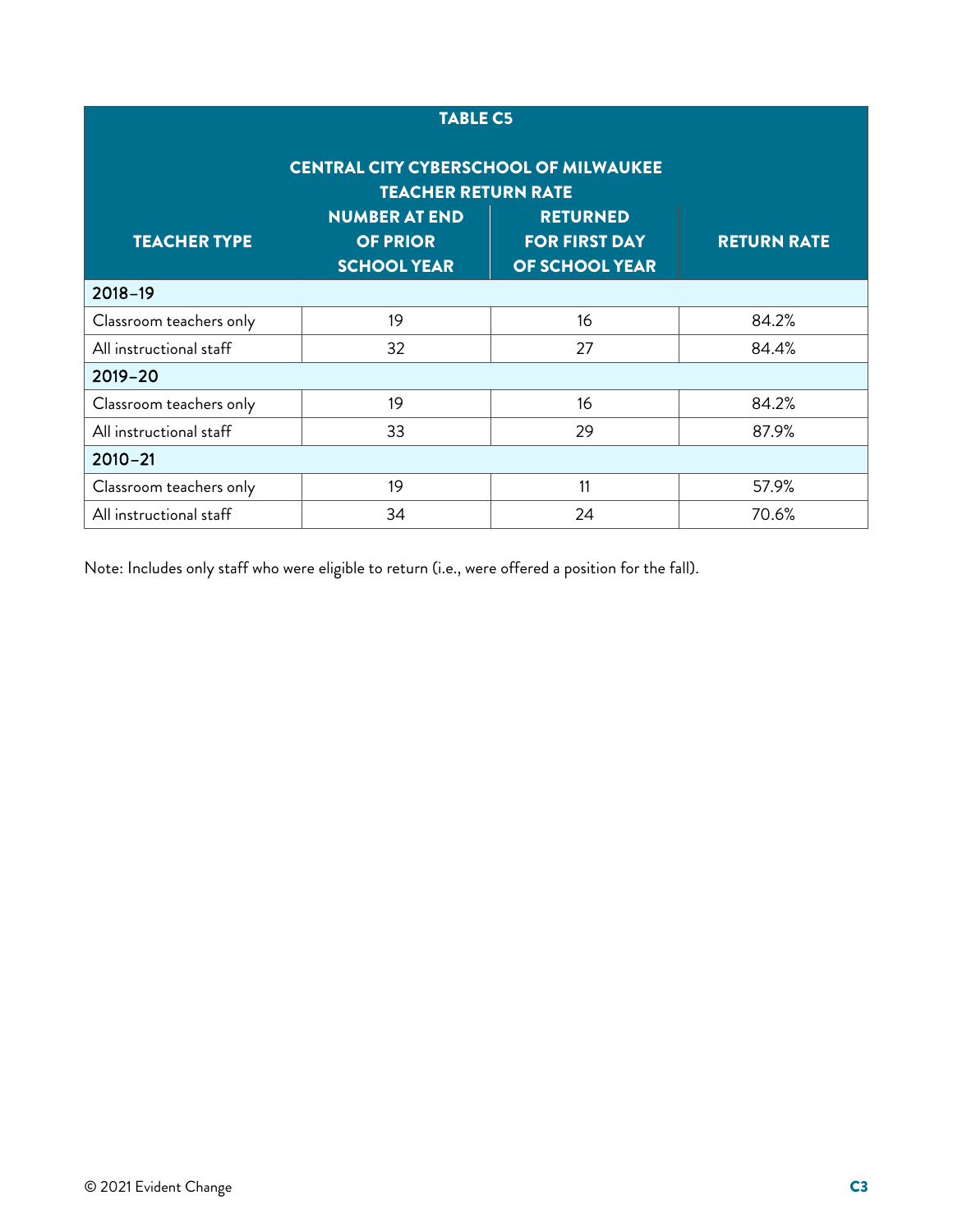# APPENDIX D: CSRC 2020–21 SCHOOL SCORECARD

# CITY OF MILWAUKEE CHARTER SCHOOL REVIEW COMMITTEE SCHOOL SCORECARD r: 06/20

# K–8TH GRADE

| <b>STUDENT READING READINESS: GRADES 1-2</b>             |      |       |
|----------------------------------------------------------|------|-------|
| • PALS-% 1st graders at or above spring summed score     |      |       |
| benchmark this year                                      | 4.0  |       |
| • PALS-% 2nd graders who maintained spring summed score  | 6.0  | 10.0% |
| benchmark two consecutive years                          |      |       |
| <b>STUDENT ACADEMIC PROGRESS: GRADES 3-8</b>             |      |       |
| Forward Exam reading-% maintained                        |      |       |
| proficient                                               | 5.0  |       |
| • Forward Exam math-% maintained                         |      |       |
| proficient                                               | 5.0  | 35.0% |
| • Forward Exam reading-% below proficient who progressed | 12.5 |       |
| • Forward Exam math-% below proficient who progressed    | 12.5 |       |
| <b>LOCAL MEASURES</b>                                    |      |       |
| • % met reading                                          | 6.25 |       |
| • % met math                                             | 6.25 |       |
| • % met writing                                          | 6.25 | 25.0% |
|                                                          | 6.25 |       |
| • % met special education                                |      |       |
| <b>STUDENT ACHIEVEMENT: GRADES 3-8</b>                   |      |       |
| • Forward Exam reading-% proficient or advanced          | 2.5  |       |
| • Forward Exam math-% proficient or advanced             | 2.5  | 5.0%  |
| <b>ENGAGEMENT</b>                                        |      |       |
|                                                          |      |       |
| • Student attendance                                     | 5.0  |       |
| • Student reenrollment                                   | 5.0  |       |
| • Student retention                                      | 5.0  | 25.0% |
| • Teacher retention                                      | 5.0  |       |
| • Teacher return*                                        | 5.0  |       |

# HIGH SCHOOL

| STUDENT ACADEMIC PROGRESS: GRADES 9, 10, AND 12                                                             |      |       |
|-------------------------------------------------------------------------------------------------------------|------|-------|
| • ACT Aspire-% 10th graders who maintained benchmark on<br>composite score or progressed at least one point | 15.0 |       |
| • Adequate credits to move from 9th to 10th grade                                                           | 7.5  |       |
| • Adequate credits to move from 10th to 11th grade                                                          | 7.5  | 35.0% |
| • DPI graduation rate                                                                                       | 5.0  |       |
|                                                                                                             |      |       |
|                                                                                                             |      |       |

| <b>POSTSECONDARY READINESS: GRADES 11 AND 12</b>               |      |       |
|----------------------------------------------------------------|------|-------|
| • Postsecondary acceptance for graduates (college, university, | 10.0 |       |
| technical school, military)                                    |      |       |
| • % of 11th/12th graders tested                                | 2.5  | 15.0% |
| • % of graduates with ACT composite score of 19.6 or higher    | 2.5  |       |

| • % met reading<br>5.0<br>$\bullet$ % met math<br>5.0 |  |
|-------------------------------------------------------|--|
|                                                       |  |
|                                                       |  |
| • % met writing<br>5.0<br>20.0%                       |  |
| • % met special education<br>5.0                      |  |

| STUDENT ACHIEVEMENT: GRADES 9 AND 10                           |     |            |
|----------------------------------------------------------------|-----|------------|
| │ ● ACT Aspire English–% students at or above spring benchmark | 2.5 | $\sim$     |
| │ ● ACT Aspire math–% students at or above spring benchmark    | 2.5 | <b>50%</b> |

# ENGAGEMENT

| • Student attendance      | 5.0 |       |
|---------------------------|-----|-------|
| • Student reenrollment    | 5.0 |       |
| • Student retention       | 5.0 |       |
| • Teacher retention       | 5.0 | 25.0% |
| $\bullet$ Teacher return* | 5.0 |       |

\*Teachers not offered continuing contracts or who moved farther than 25 miles from any Milwaukee County border due to a transfer of a family member are excluded when calculating this rate. Note: To protect student identity, Evident Change does not report data on scorecard items with fewer than 10 students. These cells will be reported as not available (N/A) on the scorecard, and the total score will be calculated to reflect each school's denominator.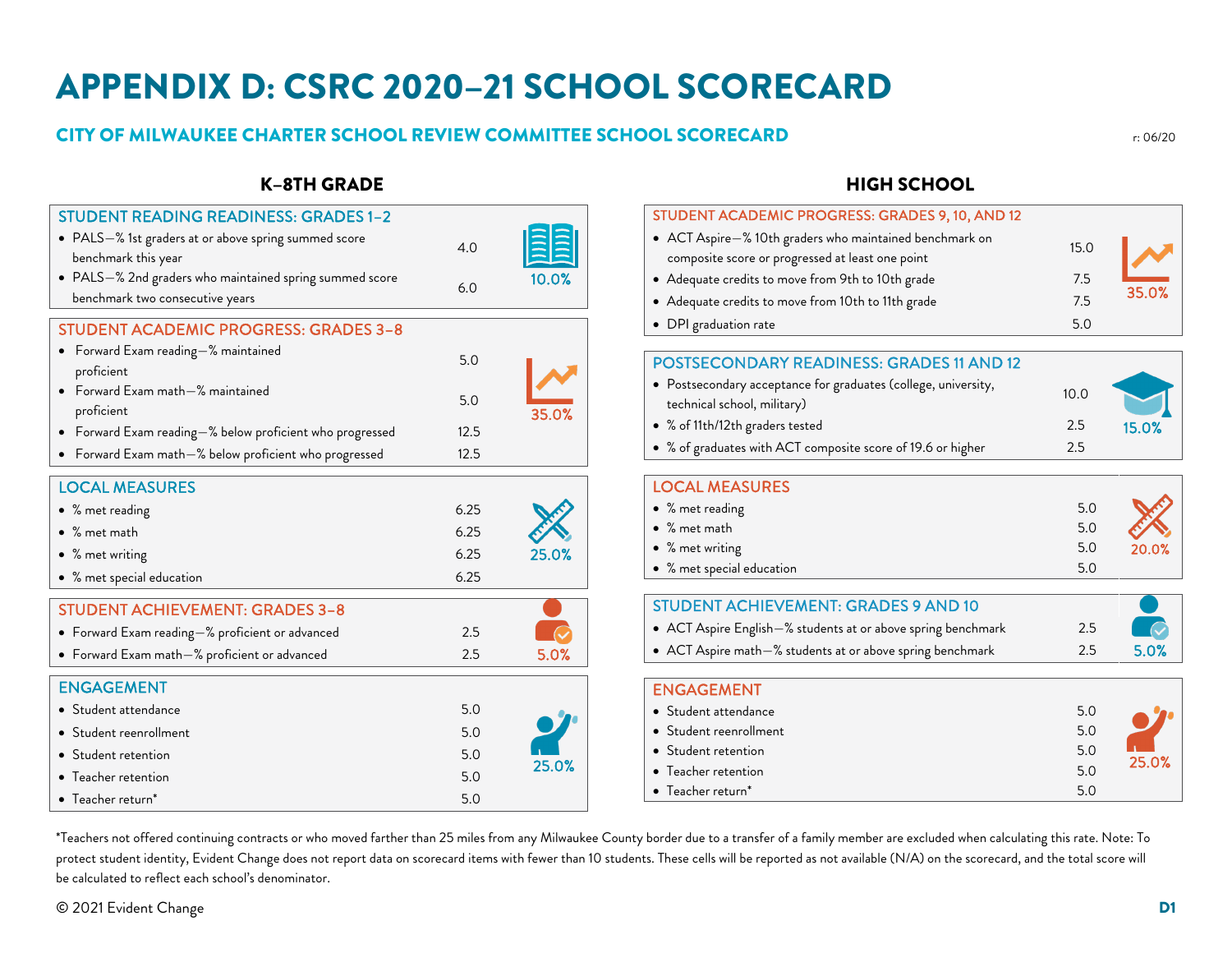#### TABLE D1

# CENTRAL CITY CYBERSCHOOL OF MILWAUKEE ELEMENTARY SCHOOL (K4 – 8TH GRADE) SCORECARD 2020–21

| <b>AREA</b>                                                               | <b>MEASURE</b>                                                                         | <b>MAXIMUM</b><br><b>POINTS</b> | $\%$<br><b>TOTAL</b><br><b>SCORE</b> | <b>PERFORMANCE</b> | <b>POINTS</b><br><b>EARNED</b> |
|---------------------------------------------------------------------------|----------------------------------------------------------------------------------------|---------------------------------|--------------------------------------|--------------------|--------------------------------|
| Student<br>Reading<br>Readiness:<br>PALS,<br>$1st - 2nd$<br><b>Grades</b> | % 1st graders at or above spring<br>summed score benchmark this year                   | 4.0                             |                                      | 40.7%              | 1.6                            |
|                                                                           | % 2nd graders who maintained spring<br>summed score benchmark two<br>consecutive years | 6.0                             | 10.0%                                | Not available      |                                |
| Student                                                                   | Forward Exam English/language arts:<br>% maintained proficient/advanced                | 5.0                             |                                      |                    |                                |
| Academic<br>Progress:<br>$4th - 8th$<br><b>Grades</b>                     | Forward Exam math:<br>% maintained proficient/advanced                                 | 5.0                             | 35.0%                                | Not available      |                                |
|                                                                           | Forward Exam English/language arts:<br>% below proficient who progressed               | 12.5                            |                                      |                    |                                |
|                                                                           | Forward Exam math:<br>% below proficient who progressed                                | 12.5                            |                                      |                    |                                |
| Local Measures*                                                           | % met reading                                                                          | 6.25                            | 25.0%                                | 25.4%              | 1.6                            |
|                                                                           | % met math                                                                             | 6.25                            |                                      | 24.4%              | 1.5                            |
|                                                                           | % met writing                                                                          | 6.25                            |                                      | 30.8%              | 1.9                            |
|                                                                           | % met special education                                                                | 6.25                            |                                      | 82.2%+             | 5.1                            |
| Student<br>Academic                                                       | Forward Exam English/language arts:<br>% at/above proficient                           | 2.5                             |                                      | 4.0%               | 0.1                            |
| Achievement:<br>$4th - 8th$<br>Grades                                     | Forward Exam math:<br>% at/above proficient                                            | 2.5                             | 5.0%                                 | 3.6%               | 0.1                            |
|                                                                           | Student attendance rate                                                                | 5.0                             |                                      | 82.2%              | 4.1                            |
|                                                                           | Student return rate                                                                    | 5.0                             |                                      | 84.4%              | 4.2                            |
| Engagement                                                                | Student retention                                                                      | 5.0                             | 25.0%                                | 96.4%              | 4.8                            |
|                                                                           | Teacher retention rate                                                                 | 5.0                             |                                      | 89.7%+             | 4.5                            |
|                                                                           | Teacher return rate                                                                    | 5.0                             |                                      | 70.6%+             | 3.5                            |
| <b>TOTAL</b>                                                              |                                                                                        | 59.0                            |                                      |                    | 33.0                           |
| ELEMENTARY SCHOOL SCORECARD PERCENTAGE                                    |                                                                                        |                                 |                                      | 55.9%              |                                |

\*Elementary local measure scorecard percentages were calculated by combining outcomes for reading, math, writing, and special education measures across students in K4 through eighth grade. These percentages do not correspond directly to numbers shown in the report, which uses different grade-level groupings.

†Combined rate for elementary and high school.